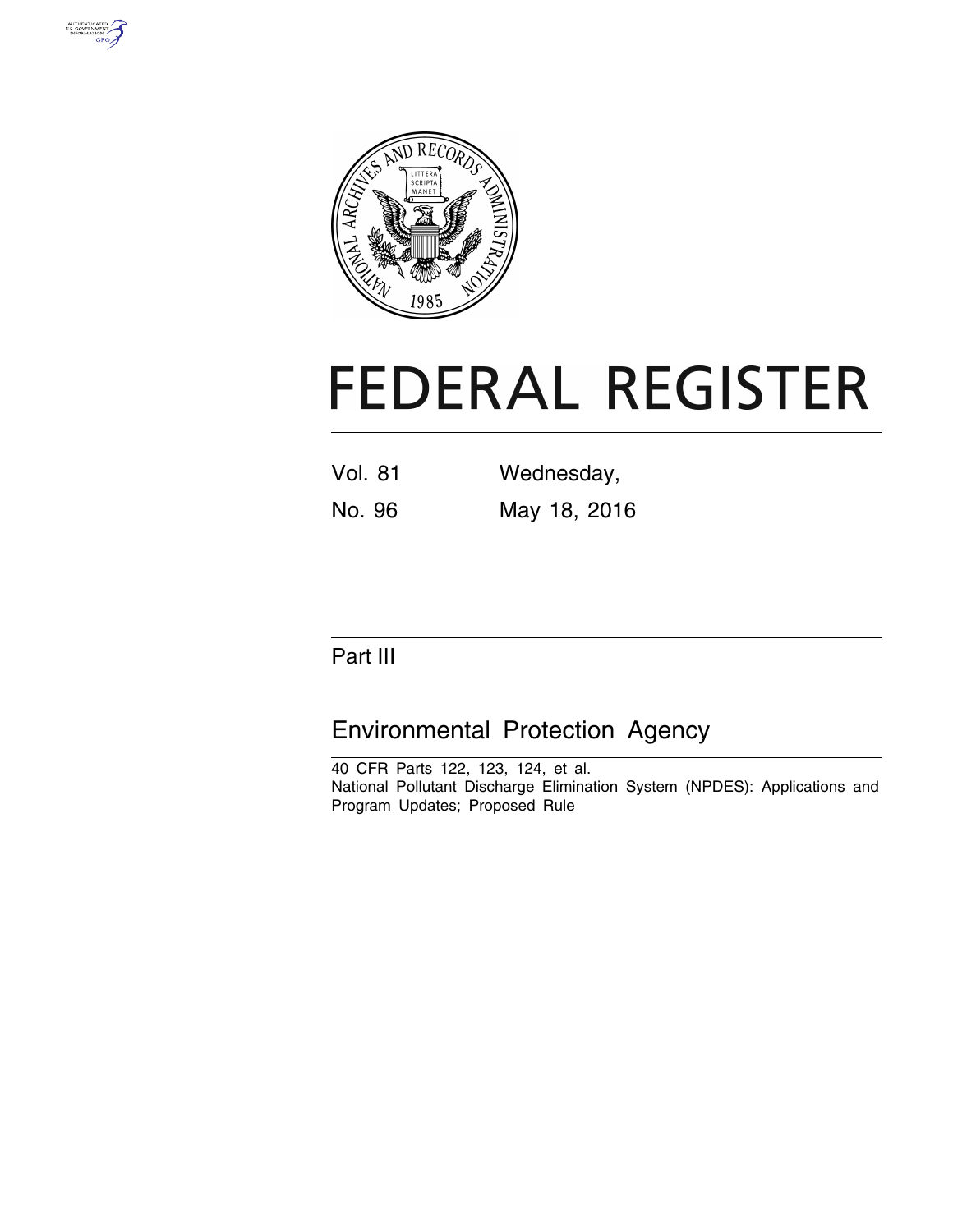# **ENVIRONMENTAL PROTECTION AGENCY**

# **40 CFR Parts 122, 123, 124 and 125**

**[EPA–HQ–OW–2016–0145; FRL 9936–62– OW]** 

#### **RIN 2040–AF25**

# **National Pollutant Discharge Elimination System (NPDES): Applications and Program Updates**

**AGENCY:** Environmental Protection Agency (EPA).

**ACTION:** Proposed rule.

**SUMMARY:** The Environmental Protection Agency (EPA) proposes revisions to the National Pollutant Discharge Elimination System regulations to eliminate regulatory and application form inconsistencies; improve permit documentation, transparency and oversight; clarify existing regulations; and remove outdated provisions. This proposal would make specific targeted changes to the existing regulations and would not reopen the regulations for other specific or comprehensive revision. These proposed regulatory changes cover 15 topics in the following major categories: permit applications; the water quality-based permitting process; permit objection, documentation and process efficiencies; the vessels exclusion; and the Clean Water Act (CWA) section 401 certification process. These revisions would further align NPDES regulations with statutory requirements from the 1987 CWA Amendments and more recent case law requirements. By modernizing the NPDES regulations, the proposed revisions would provide NPDES permit writers with improved tools to write well-documented permits to protect human health and the environment. The revisions would also provide the public with enhanced opportunities for public participation in permitting actions.

**DATES:** Comments must be received on or before July 18, 2016.

**ADDRESSES:** EPA has set up two Dockets for submitting comments. Submit your comments on the NPDES Application

and Updates rule to Docket ID No. EPA– HQ–OW–2016–0145 at *[http://](http://www.regulations.gov) [www.regulations.gov.](http://www.regulations.gov)* Regarding potential future changes to application forms and information collection requirements, submit your comments to Docket ID No. EPA–HQ–OW–2016–0146 at *[http://www.regulations.gov.](http://www.regulations.gov)* Follow the online instructions for submitting comments. Once submitted, comments cannot be edited or removed from *Regulations.gov*. EPA may publish any comment received to its public docket. Do not submit electronically any information you consider to be Confidential Business Information (CBI) or other information whose disclosure is restricted by statute. Multimedia submissions (audio, video, etc.) must be accompanied by a written comment. The written comment is considered the official comment and should include discussion of all points you wish to make. EPA will generally not consider comments or comment contents located outside of the primary submission (*i.e.,*  on the web, cloud, or other file sharing system). For additional submission methods, the full EPA public comment policy, information about CBI or multimedia submissions, and general guidance on making effective comments, please visit *[http://](http://www2.epa.gov/dockets/commenting-epa-dockets) [www2.epa.gov/dockets/commenting](http://www2.epa.gov/dockets/commenting-epa-dockets)[epa-dockets.](http://www2.epa.gov/dockets/commenting-epa-dockets)* 

**FOR FURTHER INFORMATION CONTACT:** Erin Flannery-Keith, Water Permits Division, Office of Wastewater Management, Mail Code 4203M, Environmental Protection Agency, 1200 Pennsylvania Ave. NW., Washington, DC 20460; (202) 566–0689; *[flannery-keith.erin@epa.gov.](mailto:flannery-keith.erin@epa.gov)* 

**SUPPLEMENTARY INFORMATION:** EPA is proposing targeted revisions to the NPDES regulations. These revisions would make the regulations consistent with the 1987 CWA Amendments and with applicable judicial decisions. These revisions would delete certain regulatory provisions that are no longer in effect and clarify the level of documentation that permit writers must provide for permitting decisions. EPA is also asking for public comments on potential ways to enhance public notice and participation in the permitting

process. CWA section 402 established the NPDES permitting program and gives EPA authority to write regulations to implement the NPDES program. 33 U.S.C. 1342(a)(1), (2).

#### **Table of Contents**

- I. General Information
	- A. Does this action apply to me?
	- B. What action is EPA taking?
	- C. What is EPA's authority for taking this action?
	- D. What are the incremental costs and benefits of this action?
- II. Background and Executive Summary
- III. Proposed Revisions
	- A. Proposed Revisions to Part 122
	- B. Proposed Revisions and Request for Comments to Part 123
	- C. Proposed Revisions to Part 124
	- D. Proposed Revision to Part 125
	- E. Request for Comments
- IV. Impacts
- V. Compliance Dates
- VI. Statutory and Executive Order Reviews A. Executive Order 12866: Regulatory
	- Planning and Review and Executive Order 13563: Improving Regulation and Regulatory Review
	- B. Paperwork Reduction Act
	- C. Regulatory Flexibility Act
	- D. Unfunded Mandates Reform Act
	- E. Executive Order 13132: Federalism F. Executive Order 13175: Consultation and Coordination With Indian Tribal Governments
	- G. Executive Order 13045: Protection of Children From Environmental Health and Safety Risks
	- H. Executive Order 13211: Actions Concerning Regulations That Significantly Affect Energy Supply, Distribution, or Use
	- I. National Technology Transfer and Advancement Act
	- J. Executive Order 12898: Federal Actions To Address Environmental Justice in Minority Populations and Low Income Populations

# **I. General Information**

# *A. Does this action apply to me?*

Entities potentially affected by this action are: EPA; authorized state, territorial, and tribal programs; and the regulated community. This table is not intended to be exhaustive; rather, it provides a guide for readers regarding entities that this action is likely to regulate.

#### TABLE I–1—ENTITIES POTENTIALLY AFFECTED BY THIS PROPOSED RULE

| Category                                                | Examples of potentially affected entities                                                                                                                                                                                                                                         |
|---------------------------------------------------------|-----------------------------------------------------------------------------------------------------------------------------------------------------------------------------------------------------------------------------------------------------------------------------------|
| State, Territorial, and Indian Tribal Gov-<br>ernments. | States, Territories, and Indian Tribes authorized to administer the NPDES permitting program; States,<br>Territories, and Indian Tribes that provide certification under section 401 of the CWA; States, Terri-<br>tories, and Indian Tribes that own or operate treatment works. |
|                                                         | POTWs required to apply for or seek coverage under an NPDES individual or general permit and to<br>perform routine monitoring as a condition of an NPDES permit.                                                                                                                  |
|                                                         | Facilities required to apply for or seek coverage under an NPDES individual or general permit and to<br>perform routine monitoring as a condition of an NPDES permit.                                                                                                             |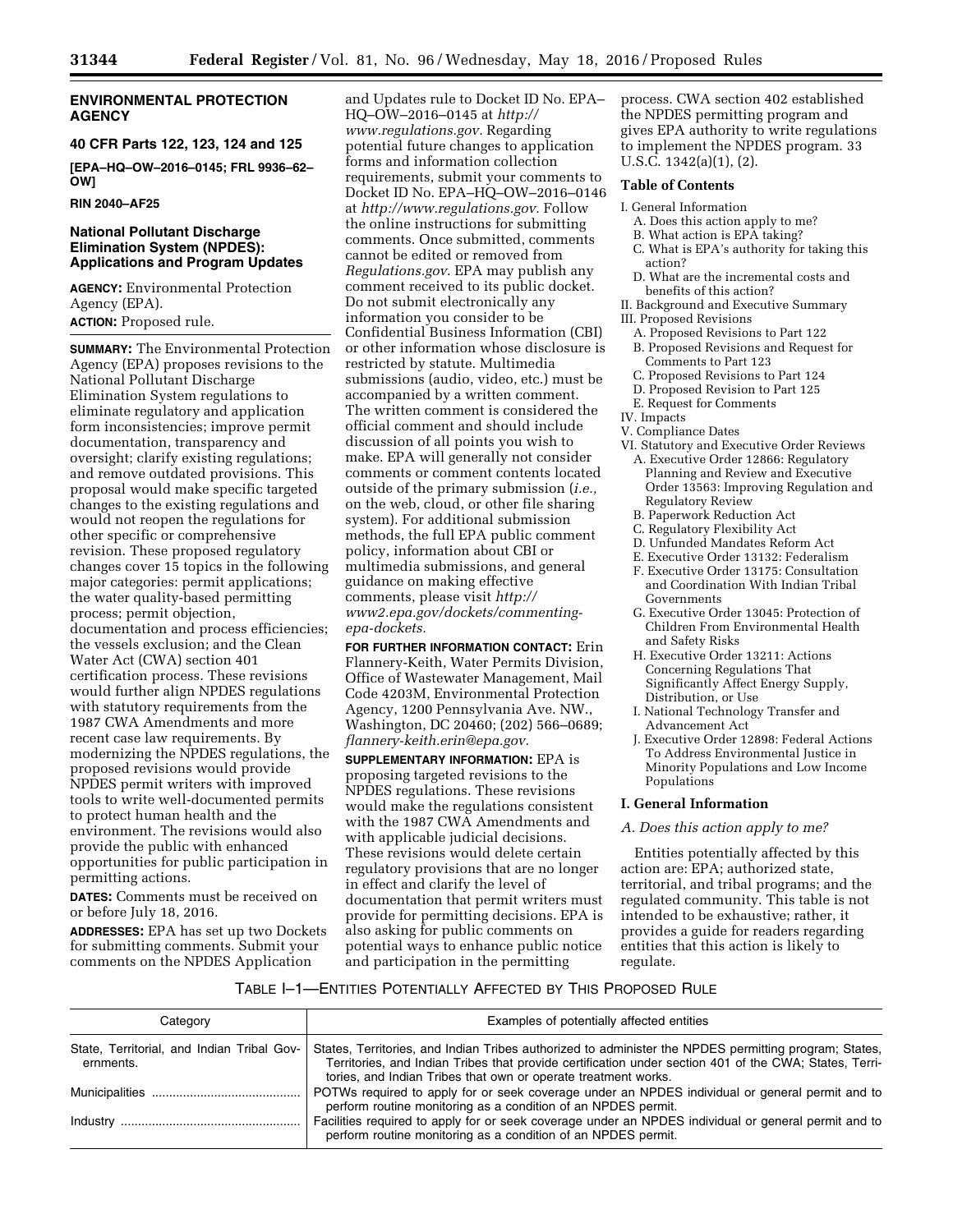If you have any questions regarding the applicability of this action to a particular entity, consult the person listed under **FOR FURTHER INFORMATION CONTACT**.

# *B. What action is EPA taking?*

EPA is proposing targeted revisions to the NPDES regulations. These revisions would make the regulations consistent with the 1987 CWA Amendments and with requirements established by judicial decisions. These revisions would delete certain regulatory provisions that are no longer in effect, and clarify the level of documentation that permit writers must provide for permitting decisions. These revisions would also allow permit writers to use more consistent data for permitting decisions and would modernize opportunities for public notice and participation in NPDES permitting actions.

# *C. What is EPA's authority for taking this action?*

CWA section 402 established the NPDES permitting program and gives EPA authority to write regulations to implement the NPDES program. 33 U.S.C. 1342(a)(1), (2).

# *D. What are the incremental costs and benefits of this action?*

This proposal involves several revisions to the NPDES regulations. It is EPA's view that these revisions would generally not result in new or increased workload or information collection by authorized states or the regulated community. The proposed fact sheet documentation requirements may impose only a minimal burden for the permit writer to document permit development analyses that he or she has already conducted. The assessment of impacts is provided for each topic in section IV of this proposal.

# **II. Background and Executive Summary**

The Federal Water Pollution Control Act Amendments of 1972, commonly referred to as the Clean Water Act, were enacted to restore and maintain the chemical, physical, and biological integrity of the nation's waters. CWA section 301 prohibits the discharge of any pollutant to waters of the United States except in compliance with certain sections of the Act, including CWA section 402. Section 402 established the NPDES permit program to be administered by EPA or authorized states, territories or eligible tribes.<sup>1</sup> The

NPDES permit program provides two types of permits, individual and general, that may be used to authorize point source discharges of pollutants to waters of the United States. Individual permits are issued by the state or EPA to a single facility and require submission of a permit application. General permits are developed by the state or EPA to cover classes or categories of dischargers under a single permit. General permits typically require facilities seeking permit coverage to submit a notice of intent (NOI) to be covered, the contents of which are described in the general permit. Both types of permits are issued for a fixed period of time not to exceed five years. CWA section 402(b)(1)(B) and 40 CFR 122.46.

Under the NPDES regulations, EPA has developed eight individual permit application forms for applicants seeking coverage under individual permits. 40 CFR 122.21. Each individual permit application form corresponds to a different category of dischargers subject to permitting.2 After receiving an application for an individual permit, the permit writer reviews the application for completeness and accuracy. Once the permit writer determines that the application is complete, the permit writer uses the application data to develop the draft permit and either the fact sheet or statement of basis that explains the rationale behind the draft permit provisions. 40 CFR 122.21.

The first major step in the permit development process is deriving technology-based effluent limits (TBELs). 40 CFR 122.44(a). The permit writer then determines whether, after application of the TBELs, the discharge will cause, have the reasonable potential to cause, or contribute to an excursion above a narrative or numeric criterion within a state water quality standard (WQS). If the permit writer determines that, notwithstanding application of technology-based limits, the discharge ''will cause, have the reasonable potential to cause, or contribute to an excursion above any [s]tate water quality standard,'' the permit writer derives effluent limitations necessary to meet state WQS (*i.e.,* water qualitybased effluent limits (WQBELs)). 40 CFR 122.44(d)(1). The permit writer then includes final effluent limitations (TBELs and WQBELs) that implement all applicable technology and water quality standards in the permit. After

developing the effluent limits, the permit writer develops and includes appropriate monitoring and reporting conditions and facility-specific special conditions. 40 CFR 122.43, 122.44(i), 122.44(k) and 122.48. The permit writer also includes the standard conditions that are required for all NPDES permits. 40 CFR 122.41 and 122.42. The permit's fact sheet or statement of basis documents the decision-making process for deriving the permit limits and establishing permit conditions. 40 CFR 124.7, 124.8 and 124.56.

After the draft permit is complete, the permitting authority provides an opportunity for public participation in the permitting process. A public notice announces the availability of the draft permit and administrative record and gives interested parties an opportunity to submit comments and request a public hearing. 40 CFR 124.10 and 124.11. After taking into account all significant comments raised during the comment period, the permitting authority develops the final permit with careful attention to documenting the process and decisions for the administrative record. The permitting authority then issues the final permit to the facility. 40 CFR 124.10, 124.15, and CWA section 402(b).

Under CWA section 402(b), a state or eligible tribe 3 may obtain authorization to administer the NPDES permit program. In order to obtain authorization, the state or eligible tribe must demonstrate to EPA that it has the authorities and resources necessary to implement the program as outlined in CWA section 402(b) and as specified in an EPA/state memorandum of agreement (MOA). When EPA revises the NPDES regulations, authorized states may need to amend their own regulations and legal authorities to ensure their programs continue to be as stringent as the federal program. To date, 46 states and the Virgin Islands have obtained authorization to administer the NPDES permit program.4 In general, once a state is authorized to administer the program, EPA no longer conducts these activities. CWA section 402(c) and 402(n). However, in accordance with CWA section 402(d), its implementing regulations at 40 CFR 123.44, and the EPA/state MOA, the state must provide EPA with an opportunity to review certain permits, and EPA may object based on one or more of the causes identified in these

<sup>1</sup>Hereafter, the use of ''state'' includes states and territories unless otherwise noted. Tribes can apply to administer NPDES programs pursuant to 40 CFR 123.32 and 123.33. Because no tribe has yet applied

under these sections, this preamble does not specifically discuss tribes. The proposed rule would apply, however, to any tribal NPDES program authorized by EPA in the future.

<sup>2</sup>The current suite of NPDES application forms can be found at *[http://www.epa.gov/npdes/npdes](http://www.epa.gov/npdes/npdes-applications-and-forms)[applications-and-forms.](http://www.epa.gov/npdes/npdes-applications-and-forms)* 

<sup>3</sup>A tribe found eligible pursuant to § 123.32 to be treated in a manner similar to a state to administer

<sup>&</sup>lt;sup>4</sup> Authorized states are listed in *[http://](http://www.epa.gov/npdes) [www.epa.gov/npdes/](http://www.epa.gov/npdes)npdes-state-programinformation.*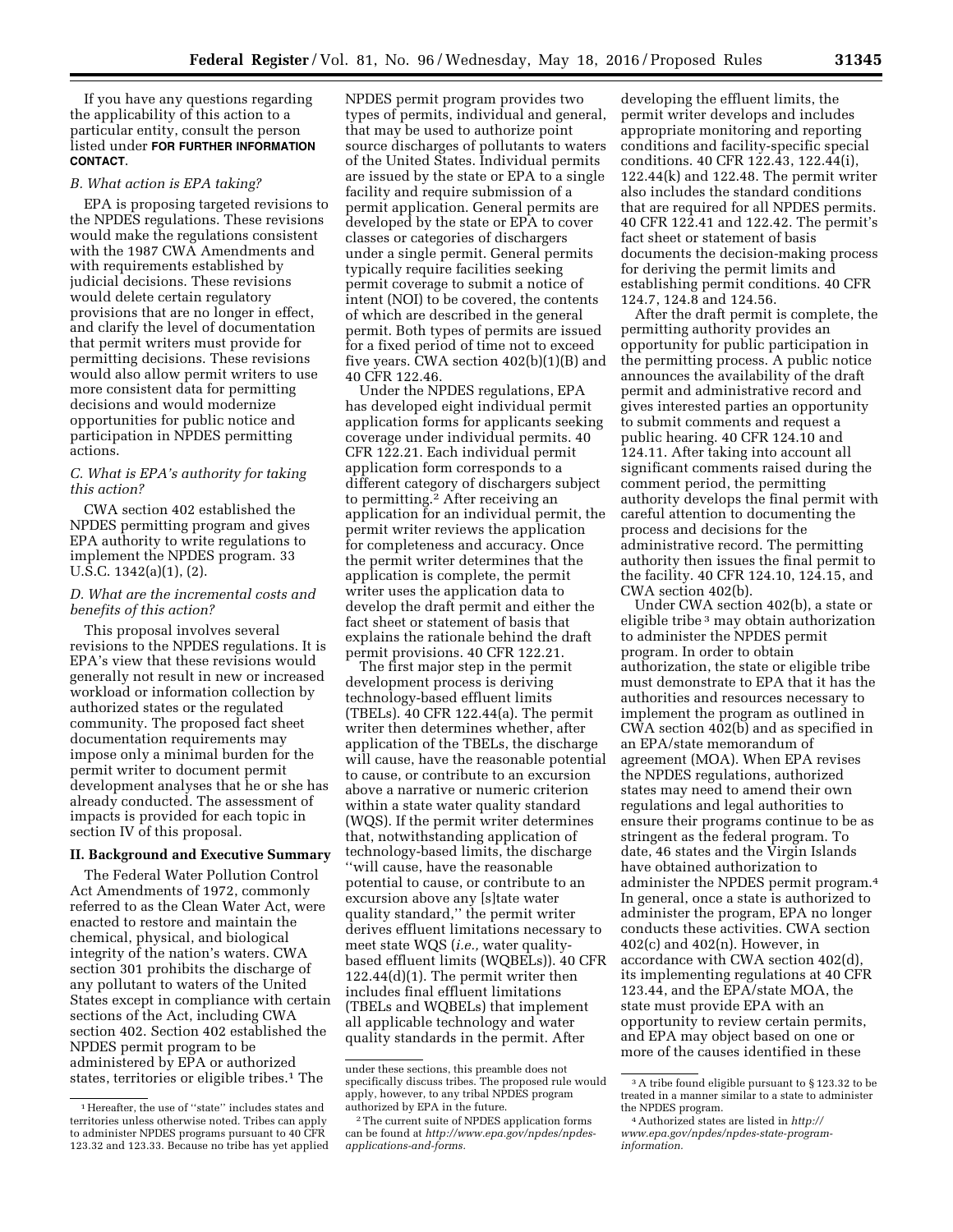regulations. If the state permitting agency does not satisfactorily address the points of objection within the applicable timeframe, exclusive authority to issue the permit passes to EPA. 40 CFR 123.44(h)(3).

If a state or tribe does not have an approved NPDES program, EPA administers the NPDES program. Under CWA section 401, a federal agency may not issue a permit or license for an activity that may result in a discharge to waters of the United States until the state or tribe<sup>5</sup> where the discharge would originate has granted or waived section 401 certification. The central feature of section 401 is the state or tribe's ability to either grant, grant with conditions, deny, or waive certification.

EPA regulations establish permit application requirements and corresponding forms for use by all applicants for EPA-issued permits. Where a state chooses not to use the EPA forms, the state is responsible for developing and using its own forms; however, the state forms must collect all of the data that the EPA regulations require.

EPA has developed several guidance documents to help permitting authorities manage the quality and consistency of NPDES permits. The *NPDES Permit Writers' Manual* (NPDES PWM) 6 provides a comprehensive overview of the framework of the NPDES program and provides basic training on the requirements for the

development and issuance of a legally defensible and enforceable NPDES permit. The NPDES PWM is also a resource for other stakeholders interested in the NPDES permitting process.

The revised *Technical Support Document for Water Quality-Based Toxics Control* (TSD) 7 provides states and EPA Regional offices with guidance on procedures for use in the water quality-based control of toxic pollutants. The document provides guidance for each step in the water quality-based toxics control process, from the technical and regulatory considerations for the application of WQS to NPDES compliance monitoring and enforcement.

This proposed rule addresses application, permitting, monitoring, and reporting requirements that have become obsolete or outdated due to programmatic and technical changes that have occurred over the past 35 years. These topics were selected from previous NPDES regulatory streamlining efforts, recommendations from EPA Headquarters and Regional offices, and recommendations from state NPDES permitting agencies. With these proposed revisions and requests for public comment, EPA aims to allow easier determination of who is regulated, clarify applicable compliance requirements, and improve transparency by providing permitting authorities and the public with timely and quality

access to information on regulated entities' activities. These revisions would make specific, targeted changes to several sections of the NPDES regulations, and are not intended to reopen the regulations for other revisions.

EPA identified this proposal in response to Executive Order 13563 *Improving Regulation and Regulatory Review* in the document *Improving Our Regulations: Final Plan for Periodic Retrospective Reviews of Existing Regulations* (section 2.1.8). This effort is a ''plan, consistent with law and its resources and regulatory priorities, under which the agency will periodically review its existing significant regulations to determine whether any such regulations should be modified, streamlined, expanded, or repealed so as to make the agency's regulatory program more effective or less burdensome in achieving the regulatory objectives.'' 8 The issues being addressed in this rulemaking directly align with the goals established in Executive Order 13563.

The proposed rule covers 15 topics grouped into major categories of changes: Permit application requirements; the water quality-based permitting process; permit objection, documentation, and process efficiencies; vessels exclusion; and the CWA section 401 certification process. This is a table of the proposed or discussed changes in those categories.

| Table II—1—Proposed Topics for Revision and Public Comment |  |
|------------------------------------------------------------|--|
|------------------------------------------------------------|--|

| Category                                            | Proposed topic for revision                                                                                        |
|-----------------------------------------------------|--------------------------------------------------------------------------------------------------------------------|
| Permit Application Require-                         | • Purpose and Scope (40 CFR 122.1).                                                                                |
| ments.                                              | • NPDES Program Definition including: Pesticide Applications to Waters of the United States, Proposed Permit,      |
|                                                     | New Discharger and Whole Effluent Toxicity Definition (40 CFR 122.2);                                              |
|                                                     | • Changes to Existing Application Requirements (40 CFR 122.21).<br>• Antidegradation Reference (40 CFR 122.44(d)); |
| <b>Water Quality-Based Permit-</b><br>ting Process. | • Dilution Allowances (40 CFR 122.44(d));                                                                          |
|                                                     | • Reasonable Potential Determinations for New Discharges (40 CFR 122.44(d));                                       |
|                                                     | • Best Management Practices (40 CFR 122.44(k);                                                                     |
|                                                     | • Anti-backsliding $(40$ CFR 122.44 $(l)$ );                                                                       |
|                                                     | • Design Flow for Publicly Owned Treatment Works (40 CFR 122.45(b)).                                               |
| Permit Objection, Docu-                             | • Objection to Administratively Continued Permits (40 CFR 123.44);                                                 |
| mentation and Process Ef-<br>ficiencies.            | • Public Notice Requirements (40 CFR 124.10(c));                                                                   |
|                                                     | • Fact Sheet Requirements (40 CFR 124.56); and                                                                     |
|                                                     | • Deletion of 40 CFR $125.3(a)(1)(ii)$ .                                                                           |
| Vessels Exclusion                                   | • Vessels Exclusion (40 CFR 122.3(a)).                                                                             |
| CWA section 401 Certifi-<br>cation Process.         | • CWA section 401 Certification Process (40 CFR 124.55(b).                                                         |

7U.S. EPA Technical Support Document for Water Quality-based Toxics Control, Office of Water, March 1991; EPA–505–2–90–001. *[http://](http://www.epa.gov/npdes/pubs/owm0264.pdf) [www.epa.gov/npdes/pubs/owm0264.pdf.](http://www.epa.gov/npdes/pubs/owm0264.pdf)* 

8 Improving Our Regulations: Final Plan for Periodic Retrospective Reviews of Existing

Regulations, August 2011, *available at [http://](http://www2.epa.gov/sites/production/files/2015-09/documents/eparetroreviewplan-aug2011_0.pdf) [www2.epa.gov/sites/production/files/2015-09/](http://www2.epa.gov/sites/production/files/2015-09/documents/eparetroreviewplan-aug2011_0.pdf) [documents/eparetroreviewplan-aug2011](http://www2.epa.gov/sites/production/files/2015-09/documents/eparetroreviewplan-aug2011_0.pdf)*\_*0.pdf.* 

 $^5$  Some tribes have EPA-approved water quality standards. See 40 CFR 131.8.

<sup>&</sup>lt;sup>6</sup> U.S. EPA NPDES Permit Writers' Manual; U.S. EPA, Office of Water, September 2010; EPA–833– K–10–001. (NPDES PWM) *[http://www.epa.gov/](http://www.epa.gov/npdes/pubs/pwm_2010.pdf) [npdes/pubs/pwm](http://www.epa.gov/npdes/pubs/pwm_2010.pdf)*\_*2010.pdf.*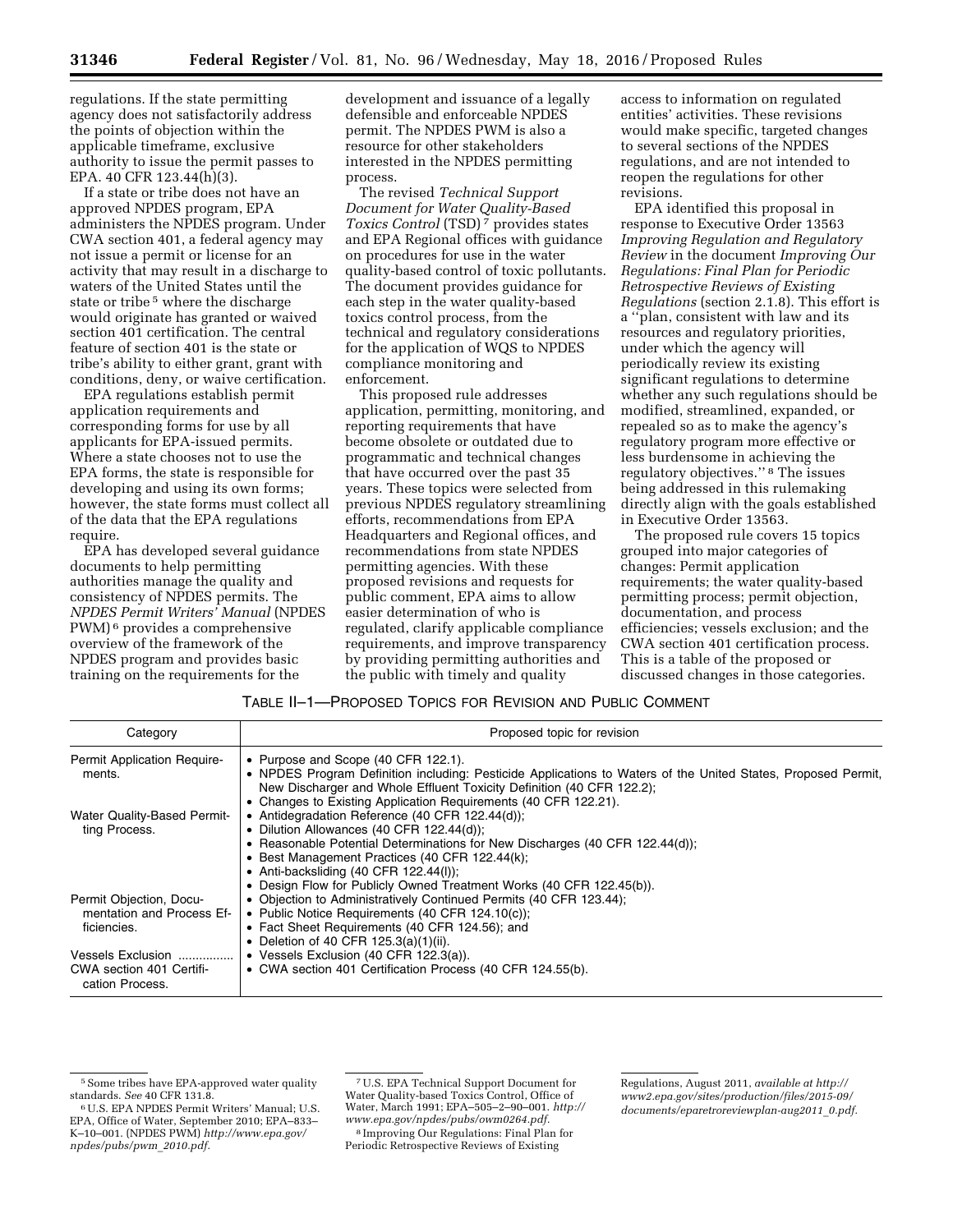# **III. Proposed Revisions**

*A. Proposed Revisions to Part 122* 

# 1. Purpose and Scope (40 CFR 122.1)

(a) NPDES contact information.

EPA is correcting contact information included in the Note to § 122.1 by deleting outdated references to program contact information that is no longer available to ''Information concerning the NPDES program and its regulations can be obtained by contacting the Water Permits Division (4203), Office of Wastewater Management, U.S.E.P.A., 1200 Pennsylvania Avenue NW., Washington, DC 20460 and by visiting the homepage at *[http://www.epa.gov/](http://www.epa.gov/npdes) [npdes.](http://www.epa.gov/npdes)*''

2. NPDES Program Definitions (40 CFR 122.2)

(a) Pesticide Applications to Waters of the United States

EPA proposes to add a definition of ''pesticide applications to waters of the United States.'' In 2009, the decision in *National Cotton Council, et al.* v. *EPA,*  553 F.3d 927 (6th Cir. 2009) found that point source discharges of biological pesticides and chemical pesticides that leave a residue to waters of the United States are pollutants under the CWA and therefore require NPDES permits. EPA, and subsequently authorized states, developed a Pesticide General Permit (PGP) 9 to permit discharges for certain use patterns. EPA finalized its PGP in October 2011.

This proposal defines the term ''pesticide applications to waters of the United States'' to mean point source discharges to waters of the United States resulting from the application of biological pesticides or chemical pesticides that leave a residue. This definition would clarify who is already regulated by ensuring that the NPDES regulations are consistent with the 6th Circuit decision. By defining ''pesticide applications to waters of the United States'' in its comprehensive NPDES definitions at 40 CFR 122.2 in the same way as the PGP defines covered activities, EPA would increase clarity and consistency. This definition would not in any way change which pesticide discharges are subject to NPDES permitting.

EPA seeks comments on this proposed definition.

(b) Proposed Permit

EPA proposes to revise the existing definition of ''proposed permit.'' The definition would be expanded to include a state-issued NPDES permit designated as a ''proposed permit'' under a new section of the regulations, § 123.44(k).

EPA seeks comments on this proposed definition, described below in the discussion of the proposed new § 123.44(k). See preamble section III.B.1, ''Objection to Administratively Continued Permits (40 CFR 123.44).''

#### (c) New Discharger

EPA is correcting a typographical error in subsection (d) of this definition by changing ''NDPES'' to ''NPDES.''

(d) Whole Effluent Toxicity (WET)

EPA proposes to revise the existing definition of WET to refer to both acute (lethal) and chronic (lethal and sublethal) WET test endpoints. The current WET definition in § 122.2 states that WET is ''the aggregate toxic effect of an effluent measured directly by a toxicity test.'' The proposed clarified definition would specify that toxicity can include both acute and chronic effects.

This clarification would be consistent with EPA's interpretation of its existing WET regulations, as reflected in the preamble to the NPDES regulations establishing the existing WET definition, and in EPA's WET test methods. In the preamble to the regulations that established this definition, EPA stated, ''effluent limitations may be expressed as chronic toxicity or acute toxicity (or both),'' recognizing that toxicity can include both endpoints. 54 FR 23871 (June 2, 1989). Similarly, EPA's 2002 promulgated WET freshwater and saltwater test methods include definitions for both acute and chronic (sublethal) toxicity, and procedures for testing for both acute and chronic (sublethal) toxic effects, also demonstrating that WET encompasses both types of toxicity. 40 CFR 136.3; 67 FR 69952, November 19, 2002.10 In these test methods, EPA defines ''acute toxicity'' as a short-term observation (24 to 96 hours) including death (lethality). EPA defines ''chronic toxicity'' as a longer-term observation (1 hour and up to 9 days) for life-cycle endpoints which

includes lethality (death) and other sublethal endpoints such as effects on growth, reproduction, and mobility.11 EPA's WET test methods, including the procedures for both acute and chronic (including sublethal endpoints) toxicity tests, were challenged and subsequently upheld in *Edison Electric Inst. et al.* v. *EPA.* 391 F.3d 1267 (D.C. Cir. 2004).

This proposed clarification would also be consistent with WET program guidance documents 12 and EPA's Great Lakes Initiative. *See* 40 CFR 132.2; Appendix F to Part 132, Procedure 6. These documents include references to and discussion of both acute and chronic toxicity (including sublethal effects such as propagation) and acute and chronic WET test endpoints.

Defining toxicity to include sublethal effects is consistent with the CWA, which establishes a national goal of ''water quality which provides for the protection and propagation of fish, shellfish and wildlife.'' CWA section 101(a)(2). CWA sections 301 and 302 contain various other references to the ''protection and propagation'' of aquatic organisms, evidencing an intent to protect against not only lethality but also sublethal effects on fish and wildlife. CWA sections 301(h)(2), 301(g)(2)(C), 302(a), 304(a)(5)(B).

EPA notes that this proposed clarification would not change any existing regulatory requirements with respect to inclusion of acute or chronic WET limits in permits. Specifically, it would not change the existing requirement that NPDES permits include WET limits where necessary to meet state numeric and narrative water quality criteria for aquatic life protection. 40 CFR 122.44(d)(1)(iv) and (v). Under this regulation, permit limits must be written to meet states' WET WQS. Thus, if a state's WET WQS require controls for both acute and chronic toxic effects, permit limits must be written to meet both WET test endpoints. If a state's WET WQS require controls only on either acute or chronic toxicity, then the permit WET limits would be written to meet protection of

<sup>9</sup>U.S. Environmental Protection Agency National Pollutant Discharge Elimination System Pesticide General Permit (PGP) for Discharges from the Application of Pesticides, October 31, 2011. *[http://](http://www3.epa.gov/npdes/pubs/final_pgp.pdf)  [www3.epa.gov/npdes/pubs/final](http://www3.epa.gov/npdes/pubs/final_pgp.pdf)*\_*pgp.pdf.* 

<sup>10</sup> 2002 ratified EPA WET Test Methods (Acute and Chronic freshwater and saltwater WET methods such as ''Short-term Methods for Estimating the Chronic Toxicity of Effluents and Receiving Waters to Marine and Estuarine Organisms [Third Edition/ October 2002]''—see introduction sections 2.1.1 and 2.1.2). See *[http://www.epa.gov/cwa-methods/whole](http://www.epa.gov/cwa-methods/whole-effluent-toxicity-methods)[effluent-toxicity-methods.](http://www.epa.gov/cwa-methods/whole-effluent-toxicity-methods)* 

<sup>11</sup> Id.

<sup>12</sup>Three examples of longstanding policies include: EPA NPDES guidance documents (including WET documents): 1991 EPA Technical Support Document (TSD) for Water Quality-based Toxics Control (March 1991, EPA/505/2–90–001), EPA's Generalized Methodology for Conducting Industrial Toxicity Reduction Evaluations (TREs) guidance document (April 1989, EPA/600–2–88/ 070), and EPA's Toxicity Reduction Evaluation Guidance for Municipal Wastewater Treatment Plants (August 1999, EPA/833–B–99–002, revised edition from previous 1989 edition). See additional documents at *[http://www.epa.gov/npdes/npdes](http://www.epa.gov/npdes/npdes-wet-programmatic-documents)[wet-programmatic-documents.](http://www.epa.gov/npdes/npdes-wet-programmatic-documents)*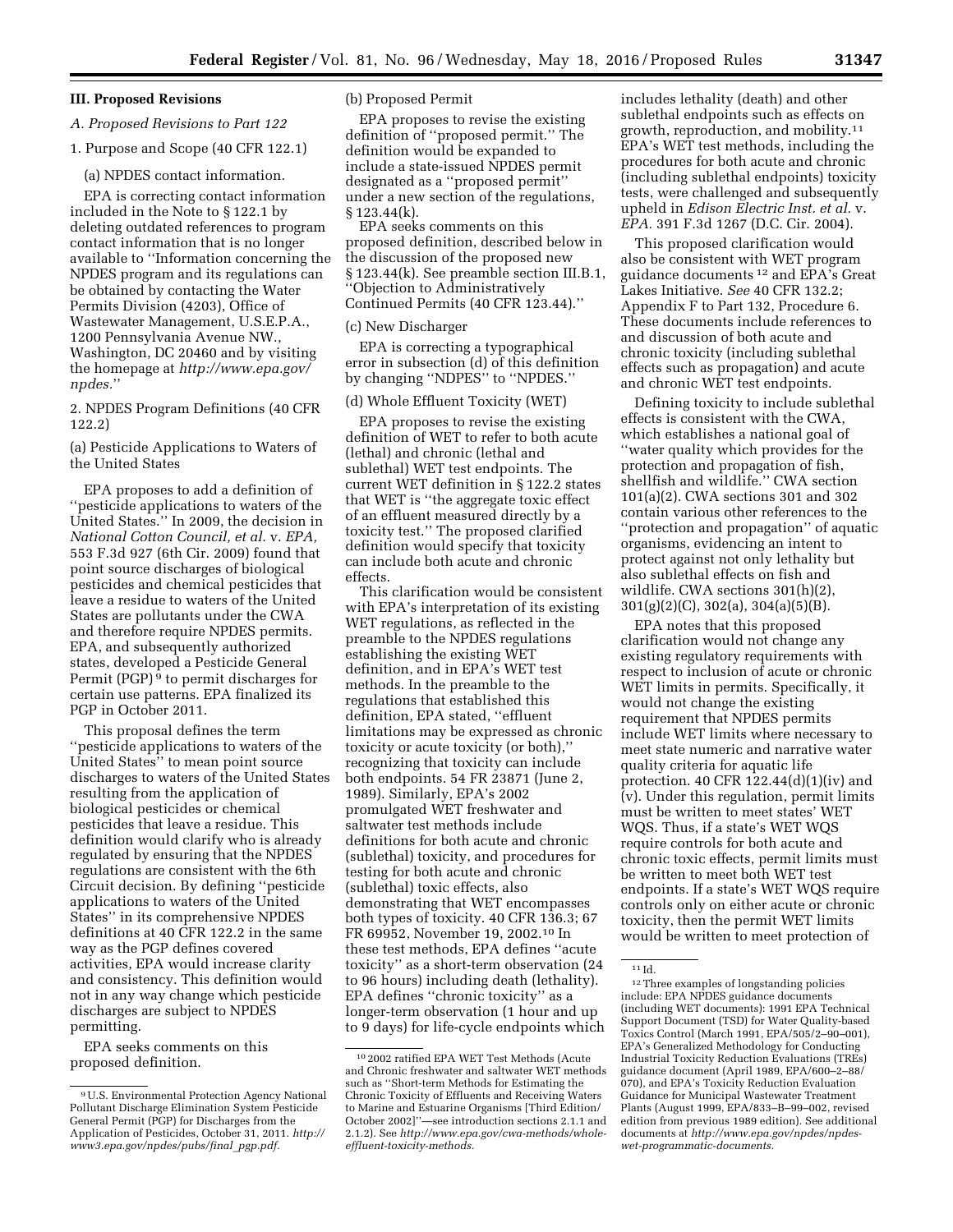only the applicable WET endpoints.13 The proposed clarification of the current definition would not change the current regulatory requirements for whether permits must control for acute or chronic toxicity—which is currently, and will continue to be, based on the level of protection against toxicity that the state's WQS provide. The proposed clarification would simply reflect what is already clear under EPA's promulgated WET test methods and other documents referenced above, and in state water quality criteria for WET: That WET can include both acute and chronic (sublethal) effects. Because permit limits would continue to be based on a state's applicable water quality criteria for toxicity, whether acute and/or chronic, the proposed clarification would not change current longstanding practice of implementing WET or increase any burden on permittees.

EPA seeks comment on this proposed clarification of its current definition of WET.

3. Vessels Exclusion (40 CFR 122.3(a))

EPA proposes to revise § 122.3(a) to clarify which vessel discharges are excluded from the requirement to obtain NPDES permits.

The exclusion for discharges incidental to the normal operation of a vessel at 40 CFR 122.3(a), as it currently appears in EPA's regulations, was challenged in *Northwest Environmental Advocates et al.* v. *United States EPA,*  2005 U.S. Dist. LEXIS 5373 (N.D. Cal. 2005). On March 30, 2005, the court determined that the exclusion exceeded the EPA's CWA authority. In September 2006, the court issued a final order vacating the exclusion. *Northwest Environmental Advocates et al.* v. *United States EPA,* 2006 U.S. Dist. LEXIS 69476 (N.D. Cal. 2006).

EPA appealed the District Court's decision to the U.S. Court of Appeals for the Ninth Circuit, and on July 23, 2008, the Ninth Circuit upheld the decision. *Northwest Environmental Advocates* v. *EPA,* 537 F.3d 1006 (9th Cir. 2008). Effective December 19, 2008, except for those vessel discharges exempted from NPDES permitting by Congressional legislation, discharges incidental to the normal operation of vessels which had previously been excluded from NPDES

permitting by 40 CFR 122.3(a) were subject to CWA section 301's prohibition against discharging, unless authorized by an NPDES permit. In response to the District and Court of Appeals decisions, EPA issued the Vessel General Permit (VGP) on December 19, 2008, which generally authorizes discharges incidental to the normal operation of commercial vessels that were no longer excluded from NPDES permitting as a result of the vacatur. In February 2013, EPA issued a new VGP, which replaced the 2008 VGP upon its expiration in December 2013. The 2013 VGP is currently in effect to authorize these discharges incidental to the normal operation of commercial vessels.

In late July 2008, Congress enacted two pieces of legislation to exempt discharges incidental to the normal operation of certain types of vessels from the need to obtain an NPDES permit. The Clean Boating Act of 2008 amended the CWA to provide that discharges incidental to the normal operation of recreational vessels are not subject to NPDES permitting, and are instead subject to a new regulatory regime to be implemented by EPA and the U.S. Coast Guard under a new section 312(o) of the CWA. S. 2766, Public Law 110–188 (July 29, 2008). As defined in section 3 of that law, which amends CWA section 502, ''recreational vessel'' means a vessel manufactured or used primarily for pleasure, or leased, rented or chartered to a person for the pleasure of that person. It does not include a vessel that is subject to Coast Guard inspection and is either engaged in commercial use or carries paying passengers. As a result of this legislation, discharges incidental to the normal operation of recreational vessels are not subject to NPDES permitting. EPA proposes adding a new subsection, 40 CFR 122.3(a)(2), to incorporate this statutory exemption.

The second piece of legislation provides for a temporary moratorium on NPDES permitting for discharges incidental to the normal operation of a vessel from (1) commercial fishing vessels (as defined in 46 U.S.C. 2101 and regardless of size) and (2) those other non-recreational vessels less than 79 feet in length. S. 3298, Public Law 110–299 (July 31, 2008). The statute's NPDES permitting moratorium ran for a two-year period beginning on its July 31, 2008 enactment date, during which time EPA studied the relevant discharges and prepared a report which was submitted to Congress in August 2010. Congress subsequently extended this moratorium to December 18, 2013 by Public Law 111–215. On December

18, 2014, President Obama signed into law the Howard Coble Coast Guard and Maritime Transportation Act of 2014, S. 2444, which extended the moratorium for an additional three years until December 18, 2017. EPA proposes text in 40 CFR 122.3(a) to reflect this law. The new proposed text also reiterates that the statute's NPDES permitting moratorium does not extend to ballast water discharges, or to other discharges that the permitting authority determines contribute to a water quality standards violation or which pose an unacceptable risk to human health and the environment.

EPA is also proposing an update to the existing exclusion to incorporate language regarding discharges incidental to the normal operation of vessels of the Armed Forces that was added to the CWA definition of ''pollutant'' after the promulgation of the original § 122.3(a) vessel discharge exclusion. Section 301(a) of the CWA provides that ''the discharge of any pollutant by any person shall be unlawful'' unless the discharge is in compliance with certain other sections of the Act, including the section 402 NPDES program. 33 U.S.C. 1311(a), 1342. Under CWA section 402(a), EPA may ''issue a permit for the discharge of any pollutant, or combination of pollutants, notwithstanding section 1311(a)'' subject to certain conditions required by the Act. The Act's definition of ''pollutant'' specifically excludes ''sewage from vessels *or a discharge incidental to the normal operation of a vessel of the Armed Forces''* (emphasis added) within the meaning of CWA section 312. 33 U.S.C. 1362(6). The proposed change to § 122.3(a) reflects the statutory exclusion for discharges incidental to the operation of a vessels of the Armed Forces.

These changes would reduce confusion by accurately reflecting the current scope of the exclusion from NPDES permitting for discharges incidental to the normal operation of a vessel operating in a capacity as a means of transportation, which has narrowed since the exclusion was originally promulgated. These clarifications align with the decision in *Northwest Environmental Advocates* v. *EPA,* 537 F.3d 1006 (9th Cir. 2008), which vacated the § 122.3(a) exclusion from NPDES permitting for discharges incidental to the normal operation of a vessel. In addition, these clarifications incorporate or otherwise address CWA provisions that were enacted by Congress after the current regulations were promulgated.

EPA requests comments on whether the proposed changes to 40 CFR 122.3(a)

<sup>13</sup>All state water quality standards include criteria for aquatic life protection. In all but one state, the water quality standards contain provisions to protect against both acute and chronic toxicity including sublethal endpoints in their narrative and/or numeric aquatic life protection criteria. One state, Iowa, has been working to revise its standards to include chronic toxicity including chronic sublethal endpoints but to date has acute endpoints (lethality) only.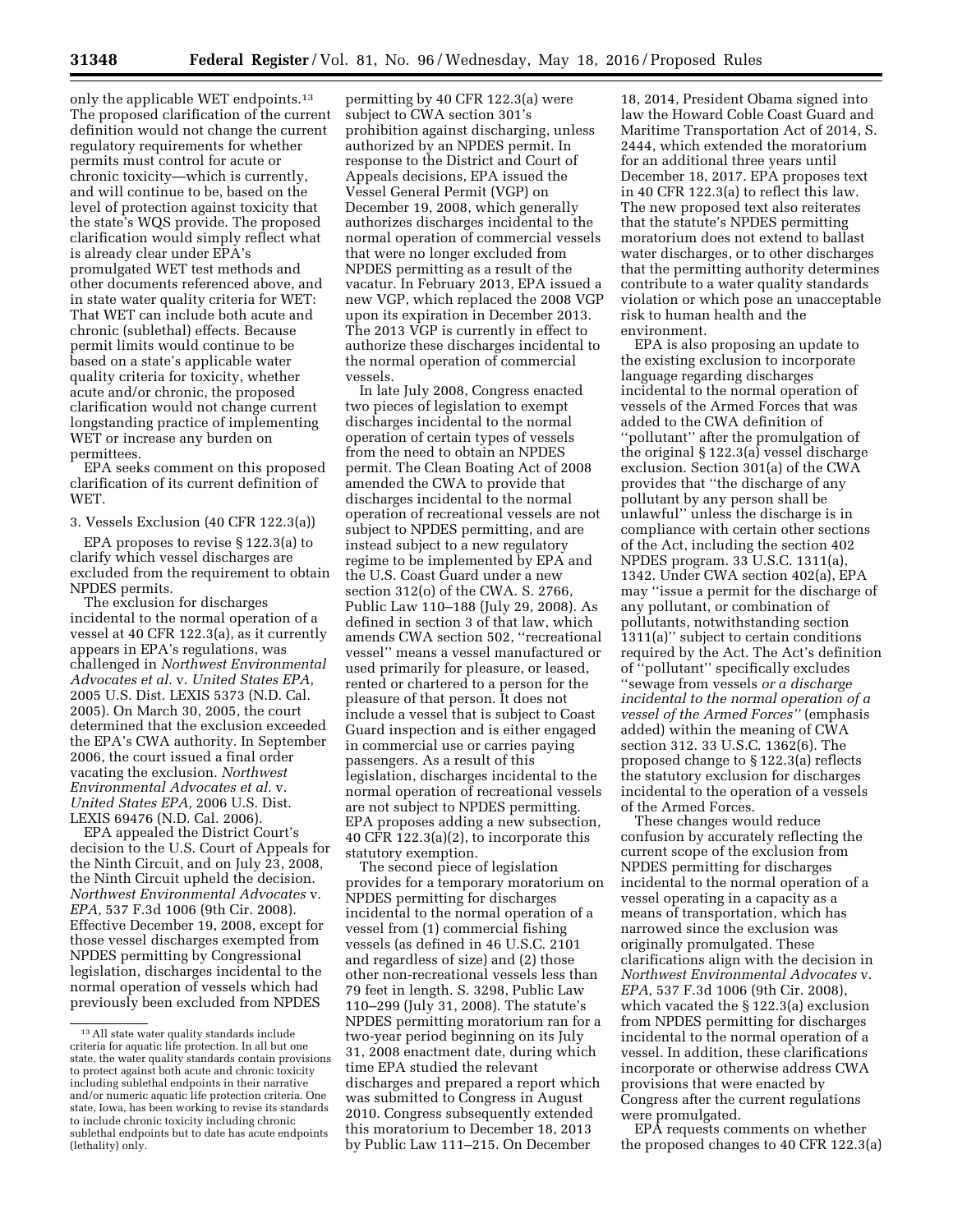accurately and clearly reflect the current five permit programs, it revised the law regarding which vessel discharges are subject to the NPDES permitting requirements. EPA does not seek and will not consider comments on aspects of 40 CFR 122.3(a) text that EPA does not propose to change, such as the discussion in the regulation of the types of vessel discharges that are not (and never have been) excluded from NPDES permitting under this regulation (*e.g.,*  seafood processing vessels).

#### 4. Changes to Existing Application Requirements (40 CFR 122.21)

EPA proposes to update and clarify the permit application requirements in 40 CFR 122.21. As the NPDES program has evolved, many existing application requirements and associated forms have become outdated with respect to current program practices. Therefore, revisions to the application requirements at 40 CFR 122.21 and to the accompanying application forms are needed to update and improve their consistency, accuracy, and usability.

CWA section 304(i)(1) (previously section 304(h)(1)) required EPA to promulgate guidelines for ''establishing uniform application forms and other minimum requirements for the acquisition of information'' from point sources within 60 days after its enactment. In 1973, EPA promulgated short forms to meet these deadlines and standard forms to gather additional information from certain dischargers.

Amendments to the CWA in 1977 refocused EPA priorities on regulating toxic pollutants. As a result, the NPDES program expanded beyond regulating conventional pollutants to regulating toxic pollutants including certain metals and organic chemicals, and nonconventional pollutants such as ammonia, chlorine, and nitrogen.

To simplify permitting across several environmental programs, EPA published regulations on May 19, 1980 (45 FR 33290) to consolidate the requirements and procedures for five of the permit programs that EPA administers: The NPDES program, the Underground Injection Control (UIC) program under the Safe Drinking Water Act (SDWA), state ''dredge or fill'' programs under section 404 of the CWA, the Hazardous Waste Management program under the Resource Conservation and Recovery Act (RCRA), and the Prevention of Significant Deterioration (PSD) program under the Clean Air Act (CAA). This effort sought to eliminate gaps and overlaps and ensure consistency among the programs where appropriate.

At the same time, EPA consolidated the requirements and procedures for the

permit application regulations. EPA created three new application forms: Form 1, Form 2B, and Form 2C. Form 1 requires general information about permit applicants and is required to be completed by applicants for each of the five types of permits under the consolidated permit rule. Form 2B is specific to NPDES permit applications for CAFOs and aquatic animal production dischargers. Form 2C applies to NPDES permit applications for manufacturing, commercial, mining, and silvicultural operations. All three forms reflected EPA's emphasis on toxic pollutants and other modifications to the CWA and NPDES program regulations.

Following promulgation of the consolidated permit regulations, interested parties commented that the consolidated format made the regulations unnecessarily difficult to use. They commented that dividing responsibilities among various entities at the state and federal levels caused additional problems. In practice, consolidated processing of multiple permits was rare because the various permit programs regulated different activities with different standards and thus imposed different types of requirements on permittees.

In response to problems permit writers encountered, EPA deconsolidated the five permitting programs on April 1, 1983 (48 FR 14146). The NPDES regulations remain in part 122 (substantive permit requirements) and part 123 (state program requirements). Part 124 (common permitting procedures) remains applicable to all of the programs. On September 1, 1983, EPA promulgated additional revisions covering a number of issues affecting the consolidated permit program. 48 FR 39611.

The NPDES program continued to use these application forms 14 (Form 1, Form 2B and Form 2C) after deconsolidation. In 1984, EPA amended Form 2C to include toxic pollutant sampling. In 1986, EPA promulgated two new NPDES forms: Form 2D for use by new manufacturing, commercial, mining, and silvicultural operations; and Form 2E for use by facilities that do not discharge process wastewater. 51 FR 26982.

In 1987, Congress made extensive revisions to the CWA. Water Quality Act (WQA), Public Law 100–4. A new provision, CWA section 402(p), required

EPA to establish NPDES requirements for stormwater discharges in two phases. To implement these requirements, EPA published the Stormwater Phase I Rule which established permit application requirements for certain categories of stormwater discharges associated with industrial activity (creating Form 2F) and discharges from large and medium municipal separate storm sewer systems (MS4s). 55 FR 47990. On December 8, 1999, EPA published the Stormwater Phase II Rule regulating stormwater discharges from small construction sites and from certain small MS4s. 64 FR 68722.

In 1999, EPA also amended the permit application requirements and application forms for POTWs and treatment works treating domestic sewage (TWTDSs). 64 FR 42434. The new Form 2A for POTWs addressed a number of changes to the NPDES program that had occurred since 1973 (*e.g.,* toxics control, pretreatment programs, water quality-based permitting), and it streamlined the existing application requirements. The new Form 2S for TWTDSs addressed application requirements associated with new regulatory requirements for the generation, treatment, use and disposal of sewage sludge (biosolids). 58 FR 9248.

In 2000, EPA issued amendments to streamline the NPDES program in response to a Presidential Directive to review regulatory programs to eliminate any obsolete, ineffective, or unduly burdensome regulations. 65 FR 30886. As part of this streamlining effort, EPA revised several permit application provisions to reduce duplicative requirements and clarify certain application requirements.

On February 12, 2003, EPA issued a final rule revising NPDES requirements for CAFOs. 68 FR 7176. This rule revised the information requirements for entities seeking coverage under an NPDES permit for CAFOs, and revised the NPDES individual permit application for CAFOs (Form 2B for CAFOs and aquatic animal production facilities). Further, in response to an order issued in *Waterkeeper Alliance et al.* v. *EPA,* 399 F.3d 486 (2d Cir. 2005), EPA made several revisions to the CAFO regulations, including changes to the application requirements and Form 2B. 73 FR 70418.

On October 22, 2015, EPA's NPDES Electronic Reporting Rule went into effect, amending 40 CFR part 127. 80 FR 64063. This rule requires electronic submittal of NPDES permitting and compliance monitoring reporting information. This rulemaking changed

<sup>14</sup>Forms 1, 2A, 2C, 2D, 2E, 2F, 2S (OMB Control No. 2040–0086); Form 2B (OMB Control No. 2040– 0250).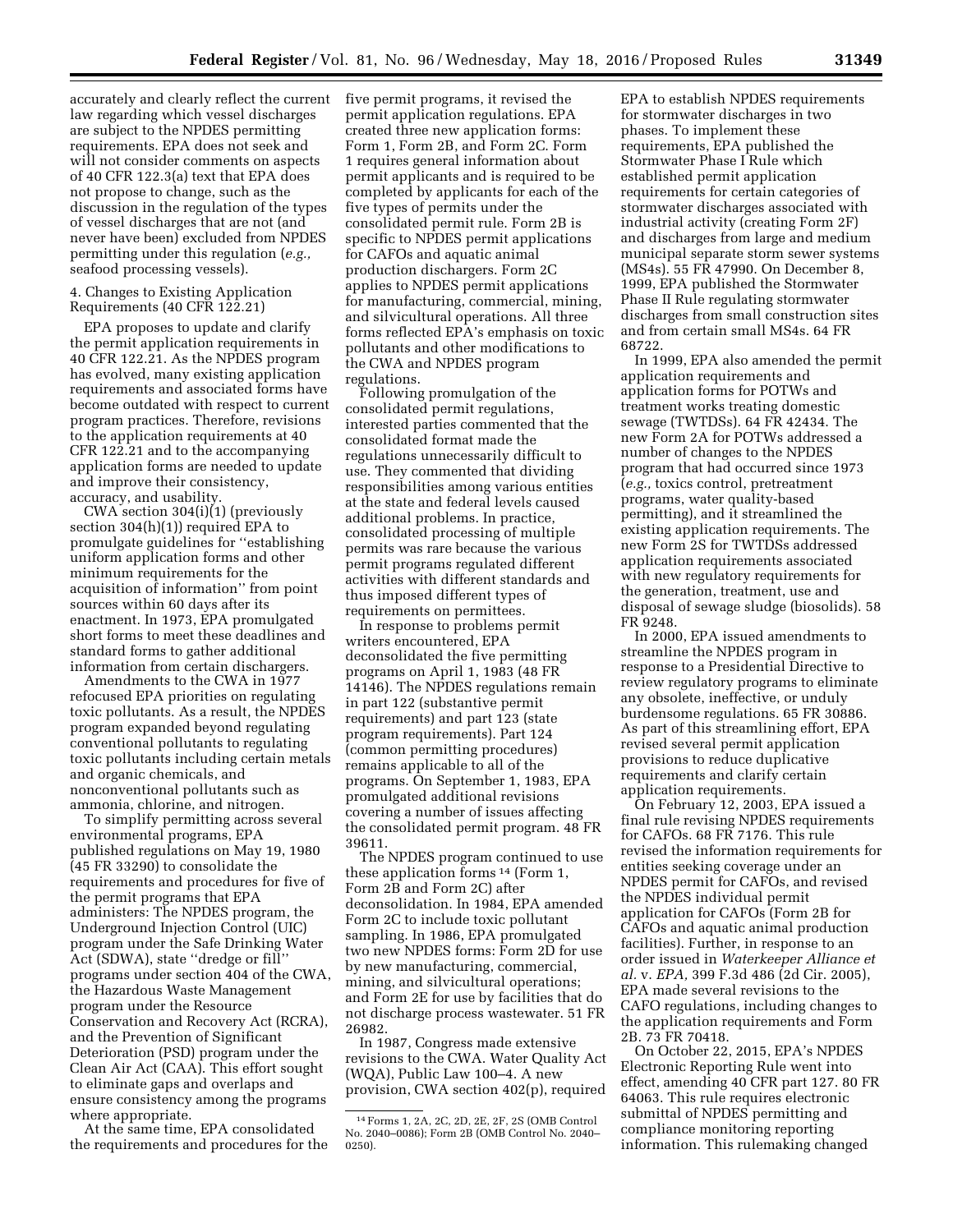the method by which information is provided by permittees to permitting authorities, expediting the collection and processing of data to create a consistent and transparent NPDES data set.

EPA is proposing specific, targeted changes to the current application requirements and is not proposing, or seeking comment on, other changes to the information or pollutant screening data required by the existing regulations and forms. Several revisions included in this proposal are necessary in order to ensure the information required by the application forms across the different categories of facilities submitting applications is consistent with EPA's current data standards 15 and the NPDES Electronic Reporting Rule. EPA data standards promote efficient environmental information sharing among EPA, states, tribes, local governments, the private sector, and other information trading partners. These data standards are developed in collaboration with the Environmental Information Exchange Network (EIEN) and other federal agencies. Many of the application forms have not been updated in recent history to incorporate the data standards developed by this group.

EPA proposes updating the industrial code classification requirement to include the facility's North American Industry Classification System (NAICS) code, which is part of the established data standard.16 Also, EPA proposes updating the latitude and longitude requirement to include the method of data collection, which is a required element in the current standard 17 and can be used to determine the reference datum that is in turn used in determining the latitude and longitude coordinates. In addition, EPA proposes revising the specificity of the latitude and longitude coordinates to provide consistency among forms in the level of information collected. Currently, some forms ask for latitude and longitude to the nearest second, and other forms ask more generally for just latitude and longitude. To ensure precision and improve consistency, EPA proposes revising the application forms and corresponding regulations in 40 CFR 122.21 to ask for latitude and longitude to the nearest second for every facility and permitted feature, as well as the

method of collection for this information.

EPA proposes the following revisions to 40 CFR 122.21:

a. NPDES Contact Information—EPA proposes to update contact information for those interested in obtaining application forms. 40 CFR 122.21(a)(2) will be updated to: U.S. EPA, Mail Code 4203M, 1200 Pennsylvania Ave. NW., Washington, DC 20460 or by visiting *[http://www.epa.gov/npdes.](http://www.epa.gov/npdes)* 

b. North American Industry Classification System (NAICS) Codes— For all applicants except publicly owned treatment works (POTWs) and treatment works treating domestic sewage (TWTDSs), EPA proposes to revise the requirements at 40 CFR 122.21(f)(3) to include NAICS codes, in addition to Standard Industrial Classification (SIC) codes, that reflect the products or services provided by the facility. This proposed revision would update the classification code requirement to be consistent with EPA's current data standard (NAICS) until EPA completely phases out the use of SIC codes in other program areas, such as the effluent guidelines program.

c. Latitude and Longitude—To improve the consistency and precision of locational information required in permit applications, and to be consistent with EPA data standards, EPA proposes several revisions:

i. For existing manufacturing, commercial, mining, and silvicultural dischargers, EPA proposes revising 40 CFR 122.21(g)(1) and 122.21(h)(1) to require outfall latitude and longitude to the nearest second, including the method of data collection (*e.g.,* global positioning system (GPS) device, topographical map and scale) in accordance with EPA data standards.

ii. EPA proposes revising 40 CFR 122.21(j)(1)(i) and 122.21(j)(3)(i) for new and existing POTWs, and 40 CFR  $122.21(k)(1)$  for new sources and new discharges, to require the latitude and longitude of the discharging facility to the nearest second, including the method of data collection.

iii. For all applicants except POTWs and TWTDSs, EPA proposes to revise 40 CFR 122.21(f)(2) to require the latitude and longitude of the discharging facility to the nearest second, including the method of data collection. In addition, EPA is proposing to update the corresponding form (Form 1) to include a check box to indicate whether the location represents the primary entry point to the facility or the centroid of the facility site location.

iv. For new and existing concentrated animal feeding operations (CAFOs) and concentrated aquatic animal production

(CAAP) facilities, EPA proposes revising 40 CFR 122.21(i)(1)(iii) to require latitude and longitude to the nearest second and the method of data collection.

v. For certain TWTDSs, EPA proposes revising the following paragraphs to require the site latitude and longitude to the nearest second including the method of data collection: 40 CFR  $122.21(q)(1)(i)$ ,  $122.21(q)(8)(ii)(A)$ ,  $122.21(q)(9)(iii)(B), 122.21(q)(10)(iii)(B),$ 122.21(q)(11)(iii)(B) and 122.21(q)(12)(i).

vi. For combined sewer systems, EPA proposes revising 40 CFR  $122.21(i)(8)(ii)(A)(3)$  to require the method of collection for the latitude and longitude of the combined sewer overflow (CSO) outfall.

vii. For cooling water intake structures, EPA proposes revising 40 CFR  $122.21(r)(3)(ii)$  to require the intake structure latitude and longitude to the nearest second including the method of data collection.

EPA seeks comments on the availability of longitude and latitude coordinates for the specific locations identified above as well as whether there are any other considerations it should consider relating to submitting these coordinates as part of the application requirements.

EPA proposes revisions to the length of time given to new dischargers to submit effluent information. This revision would ensure that new dischargers submit effluent characterization data in a manner that is timely and consistent for both POTW and non-POTW dischargers. 40 CFR 122.21(k) currently requires new non-POTW sources to submit data within two years of the commencement of discharge, while 40 CFR 122.21(j) does not establish a timeframe for new POTWs to submit information. EPA's proposed revision would establish a new timeframe of 18 months for both POTW and non-POTW dischargers to submit effluent information to the permitting authority. Specifying a time frame for a POTW to submit actual monitoring results and reducing the time frame (from two years to 18 months) required for a new industrial discharger to submit actual monitoring results would ensure that permitting authorities have more timely access to actual effluent data upon which to confirm or rebut the estimates provided by new dischargers on their initial permit applications. While the estimates provided in the initial applications are useful and appropriate for determining the need for effluent limits, the actual effluent data are vital to confirm that permit conditions developed based on the estimated pollutant concentrations

<sup>15</sup>For more information about EPA's Data Standards Program see *[http://www.epa.gov/](http://www.epa.gov/datastandards) [datastandards](http://www.epa.gov/datastandards)*.

<sup>16</sup>*[http://www.exchangenetwork.net/standards/](http://www.exchangenetwork.net/standards/Facility_Site_01_06_2006_Final.pdf) Facility*\_*Site*\_*01*\_*06*\_*2006*\_*[Final.pdf](http://www.exchangenetwork.net/standards/Facility_Site_01_06_2006_Final.pdf)*.

<sup>17</sup>*[http://www.exchangenetwork.net/standards/](http://www.exchangenetwork.net/standards/Lat_Long_Standard_08_11_2006_Final.pdf) Lat*\_*Long*\_*[Standard](http://www.exchangenetwork.net/standards/Lat_Long_Standard_08_11_2006_Final.pdf)*\_*08*\_*11*\_*2006*\_*Final.pdf*.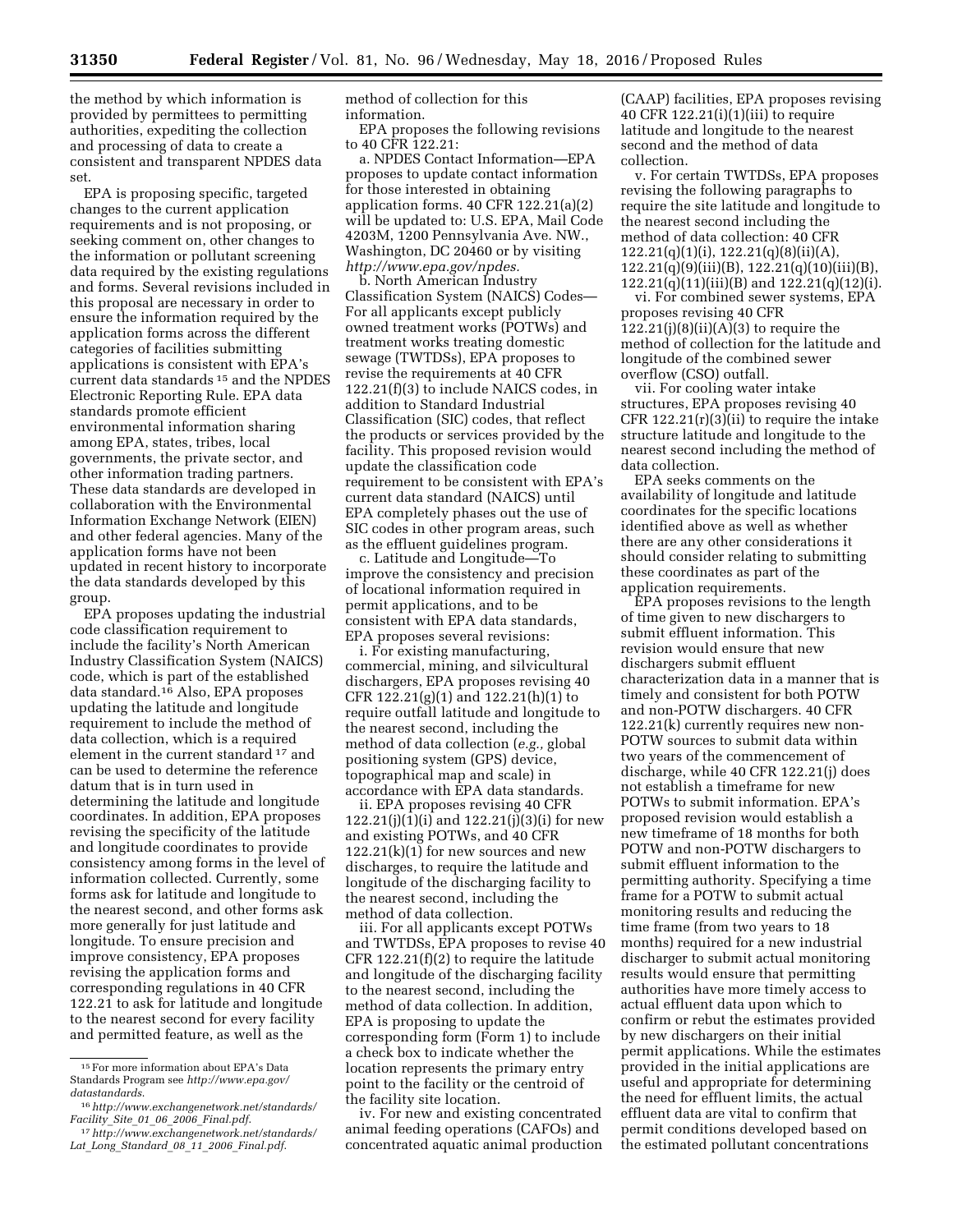in fact protective of water quality. It is EPA's view that 18 months would provide a reasonable time period for a new discharge to collect representative effluent data and submit the data to the permitting authority. This 18 month timeframe would provide a new discharger with up to a three month time period to ensure that the treatment system is operating efficiently, collect data over a full calendar year, and have three months remaining to submit the data to the permitting authority. These revisions would not alter the type or quantity of information required from a new discharger, and impose no new burden.

*EPA proposes the following revisions to 40 CFR 122.21:* 

d. New Discharger Data Submission— EPA proposes making the time provided for effluent data submission for new POTWs consistent with the requirement for new industrial dischargers. EPA also proposes to reduce the time period that is provided for new non-POTW dischargers to submit effluent data. Specifically, the proposed revisions to application requirements for new sources and new discharges at 40 CFR  $122.21(k)(5)(vi)$  would require applicants to submit items V and VI of Form 2C no later than 18 months after the commencement of discharge. The current requirement for submission is two years. The proposed revisions to application requirements for new POTWs at 40 CFR 122.21(j)(4)(i) and 122.21(j)(5)(i) would require submission of data no later than 18 months after the commencement of discharge.

EPA specifically seeks comments on whether 18 months is an adequate period of time for new dischargers to submit effluent data.

EPA proposes revisions to the effluent data submission requirements for non-POTWs to be consistent with those for POTWs. The instructions for Form 2C currently direct applicants to provide all representative data where the applicant has multiple results for a particular parameter. The Form 2C instructions also indicate that data from the past three years should be included. These requirements are not specifically identified in the current regulations and the instructions are not consistent with the requirements for POTWs. When applying for an NPDES permit, an existing POTW must provide effluent data from the previous 4.5 years. The 4.5-year requirement for Form 2A was established to ensure the permittee summarizes all the data collected during its existing five-year permit term with consideration that the application would be submitted six months prior to the end of the permit term (*i.e.,* 4.5

years). It is EPA's view that summarizing the data from the previous permit term is equally as important for non-POTW dischargers. Accordingly, EPA proposes to revise the application Form 2C instructions as well as to include a new paragraph 40 CFR 122.21(g)(7)(ix) in the regulations to require the submission of effluent data representing the previous 4.5 years. These revisions would not alter the type or quantity of information required from a discharger, and impose no new burden.

*EPA proposes the following revisions to 40 CFR 122.21:* 

e. Data Age for Permit Renewal—EPA proposes adding 40 CFR  $122.21(g)(7)(ix)$ to ensure that the effluent data submission requirements for non-POTWs are consistent with those for POTWs. EPA proposes to revise the application Form 2C instructions and include a new paragraph in the regulations at  $\S 122.21(g)(7)(ix)$  to require the submission of effluent data representing the previous 4.5 years for non-POTW facilities.

f. Reporting Electronic Mail Address—EPA proposes revising the following paragraphs in 40 CFR 122.21 to request the applicant's electronic mailing address (email): § 122.21(c)(2)(ii)(B), § 122.21(f)(4), § 122.21(j)(1)(ii), § 122.21(j)(1)(viii)(2) and (3), § 122.21(j)(9), § 122.21(q)(1)(i), § 122.21(q)(2)(i), § 122.21(q)(8)(vi)(A), § 122.21(q)(9)(iii)(D) and (E), § 122.21(q)(9)(iv)(A),  $§ 122.21(q)(10)(ii)(A)$  $\S 122.21(q)(10)(iii)(K)(1),$ § 122.21(q)(11)(ii)(A), § 122.21(q)(12)(i), and § 122.21(q)(13).

EPA proposes specific targeted changes to the NPDES application requirements for POTWs that would bring the NPDES regulations in concert with changes to the general pretreatment regulations at 40 CFR 403.3(v). Application requirements at 40 CFR 122.21(j) ensure that POTWs submit information for both significant industrial users (SIUs) and categorical industrial users (CIUs), including industrial waste trucked or hauled to the POTW, in order to properly identify types of industries and characterize the wastewater discharged to the POTW. This application information is used by the pretreatment control authority to determine whether a pretreatment program must be developed. Control authorities are POTWs with an approved POTW pretreatment program, an authorized state pretreatment program, or EPA where there is no authorized state pretreatment program.

Prior to the 2005 national pretreatment program regulations

revisions, all CIUs were considered a subset of the broader term ''significant industrial users.'' In 2005, the general pretreatment regulation at 40 CFR 403.3(v) was revised to allow a control authority to designate certain CIUs, after qualifying and demonstrating continued compliance with categorical standards, as a non-significant CIU (NSCIU). 40 CFR 403.3(v)(ii). Users categorized as NSCIUs must submit an annual certification to maintain their ''nonsignificant'' status, but are no longer subject to annual sampling, inspections or permitting requirements such as local limits, which are required for significant users. This resulted in a reporting and permitting burden reduction on these CIUs and the control authorities. However, all CIUs (both those classified as SIUs and NSCIUs) are still subject to industrial sector-specific national categorical standards established in 40 CFR chapter I, subchapter N.

The proposed language at 40 CFR 122.21(j)(6) will clarify that POTWs are required to submit, as part of their application, relevant information from all industrial users (SIUs and NSCIUs). The proposed revision would align the NPDES application requirements with the existing pretreatment regulations at 40 CFR 403.3(v), and would impose no new burden.

*EPA proposes the following revisions to 40 CFR 122.21:* 

g. Reporting Numbers of Significant Industrial Users (SIUs) and Non-Significant Categorical Industrial Users (NSCIUs)—EPA proposes revising 40 CFR  $122.21(j)(6)(i)$  and (ii) to clarify that the reporting requirements under these sections apply to both SIUs and NSCIUs, including trucked or hauled waste, that discharge to a POTW.

EPA is also proposing to revise 40 CFR 122.21(f) to require applicants to indicate whether their facility uses cooling water and to identify the source of that cooling water. This would clarify the need for and ensure the permitting authority receives all of the necessary information required under existing 40 CFR 122.21(r) for the facility. This proposal will not alter any of the existing requirements under 40 CFR 122.21(r), and imposes no new burden.

*EPA proposes the following revisions to 40 CFR 122.21:* 

h. Cooling Water Intake Structure Indication—EPA proposes adding a new paragraph 40 CFR 122.21(f)(9) to require the applicant to indicate whether the facility uses cooling water and to specify the source of the cooling water and to remind applicants they must comply with any applicable requirements at 40 CFR 122.21(r).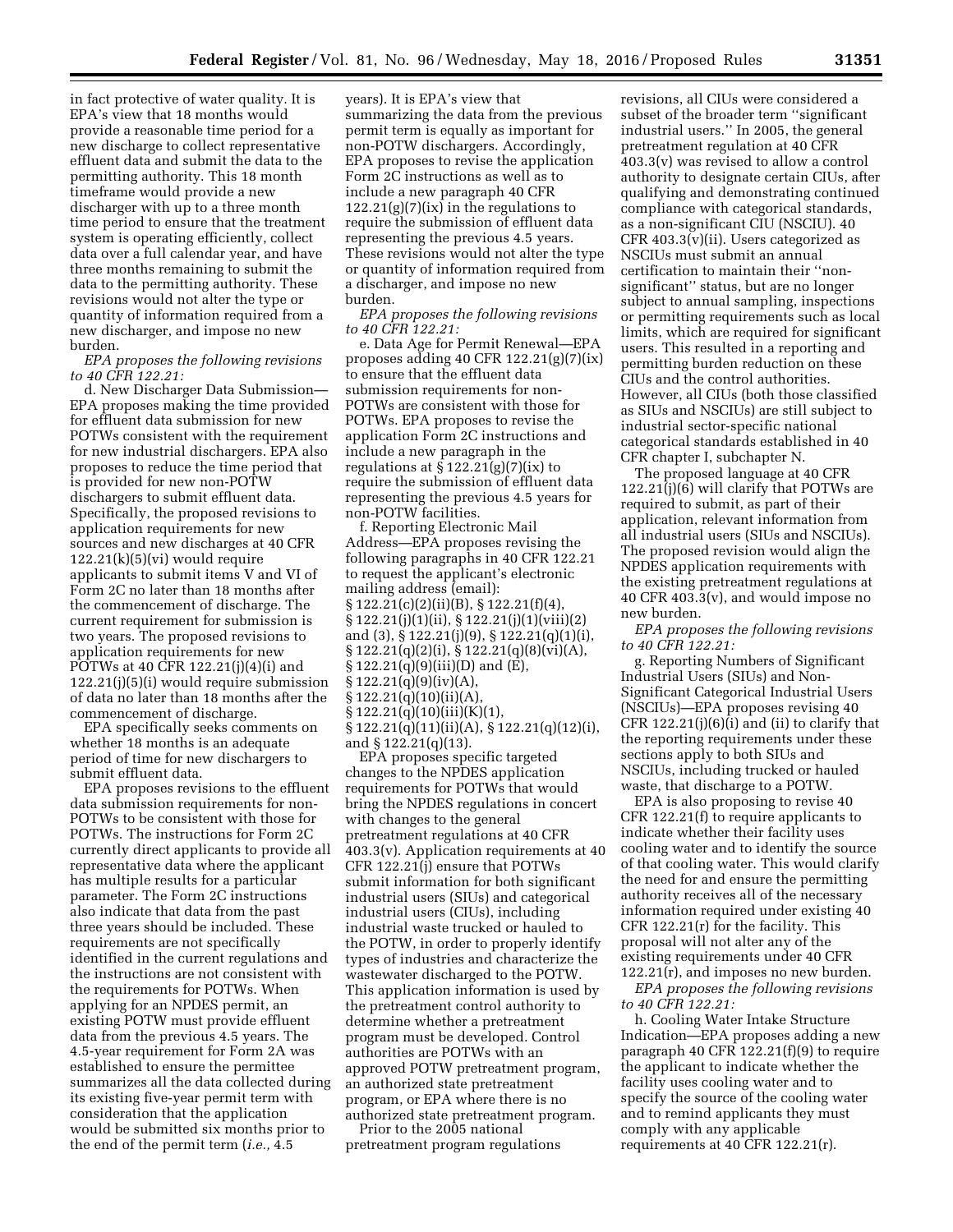Finally, EPA proposes to revise §§ 122.21(f) and 122.21(j) to require applicants to indicate whether they are requesting any of the variances permitted under 40 CFR 122.21(m) (for non-POTWs) and (n) (for POTWs). This would ensure the permitting authority is aware of the request at the time of permit application and could better determine whether the facility has submitted all of the required information. This proposal would not alter any of the existing requirements of 40 CFR 122.21(m) and (n), and imposes no new burden.

*EPA proposes the following revisions to 40 CFR 122.21:* 

i. Request for Variance Indication— EPA proposes adding a new paragraph 40 CFR 122.21(f)(10) to require the applicant to indicate whether he or she is requesting any of the variances under § 122.21(m). EPA also proposes adding 40 CFR 122.21(j)(1)(ix) to require the applicant to indicate whether he or she is operating under the variance for POTWs provided in § 122.21(n).

In this rulemaking, EPA is seeking comment only on these specific proposed targeted changes to the current application requirements. EPA is not proposing or seeking comment on other changes to the information or pollutant screening data that the existing regulations and forms require and will not respond to any such comments as part of this rulemaking. However, in the future, EPA may examine all the application forms to determine whether they should be revised further, for example, to address any potentially obsolete elements or information requests inconsistent with regulatory requirements at 40 CFR 122.21. If you would like to address changes to current application requirements other than those raised by this rulemaking, please submit those comments to Docket ID No. EPA–HQ–OW–2016–0146 at *[http://](http://www.regulations.gov)  [www.regulations.gov.](http://www.regulations.gov)* 

5. Antidegradation Reference (40 CFR 122.44(d))

EPA proposes to revise 40 CFR 122.44(d) to include a reference to 40 CFR 131.12 in order to ensure consistency with the state antidegradation requirements established under that section. CWA section 301(b)(1)(C) requires that NPDES permit limits be as stringent as necessary to meet water quality standards. Consistent with this requirement, the NPDES regulations at 40 CFR 122.44(d)(1) provide that NPDES permits shall include ''any requirements in addition to or more stringent than promulgated effluent limitations guidelines or standards . . . necessary

to: (1) Achieve water quality standards established under CWA section 303, including state narrative criteria for water quality.'' Water quality standards consist principally of three elements: Designated uses, water quality criteria and antidegradation policies. 40 CFR 131.6, 131.10–12. Pursuant to EPA's regulations at 40 CFR 131.12, states must adopt antidegradation policies. An antidegradation policy ''specifies the framework to be used in making decisions about proposed activities that will result in changes in water quality'' and ''can play a critical role in helping states protect the public resource of water whose quality is better than established criteria levels and ensure that decisions to allow reductions in water quality are made in a public manner and serve the public good.'' NPDES PWM, 6.1.1.3. EPA expects permitting authorities to develop NPDES permit terms and conditions consistent with and in consideration of applicable state antidegradation policies and/or requirements. However, this interpretation has not explicitly been included in the NPDES regulations. The federal antidegradation policy has a long legislative history. The Secretary of the Interior established the basic federal antidegradation policy on February 8, 1968. When the CWA was enacted in 1972, the WQS of all 50 states included antidegradation provisions. By providing in 1972 that existing state WQS would remain in force until revised, the CWA ensured that states would continue their antidegradation programs. EPA's first WQS regulation, promulgated on November 28, 1975, included a similar antidegradation policy at 40 CFR 130.17. 40 FR 55,340– 41.

Section 101(a) of the CWA emphasizes the prevention of water pollution and expressly includes the objective ''to restore and *maintain* the chemical, physical and biological integrity of the Nation's waters'' (33 U.S.C. 1251(a)) (emphasis added). The antidegradation requirements that EPA incorporated by regulation in 1983 into 40 CFR 131.12 implement the maintenance aspect of this CWA section 101(a) goal and are an essential component of the overall WQS program.

The CWA section 101(a)(2) goals call for the protection and propagation of fish, shellfish and wildlife, and recreation in and on waters. Although designated uses and criteria are the primary tools states use to achieve this goal, antidegradation complements these by, in part, providing a framework for maintaining and protecting waters that are of higher quality than necessary to support the CWA section 101(a)(2)

goals, or are Outstanding National Resource Waters (ONRWs). Antidegradation plays a critical role in allowing states and tribes to maintain and protect the valuable resource of high quality water by ensuring that decisions to allow a lowering of high quality water are made in a transparent and public manner and are based on a sound technical record.

In the 1987 WQA, Congress expressly affirmed CWA section 101's antidegradation principle and referenced antidegradation policies in section  $303(d)(4)(B)$  of the Act (33 U.S.C. 1313(d)(4)(B)), simultaneously confirming that antidegradation policies are an integral part of the CWA and explaining the relationship of antidegradation policies to other CWA regulatory programs:

Standard Attained—For waters identified under paragraph (1)(A) where the quality of such waters equals or exceeds levels necessary to protect the designated use for such waters or otherwise required by applicable WQS, any effluent limitation based on a total maximum daily load or other waste load allocation established under this section, or any WQS established under this section, or any permitting standard may be revised only if such revision is subject to and consistent with the antidegradation policy established under this section.

As the Supreme Court stated in *PUD No. 1 of Jefferson County* v. *Washington Department of Ecology,* 511 U.S. 700, 705 (1994):

A 1987 amendment to the Clean Water Act makes clear that section 303 also contains an 'antidegradation policy' . . . Specifically, the Act permits the revision of certain effluent limitations . . . only if such revision is subject to and consistent with the antidegradation policy established under CWA section 303, 33 U.S.C.1313(d)(4)(B)).

The court also acknowledged the long-standing federal antidegradation policy and EPA's authority to promulgate antidegradation requirements. Id. 704–05, 718.

Based on this authority, EPA promulgated its current antidegradation regulation at 40 CFR 131.12 on August 21, 2015. 80 FR 51020. Section 131.12 requires states to develop and adopt a statewide antidegradation policy and develop methods for implementing that policy. It built upon and refined the preexisting 1983 regulation which EPA had promulgated at 40 CFR 131.12 on November 8, 1983. 48 FR 51400. Consistent with the Supreme Court decision, *PUD No. 1 of Jefferson County*  v. *Washington Department of Ecology,*  and the requirements of 40 CFR 131.12, WQBELs must be derived consistent with applicable state antidegradation policies. This is EPA's longstanding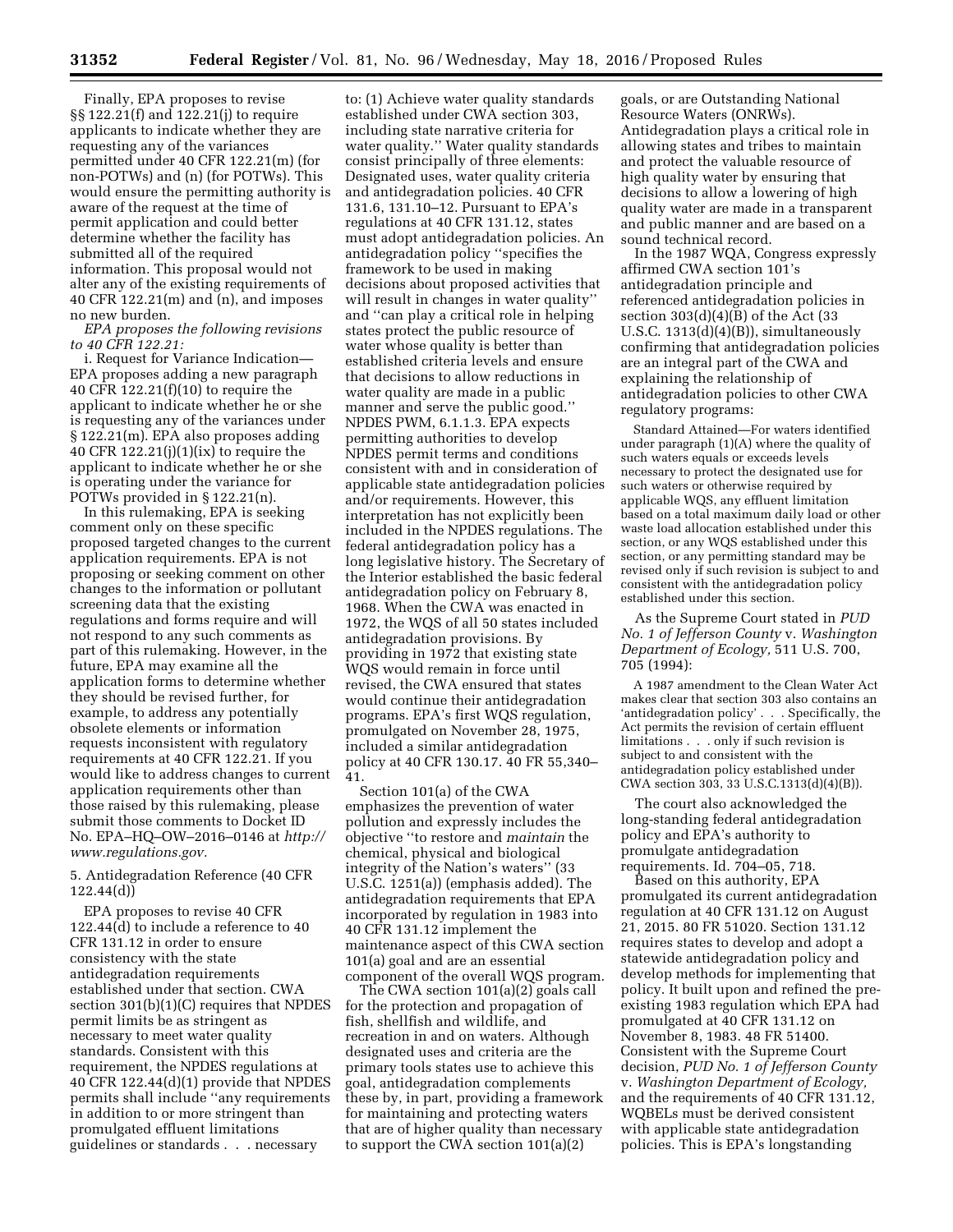interpretation of the CWA. NPDES PWM, 6.1.1.3 and 7.2.1.4.

This interpretation is not expressly included in the existing regulations at 40 CFR 122.44(d)(1); thus, EPA now proposes to revise 40 CFR 122.44(d)(1) to expressly include a reference to 40 CFR 131.12, in order to ensure consistency with the antidegradation provisions in that section. Similar to the existing provision at 40 CFR 122.44(d)(1) noting that ''narrative criteria for water quality'' are components of water quality standards, including the reference to 40 CFR 131.12 serves notice that antidegradation policies are also components of state water quality standards and must be considered in in permitting decisions where applicable. EPA proposes revising 40 CFR 122.44(d)(1) to include, explicitly, ''the state antidegradation requirement'' as one of the elements of state WQS that must be applied when deriving WQBELs.

As noted above, because antidegradation is an existing component of all state WQS, the existing regulations at 40 CFR 122.44(d) require state and EPA permitting authorities to ensure that effluent limits derive from and comply with antidegradation requirements. EPA does not propose to change any of its existing interpretations of WQS, antidegradation or any related existing EPA interpretations of state implementation responsibilities. This proposed revision is intended solely as a clarification, and imposes no new burden. The only burden related to this new reference would be where state permitting authorities are not currently implementing elements of their EPAapproved WQS. It is EPA's view that currently, permit writers consider antidegradation, although NPDES permit records might not necessarily currently reflect this analysis.

EPA seeks comments on this proposed revision to 40 CFR 122.44(d)(1).

6. Dilution Allowances (40 CFR 122.44(d))

EPA proposes to revise 40 CFR 122.44(d) to specify that any allowance for dilution provided under this paragraph must comply with applicable dilution and mixing zone requirements and low flows established in state WQS 18 and be supported by data or analyses quantifying or accounting for

the presence of each assessed pollutant or pollutant parameter in the receiving water.

The CWA and its implementing regulations require that NPDES permits include limitations as stringent as necessary to meet applicable WQS. CWA 301(b)(1)(C); 40 CFR 122.44(d)(1). When determining the need for conditions necessary to meet WQS, 40 CFR 122.44(d)(1)(ii) indicates that the permitting authority shall consider, ''where appropriate, the dilution of the effluent in the receiving water.'' When developing WQS pursuant to CWA section 303(c), EPA regulations at 40 CFR 131.13 provide that states may include in the state standards ''general policies'' affecting the application of WQS such as mixing zones, low flows and variances. Alternatively, states may address dilution and mixing considerations through implementation policies and guidance. Consistent with these provisions, many state WQS and implementation procedures allow some consideration of dilution and mixing when determining the need for and calculating WQBELs.

The ambient environment mitigates the impact of an effluent discharge on a receiving water in a number of ways, generally related to the nature of the discharged pollutant and the physical, chemical and biological characteristics of the effluent and receiving water. For many toxic pollutants, dilution is the primary mitigation mechanism. For oxygen-demanding pollutants, such as biochemical oxygen demand (BOD), mitigation may be achieved through both dilution and biodegradation. For other pollutants, mitigation may be achieved through multiple processes, including dilution, biodegradation, chemical reactivity and volatilization. The concentration or mass of a pollutant or pollutant parameter that can be safely mitigated by these various processes in the receiving water without exceeding any applicable WQS and without causing adverse effects is commonly referred to as the ''assimilative capacity'' of the receiving water.

For any consideration of the dilution of an effluent in a receiving water, modelers must account for the level of the pollutant already present in the receiving water prior to the introduction of the effluent. This is often referred to as the ''background'' pollutant concentration. The background pollutant concentration can be based on measurements from the receiving water, or where data are unavailable, can be assumed. Where data are available, modelers assess the data and select a value that is considered representative of the site. The selection of the

background value might be based on an average of the data, or on an upper or lower statistical boundary, and is generally a matter of state policy or procedure. In any case, modeling requires that the modeler select some background pollutant value.

Where no measured data are available, the modeler could either postpone the analysis to obtain data, or could instead assume a background concentration. For NPDES permitting purposes, the assumed background value could range from zero to a value at or above the applicable water quality criteria. An assumption of zero indicates that the full assimilative capacity of the water is available, while an assumption that the background concentration is at or above the applicable water quality criteria indicates that there is no remaining assimilative capacity. As noted above, the selection of one of the end point values, or some value between these two extremes, is typically a matter of state policy.

As discussed above, granting any dilution allowance requires the consideration of the background pollutant concentration. NPDES permit reviews have shown that in many instances permitting authorities grant dilution allowances for pollutants assuming the complete absence of the pollutant in the upstream receiving waters. An assumption of ''zero background'' levels of a pollutant in an upstream water, in the absence of data or analyses to validate such an assumption, results in permit conditions that use as much as 100 percent of the receiving water's dilution capacity to the discharging facility. Thus, in situations where some of the pollutant is actually present in the upstream waters, an assumption of ''zero background'' concentration overestimates the available assimilative capacity of the receiving water and could result in limits that are not protective of applicable WQS. EPA has long intended that permit writers should consider information regarding the actual assimilative capacity of the receiving waters and the amount of the pollutant already present in the receiving water when determining dilution allowances and mixing zones.

The current regulations allow consideration of dilution ''. . . where appropriate.'' However, the current provision does not indicate what is meant by ''appropriate.'' EPA proposes to update its NPDES regulations concerning dilution allowances to clarify that while existing regulations allow consideration of dilution ''where appropriate,'' any allowance for dilution and mixing must be applied in a manner

<sup>&</sup>lt;sup>18</sup> See 40 CFR 131.13 ("States may, at their discretion, include in their State Standards, policies generally affecting their application and implementation, such as mixing zones, low flows and variances.'').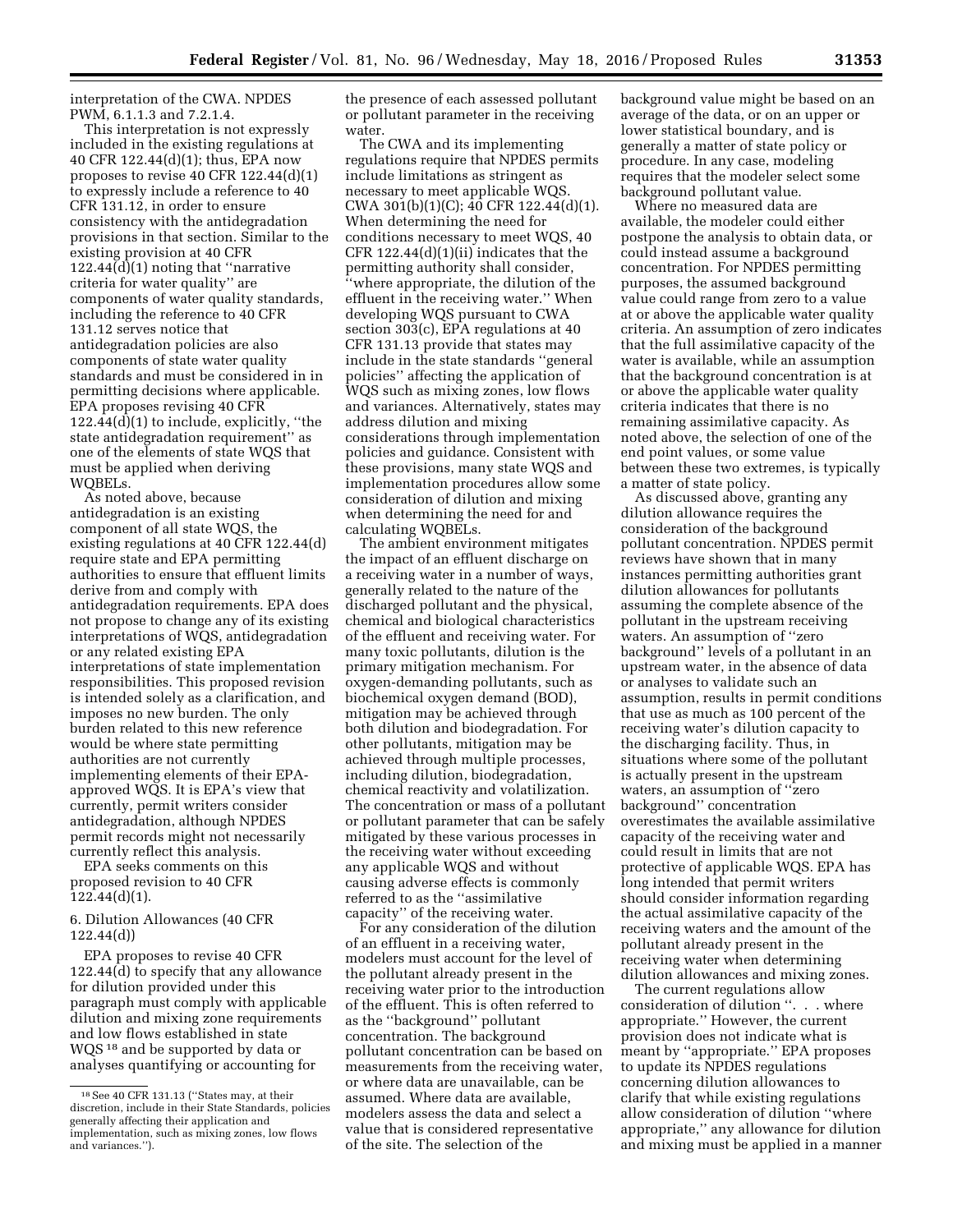that will ensure that NPDES permits contain limits necessary to achieve WQS, as required by CWA 301(b)(1)(C) and 40 CFR 122.44(d)(1). This proposal is consistent with EPA's longstanding guidance 19 that assumptions regarding dilution and mixing are appropriate only where relevant data or information are available to substantiate the assumption.

EPA proposes clarifying 40 CFR 122.44(d)(1) to specify that the appropriateness of any consideration of dilution or mixing must derive from the applicable state WQS, including any general policies related to dilution and mixing. Further, the proposed revision to 40 CFR 122.44(d)(1) would require that decisions regarding the assimilative capacity of the receiving water, for the purpose of determining a dilution allowance, must be supported by data or analyses quantifying or accounting for the presence or absence of each assessed pollutant or pollutant parameter in the receiving water. Conducting a basic background inquiry into a receiving water's assimilative capacity would be necessary to grant the dilution allowance. Where the actual assimilative capacity of the receiving water cannot be accurately determined or predicted (*e.g.,* by using data, models, or analyses), the permitting authority would be expected to establish effluent limits based on the application of applicable water quality criteria at the point of discharge (often referred to as ''criteria end-of-pipe'') in order to ensure that the limits comply with CWA section 301(b)(1)(C).

This revision would ensure that the permitting authority considers data or other available and applicable information before granting a dilution allowance for either rapid and complete or incomplete mixing. Under the proposed revisions, every time a dilution allowance is granted, assuming either rapid and complete or incomplete mixing, the permitting authority would be required to include a basis grounded in analyses of available information. This revision would not require the collection of new data and will not impose a new burden; it is intended to ensure that the permitting authority considers existing valid and representative ambient water quality data and to enhance decision-making transparency when permitting authorities consider a dilution allowance. States also may choose to collect data and information on the

receiving water from the applicants, either prior to issuance of the permit or as a condition of the permit. Potential sources of data and information on ambient water quality and flow are maintained by regulatory agencies such as EPA, the United States Geological Survey (USGS) and state-level authorities. Dischargers, monitoring consortia, or non-governmental organizations may also provide ambient monitoring data for these analyses, although permitting authorities should ensure that all data used in any dilution analysis are subject to quality assurance and quality control. In limited circumstances (*e.g.,* where ambient data are unavailable), permitting authorities may satisfy this requirement by conducting a qualitative analysis of the ambient level of a pollutant of concern; however, the analysis must be pollutantand site-specific, supported by the available information and documented in the record consistent with the revised provisions at 40 CFR 124.56(a)(1)(iv).

EPA seeks comments on this proposed revision to 40 CFR 122.44(d).

7. Reasonable Potential Determinations for New Discharges (40 CFR 122.44(d))

EPA proposes to revise 40 CFR  $122.44(d)$  to specify that a "reasonable potential'' determination (explained below) must consider relevant qualitative or quantitative data, analyses, or other valid and representative information for pollutants or pollutant parameters that could support the need for effluent limitations for new discharges.

Where TBELs are not sufficient to attain applicable WQS, CWA section 301(b)(1)(C) requires that permits include any more stringent limits necessary to meet such standards. 40 CFR  $122.44(d)(1)$ . These limits are known as water quality-based effluent limits, or WQBELs. EPA regulations state that ''[l]imitations must control all pollutants or pollutant parameters (either conventional, nonconventional, or toxic pollutants) which the Director determines are or may be discharged at a level that will cause, have the reasonable potential to cause, or contribute to an excursion above any [s]tate water quality standard, including [s]tate narrative criteria for water quality.'' 40 CFR 122.44(d)(1)(i). Based on this language, EPA refers to the process that a permit writer uses to determine whether a WQBEL is required in an NPDES permit as a reasonable potential analysis. NPDES PWM, 6.3.1. However, the current regulatory language is unclear regarding the types and quantities of data and information (including qualitative information)

permitting authorities must consider when conducting a reasonable potential analysis. Because of this lack of clarity in the regulations, EPA has found that permitting authorities often defer the reasonable potential determination and development of WQBELs until a minimum data set has been collected. Permit reviews have also revealed a lack of reasonable potential determinations where quantitative data was not yet available, despite the availability of studies and effluent analyses for facilities with similar operations and effluent characteristics.

Permit writers must determine whether the limits and conditions of an NPDES permit are as stringent as necessary to attain any applicable WQS. CWA section  $301(b)(1)(C)$ . Once the permitting authority determines that a discharge causes, has the reasonable potential to cause, or contributes to an excursion above water quality criteria, 40 CFR 122.44(d)(1) requires the permitting authority to develop effluent limits to control the discharge of such pollutant(s). The cumulative impact of point and nonpoint sources on a water body may cause an excursion. In determining the need for a permit limit, the permitting authority must, at a minimum, consider existing controls on both point and nonpoint sources of pollution, the variability of the pollutant or pollutant parameter in the effluent, the sensitivity of the involved species to toxicity testing (when evaluating WET), and where appropriate, the effluent dilution in the receiving water. 40 CFR 122.44(d)(1)(ii). EPA's TSD specifically discusses conducting a reasonable potential evaluation in the ''absence of effluent data.'' These factors include the type of discharge, the available dilution, the type of receiving water and designated use, existing data on toxic pollutants and the history of compliance problems and toxic impact. TSD 3.2. The NPDES PWM similarly suggests that permit writers use ''any available effluent and receiving water data as well as other information pertaining to the discharge and receiving water, including type of industry, existing TBELs, compliance history and stream surveys. NPDES PWM, 6.3.2.

Consistent with this existing guidance and policy, this proposal would require the Director to make a reasonable potential determination based on relevant qualitative or quantitative data, analyses or other valid and representative information for pollutants or pollutant parameters that could support the need for effluent limitations. When determining effluent limitations for new dischargers where effluent data is not yet available,

<sup>19</sup>TSD Section 4 and Responsiveness Summary. See also EPA NPDES Permit Writers Manual (2010) Section 6.2 and EPA Water Quality Standards Handbook, Chapter 5 (General Policies).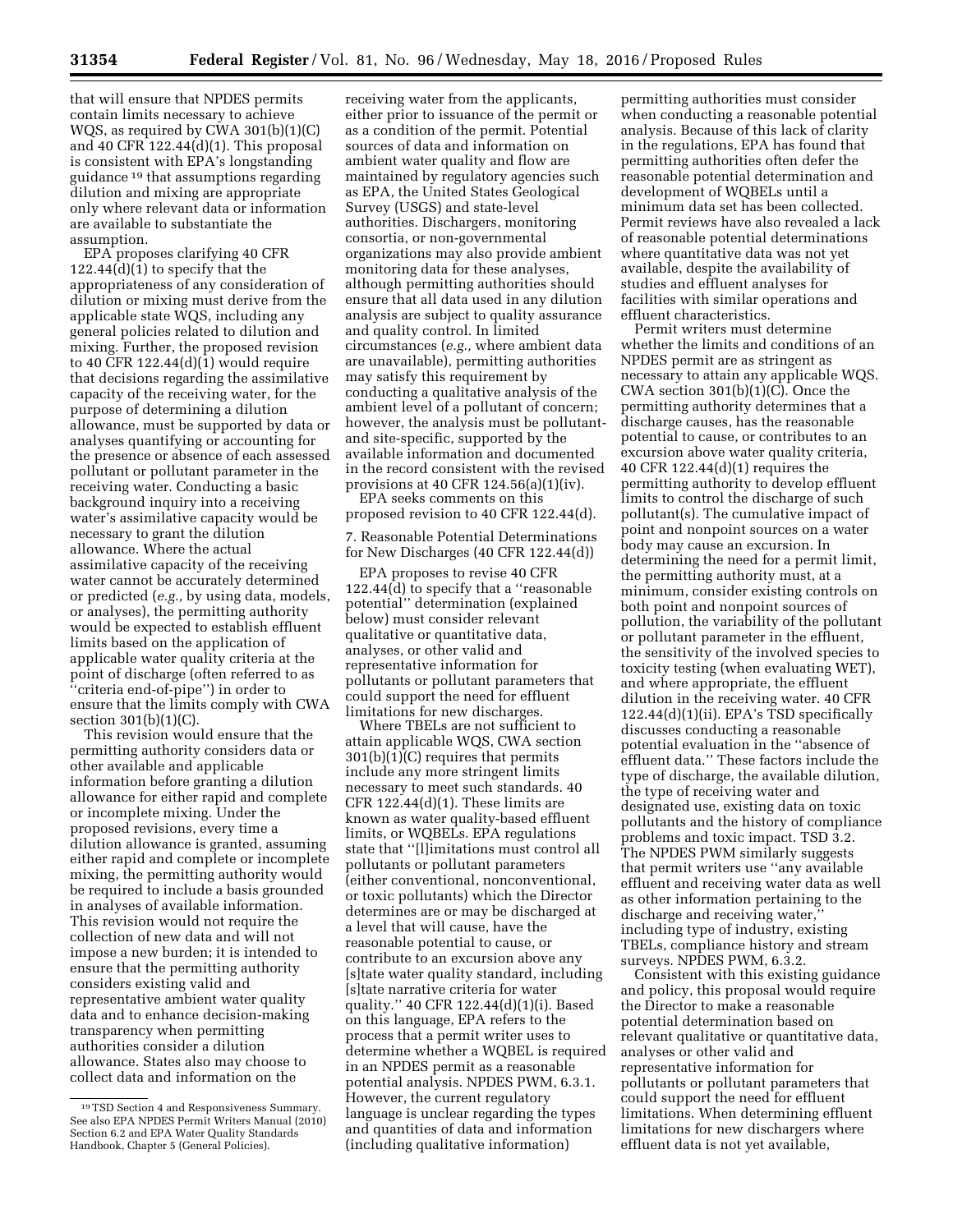permitting authorities can use existing monitoring data and other studies that have been conducted at similar facilities. The existing application form(s) for new dischargers specifically require applicants to describe their planned flows, sources of pollution, and treatment technologies for each proposed outfall and to provide estimates of the concentrations of pollutants expected to be present in the effluent upon commencement of discharge. Applicants must also provide the name and location of any existing plant(s) which resemble the proposed facility with respect to production processes, wastewater constituents, or wastewater treatments. In addition, if an applicant is in an industrial category for which EPA has developed effluent limitations guidelines (ELGs), EPA has published development documents for every approved guideline 20 that provides detailed effluent characterization data that can be used to estimate the types and quantities of pollutants that might be discharged.

This proposed revision would codify EPA's long-standing policy that the permitting authority should consider available and relevant data and information (as described above) pertaining to the discharge in order to make an informed judgment.<sup>21</sup> This proposed change would ensure that permitting authorities consider a wide range of available information to characterize new and existing discharges to determine the need for permit limits that adequately protect WQS. This revision would not require collecting new data beyond that already required through permit applications and would ensure that the permitting authority is transparent in its decisionmaking process when determining the need for an effluent limit, even for applicants that have yet to commence discharge. This proposal would not require collecting new data. However, this proposed revision would codify EPA's long-standing policy and guidance that, while the permitting authority has the discretion to prioritize the importance of available and relevant data and information used in making a determination on a case-by-case basis, it may not disregard valid information that is useful in conducting a reasonable potential analysis.

EPA seeks comments on this proposed revision to 40 CFR 122.44(d).

# 8. Best Management Practices (BMPs) (40 CFR 122.44(k)(4)

#### (a) Contact Information

EPA is correcting publication contact information included in the Note to § 122.44(k)(4) by deleting outdated references to information sources that are no longer available to read: ''Additional technical information on BMPs and the elements of BMPs is contained in the following documents: Guidance Manual for Developing Best Management Practices (BMPs), October 1993, EPA No. 833/B–93–004, NTIS No. PB 94–178324, ERIC No. W498); Storm Water Management for Construction Activities: Developing Pollution Prevention Plans and Best Management Practices, September 1992, EPA No. 832/R–92–005, NTIS No. PB 92–235951, ERIC No. N482); Storm Water Management for Construction Activities, Developing Pollution Prevention Plans and Best Management Practices: Summary Guidance, EPA No. 833/R– 92–001, NTIS No. PB 93–223550; ERIC No. W139; Storm Water Management for Industrial Activities, Developing Pollution Prevention Plans and Best Management Practices, September 1992; EPA 832/R–92–006, NTIS No. PB 92– 235969, ERIC No. N477; Storm Water Management for Industrial Activities, Developing Pollution Prevention Plans and Best Management Practices: Summary Guidance, EPA 833/R–92– 002, NTIS No. PB 94–133782; ERIC No. W492. EPA guidance documents can be obtained through the National Service Center for Environmental Publications (NSCEP) at *<http://www.epa.gov/nscep>*. In addition, States may have BMP guidance documents.''

#### 9. Anti-Backsliding (40 CFR 122.44(l))

EPA proposes to revise 40 CFR 122.44(l) to incorporate the antibacksliding provisions that are currently in the CWA and have not yet been incorporated into the NPDES regulations. As a general matter, the anti-backsliding provisions prohibit the renewal, modification or reissuance of an NPDES permit with effluent limitations that are less stringent than the effluent limitations that existed in the prior permit. Anti-backsliding requirements are found in the CWA in sections 402(o) and 303(d)(4) and in the NPDES regulations at 40 CFR 122.44(l).

EPA revised the existing regulatory language at 40 CFR 122.44(l) in January 1989 under the 1987 WQA. 54 FR 245. The WQA amended the CWA to include sections 402(o) and 303(d)(4). EPA's

1989 regulatory revision did not, however, incorporate the entirety of the WQA's provisions on anti-backsliding. The proposed revision would incorporate into the NPDES regulations the omitted WQA anti-backsliding provisions applicable to effluent limitation.

The following is a list of the antibacksliding sections and where EPA proposes to incorporate them into the regulation: The second sentence of CWA section 402(o)(1) would be incorporated into 40 CFR 122.44(l) as a new section 122.44(l)(2); the second sentence of CWA section 402(o)(2)(E) would be incorporated into 40 CFR 122.44(l) as a note at the end of  $\S 122.44(l)(2)$ ; and CWA sections 303(d)(4)(A) and 303(d)(4)(B) would be incorporated into 40 CFR 122.44(l) as new §§ 122.44(l)(3)(i) and 122.44(l)(3)(ii), respectively. In each case, EPA is incorporating statutory language verbatim.

Since EPA is including antibacksliding statutory language verbatim, EPA is not seeking comments on the added language or on the existing regulation.

10. Design Flow for POTWs (40 CFR 122.45(b))

EPA proposes revisions to 40 CFR 122.45(b) to clarify that permit writers would be required to calculate permit effluent limits for POTWs using design flow only where the limits are based on technology standards. The revisions would provide permit writers with additional flow options for calculating WQBELs. The existing regulation applies to production-based limits and currently states that POTW permit effluent limitations, standards or prohibitions shall be calculated based on design flow. The current regulation at 40 CFR 122.45(b)(2)(i) provides that for dischargers other than POTWs, permit effluent limitations, standards or prohibitions shall be based upon ''a reasonable measure of actual production of the facility.'' This has led to some confusion as to whether the requirement for POTW ''production-based'' limits should be applied to the calculation of WQBELs. This requirement pre-dates EPA's current WQBEL regulations developed to address the 1987 WQA. The administrative record for the existing regulations provides no indication that the production-based requirement was intended to apply to the calculation of WQBELs.

The CWA does not provide any indication that WQBELs for POTWs should be derived in a manner that is distinct from other categories of dischargers. When determining the need

<sup>20</sup>*[http://www.epa.gov/eg/industrial-effluent](http://www.epa.gov/eg/industrial-effluent-guidelines)[guidelines](http://www.epa.gov/eg/industrial-effluent-guidelines)*.

<sup>21</sup>TSD section 3.2. See also *Final Guidance on Appalachian Surface Coal Mining,* 2011: ''[i]n conducting a reasonable potential analysis, all valid representative qualitative and quantitative information regarding the effluent and receiving water should be used.''.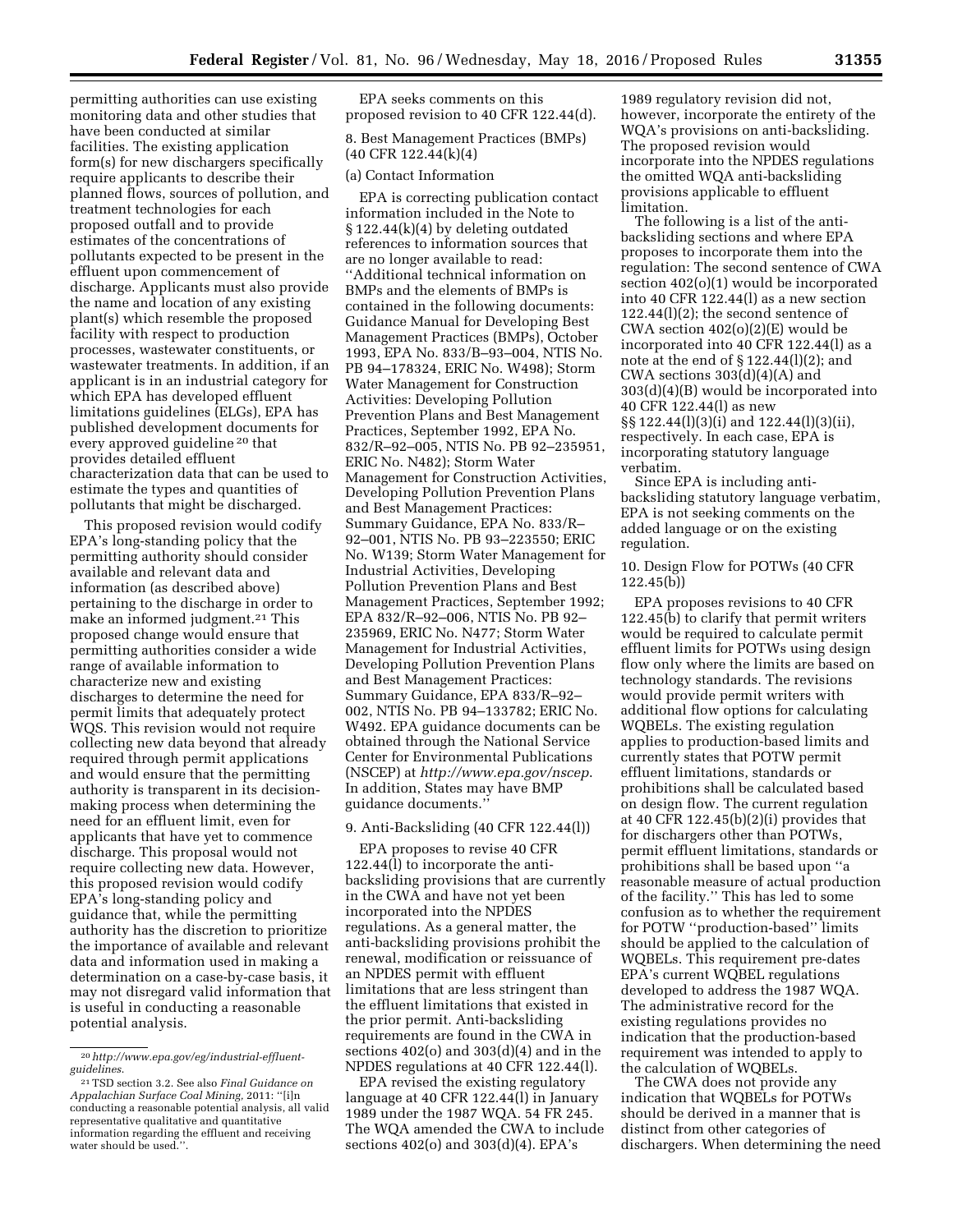for WQBELs or calculating WQBELs for any type of discharger, permitting authorities generally use data and analyses to predict the impact of a discharge on a receiving water. In conducting these analyses, permitting authorities use data (including effluent flow values) that most accurately reflect the conditions in the discharge and the receiving water. Because there is no inherent difference in the validity and process for modeling POTW versus non-POTW discharges, EPA has concluded that the option to use effluent flows other than design flow should be made available to permit writers when calculating WQBELs for POTWs.

Where the POTW limits are water quality-based, such limits could be based on effluent flows other than design flow (*e.g.,* actual flow, estimated flow). Therefore, EPA proposes to clarify that permitting authorities developing WQBELs for POTWs have the same flexibility to base calculations on effluent flows as they do for the development of WQBELs for all other dischargers.

This option would be appropriate when modeling the impact of any type of pollutant, including when BOD and suspended solids are used as surrogate parameters for applicable WQS. Although this proposal would clarify this flexibility for POTWs, it is not intended to preclude or restrict a permitting authority from using the POTW design flow for the purpose of developing WQBELs. In many cases, the POTW design flow is a reasonable and appropriate value for use in water quality modeling, and this proposed clarification is not intended to discourage permitting authorities from current practices under which design flow is used for WQBEL development. This proposed revision provides additional flexibility for permit writers in calculating effluent limitations and will not impose new burden.

EPA seeks comments on this proposed revision.

#### *B. Proposed Revisions to Part 123*

1. Objection to Administratively Continued Permits (40 CFR 123.44)

EPA proposes revising 40 CFR 123.44 to allow EPA to designate certain administratively continued permits as ''proposed permits.''

Section 402(d) of the CWA generally provides that authorized state NPDES permitting authorities should submit proposed state permits to the EPA Administrator for review and objection, where deemed appropriate. 40 CFR 123.44. MOAs between EPA and the authorized state provide the timeframe

within which each EPA Regional Administrator (RA), to whom the review and objection duties have been delegated, may comment on or object to a proposed permit, up to 90 days from receipt of the proposed permit. Within this time period, the RA must submit to the State Director a statement of the reasons for any objection, and the effluent limitations and conditions that such permit would include if it were issued by the RA.

When a permittee has submitted a timely and complete renewal application but the State Director has not acted on the permittee's application before the existing permit expires, state laws often provide that the existing permit continues in effect by operation of law until the state takes final action on the permittee's application (that is, until the state makes a final decision to issue or not issue the new permit). This is often referred to as ''administrative continuance.'' These state laws, like the corresponding federal provisions in 40 CFR 122.6 and the federal Administrative Procedure Act (APA) at 5 U.S.C. 558(c), aim to protect a permittee that has submitted a timely and complete application for renewal from losing its authorization to discharge simply because the permitting authority did not issue a new permit before the existing permit expired.<sup>22</sup>

In some cases, administratively continuing expired permits provides states with flexibility to prioritize their action without significant adverse impacts on receiving waters. However, administrative continuance also can lead to inappropriate delays in reissuing permits that need revision to comply with current regulatory and statutory requirements and policy practices. State administrative continuance laws typically allow an expired permit to remain administratively continued indefinitely, which can significantly delay the implementation of revised or new effluent limitations (both technology-based and water-quality based). Under EPA's existing regulations, there is no mechanism by which to invoke EPA's permit review and objection authority to avoid indefinite delays in permit reissuance. A lengthy administrative continuance of a permit can significantly delay implementation of new effluent guidelines, WQS or TMDLs, and such a delay can affect a permitting authority's ability to protect water quality. As of September 2015, there were approximately 17,000 facilities covered

by expired non-tribal and tribal permits (both state and EPA-issued, not including facilities covered by nonmajor stormwater permits).

Under this proposed revision, expired permits that have been administratively continued and are considered environmentally significant may be subject to objections by EPA regional offices. EPA would expect to exercise this authority only in very limited circumstances, such as for permits involving environmental and public health issues, where other means of working with the state to reissue an updated permit have failed. Under the current regulations, the RA may review and object to an NPDES permit that an authorized state proposes to issue. 40 CFR 123.44. EPA proposes adding a new mechanism that grants the RA discretion to initiate these procedures where the state has not reissued an expired, administratively continued permit. The RA would have discretion to exercise this authority if a state does not produce a draft permit within a certain period of time, as described below. If a state has not reissued an expired, administratively continued permit, the state would be encouraged to explain to EPA the reasons for not reissuing the expired permit and EPA would carefully consider any such explanation before proceeding with an objection, as further described below.

Consistent with 40 CFR 122.6(d), which currently addresses administratively continued permits, the proposed regulation would apply to only those expired state-issued permits for which state law has provided for continuation of the expired permit. The new provision would not apply to expired permits that have not been administratively continued, nor would it apply to other unpermitted discharges. A similar regulatory change allowing for EPA objection to administratively continued permits, under certain conditions, was previously proposed, commented on and finalized as a part of EPA's July 2000 Total Maximum Daily Load (TMDL) Rule. 68 FR 13608. However, the final rule was withdrawn in March 2003 as a result of widespread controversy and disagreement over the rule and its legal authority, including a case filed in the D.C. Circuit Court.23 It is important to note, however, that the TMDL rule and disagreement over its legal authority were not based on concerns regarding the proposed section on administratively continued permits.

 $2240$  CFR 122.21(d)(2) requires that an existing permittee submit a new permit application 180 days before an existing permit expires.

<sup>23</sup>See, *American Farm Bureau Federation* v. *Whitman* (D.C. Cir. No. 00–1320 and consolidated cases).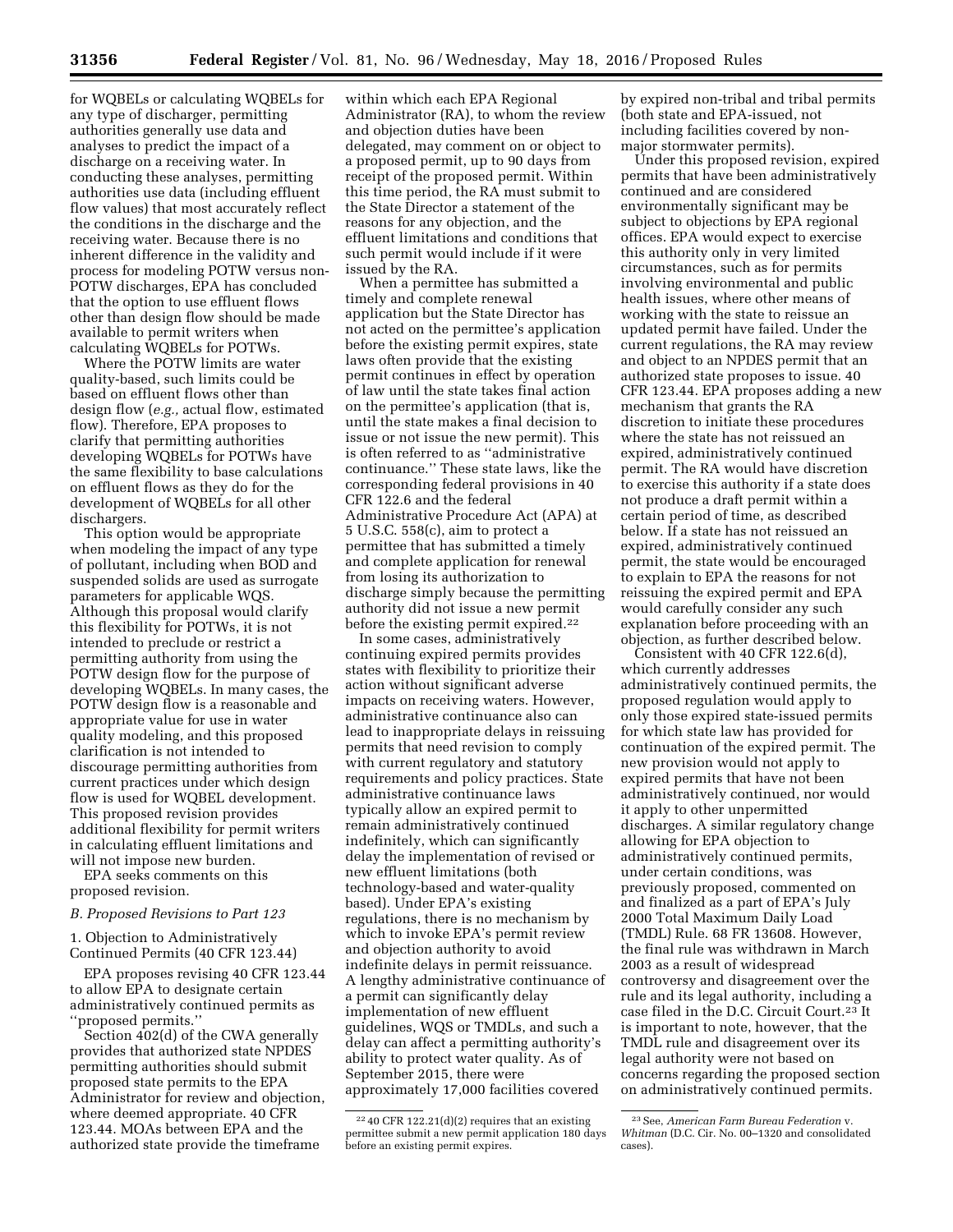In fact, many of the comments received by EPA expressed support for this proposed revision. EPA received a number of comments stating that EPA has an obligation under the CWA to ensure that all state programs and stateissued permits comply with the requirements of the Act. Some expressed the view that the language proposed in the 2000 rule was unduly limited, because it would have limited EPA's review of expired permits to only those expired permits authorizing discharges to waters that do not attain and maintain WQS, and that EPA should be allowed instead to review and potentially object to, if necessary, all administratively continued permits, not just those permits for which WQS and TMDLs are of concern.

Given the current backlog of administratively continued state permits, EPA views this proposed revision as providing an important potential mechanism through which to carry out its authorities under the CWA. 33 U.S.C. 1361(a). Under CWA section 402(c)(2), authorized state programs must comply with the requirements of the Act including CWA section 402(b)(1)(B), which provides that NPDES permits may not be issued for periods exceeding five years. The purpose of this statutory limitation is to ensure that permits be reviewed and revised regularly by the state, and by EPA in its CWA 402(d) oversight role, to ensure compliance with the Act and its implementing regulations, including those pertaining to both TBELs and WQBELs.24 The proposed revision would provide EPA with the ability to further this Congressional intent to protect water quality by ensuring that permitting authorities consider effluent guidelines, WQS, and TMDLs that have been promulgated since the existing administratively continued permit was issued.

EPA currently addresses expired, administratively continued permits through its ''priority permits'' measure. Priority permits are those permits that have been expired longer than two years, and which EPA has asked the permitting authority to target for reissuance. EPA's general trigger for identifying priority permits is when a permit is expired two years (outlined in a 2004 memorandum from the Director

of EPA's Office of Wastewater Management to EPA's Regional Water Division Directors on the topic of permit issuance, priority permits and permitting backlog).25

EPA proposes that an administratively continued permit could be designated as ''proposed'' after either a two-year or five-year period following the initial five-year permit term, and is seeking comment on which time frame is appropriate. A two-year period after which an administratively continued permit could be designated by EPA as 'proposed'' would be consistent with EPA's general trigger for identifying priority permits. EPA's view is that it is reasonable to consider a two-year delay as an indication that the state is unable to take action on the permit. A five-year period after which an administratively continued permit could be designated as "proposed $\bar{v}$ " would allow for EPA to first address the administratively continued permit through the priority permits measure. A five-year expired permit would be designated as a priority permit after being expired for two years, and the state would have had at least three additional years to work on and reissue the permit. Additionally, a five-year expired permit would have been expired for an entire permit cycle. EPA's view is that it is reasonable for a state to take action to reissue a permit that has been expired and administratively continued for five years.

EPA expects to exercise its discretion to use this authority only in very limited circumstances, such as for particularly environmentally significant permits, to ensure that these expired permits may be reissued in a timelier manner and, when reissued, reflect the most current statutory and regulatory requirements. EPA has used the priority permits measure since 2004 to target administratively continued permits which should be a priority for reissuance. The parameters by which permits generally may be designated as priority permits were identified in the above referenced 2004 memorandum, which is included in this rule's docket. EPA is considering using similar parameters to identify permits for candidates for administratively continued permit objections. Under this approach, permits with the following significant adverse impacts, changes or issues could be potential candidates for the new objection process:

• New or revised water quality standards;

• New or revised effluent limitations guidelines;

• Potentially significant impacts to an impaired or threatened waterbody;

• Potentially significant impacts to a drinking water resource;

• National program priorities (*e.g.,*  Combined Sewer Overflow, Concentrated Animal Feeding Operations);

• Protection of threatened or endangered species;

• Significant changes to a facility's operations, treatment, or effluent characteristics; or

• Public concerns or environmental justice issues.26

Under the proposed provision, EPA would be required to give the state and the permittee notice of its intent to designate the administratively continued permit as a proposed permit submitted to EPA for review under 40 CFR 123.44. EPA proposes to give the state and the permittee 180 days' notice of its intent to designate an administratively continued permit as a proposed permit, and is requesting comment on whether this time frame is appropriate. This proposed provision would not create a new mechanism for EPA to take over a state's NPDES permit. During EPA's review of the ''designated'' proposed permit, the state permitting authority may decide to proceed with the development of its own draft or proposed permit. EPA would encourage this effort, as the intent is always to have a state permitting authority reissue an administratively continued permit incorporating all of the appropriate terms and conditions. For this reason, the proposed amendment provides that if the state, under 40 CFR 123.43(a), submits a draft or proposed permit for EPA review at any time before authority to issue the permit would pass to EPA under 40 CFR 123.44(h), EPA would withdraw its designation of the administratively continued permit as a proposed permit. EPA would then review the state's draft or proposed permit in accordance with the 40 CFR 123.44 procedures. If, after EPA reviews the permit under 40 CFR 123.44, the state does not proceed with the timely issuance of the final permit (within 180 days of the completion of EPA's review), EPA may again determine that the state does not intend to reissue the permit and may reassert its previous determination that the administratively continued permit is to be designated as a proposed permit. EPA would then proceed with the review of the designated ''proposed'' permit at the

<sup>24</sup>See 33 U.S.C. 1311(b)(1)(C) (requiring that ''there shall be achieved . . . any more stringent limitation, including those necessary to meet water quality standards, treatment standards, or schedule of compliance, established pursuant to any State law or regulations . . . or any other federal law or regulation, or required to implement any applicable water quality standard established pursuant to this Act'').

<sup>25</sup> Jim Hanlon, ''Permitting for Environmental Results: Permit Issuance and Priority Permits,'' March 5, 2004, available at *[http://www3.epa.gov/](http://www3.epa.gov/npdes/pubs/prioritization_memo3-5-04.pdf) [npdes/pubs/prioritization](http://www3.epa.gov/npdes/pubs/prioritization_memo3-5-04.pdf)*\_*memo3-5-04.pdf*. 26 Id.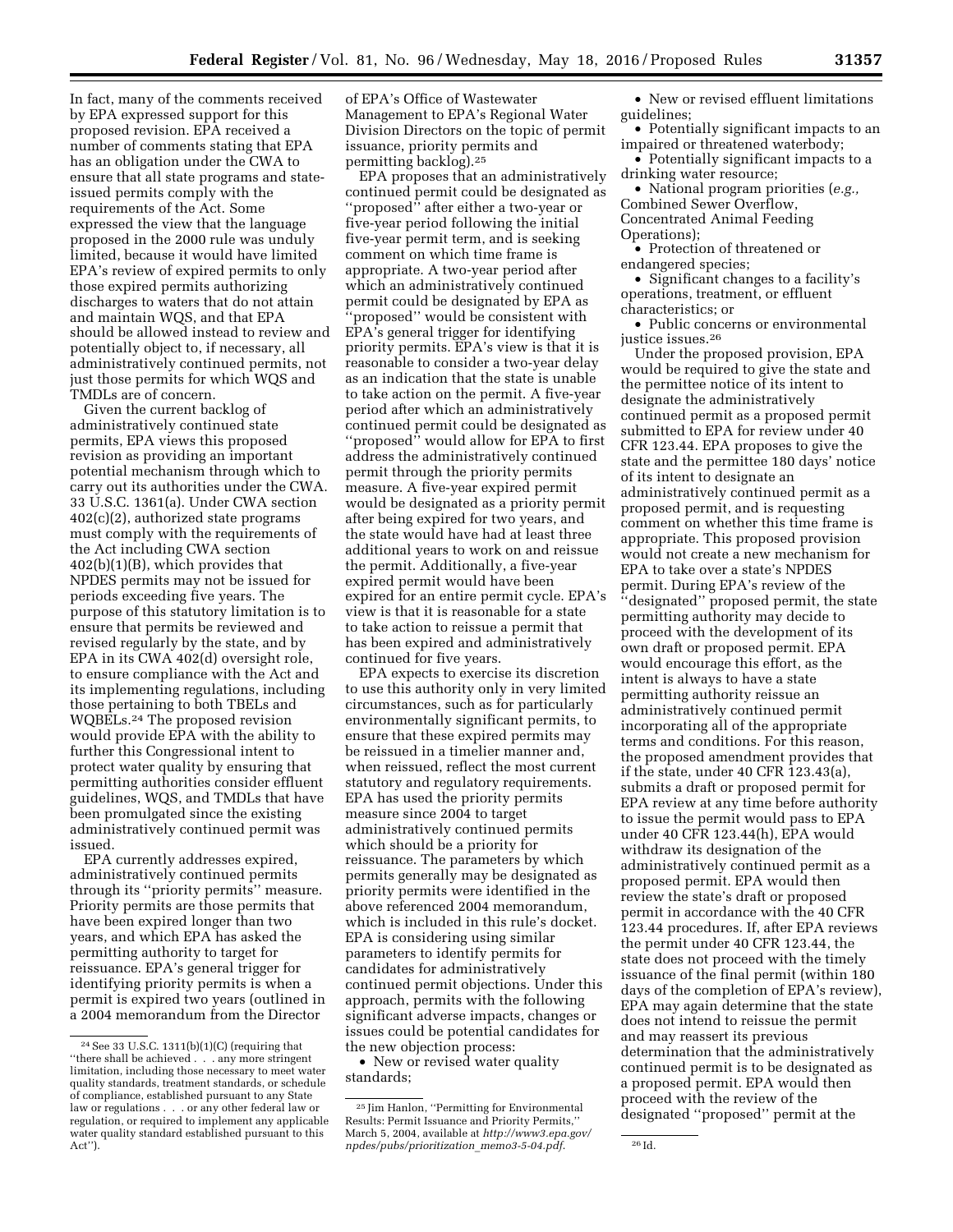point in the process where the state submitted its draft or proposed permit.

EPA is seeking comments on whether to make this proposed regulatory change. Specifically, EPA seeks comments on whether considering administratively continued permits as ''proposed permits'' under CWA section 402(d) would effectively achieve EPA's goal of more timely reissuance of state NPDES permits, or whether EPA should consider other regulatory mechanisms to achieve this goal. EPA is also seeking comment on the potential parameters or criteria that EPA could use to more clearly define or limit the scope of this administratively continued permit objection process, including but not limited to those described in the memorandum referenced above, and whether any such parameters or criteria should be included in regulatory language. Additionally, EPA seeks comments on whether two years, or five years, or some other time period is the appropriate threshold at which EPA may designate an administratively continued permit as a proposed permit for the purposes of exercising its objection authority, and whether the proposed 180 days or some other period of time is an appropriate notice period for EPA to notify the state and permittee of its intent to designate the administratively continued permit as a proposed permit. Specifically, if commenters believe other time periods for designating proposed permits and providing notice would be appropriate, EPA requests comments describing the reasoning for such time frames.

#### *C. Proposed Revisions to Part 124*

1. Public Notice Requirements (40 CFR 124.10(c))

EPA proposes revising 40 CFR 124.10(c) to allow permitting authorities to provide public notice of permitting actions for NPDES major individual and general permits on the permitting authority's publicly available Web site in lieu of the newspaper publication requirement.

CWA section 402(b)(3) requires that notice be provided to the public, as well as any other state whose waters may be affected, of each NPDES permit application and that an opportunity be provided for a public hearing before ruling on each permit application. 33 U.S.C. 1342(a)(1). In addition, the statute provides that ''public participation in the development, revision and enforcement of standard, effluent limitation, plan, or program established by the Administrator or any State under [the CWA] shall be provided for, encouraged, and assisted by the

Administrator and the States.'' 33 U.S.C. 1251(e). EPA's regulations also address the issue of public participation in its programs. 40 CFR 124.10. 40 CFR part 25 sets forth minimum requirements for public participation under the CWA, RCRA and SDWA. 40 CFR 25.4(b) explains that ''providing information to the public is a necessary prerequisite to meaningful, active public involvement. Agencies shall design informational activities to encourage and facilitate the public's participation in all significant decisions . . . particularly where alternative courses of action are proposed.'' These minimum requirements are intended to be met not only by EPA but also by authorized states and state agencies. In clarifying the minimum requirements for public participation, 40 CFR part 25 highlights that the requirements for public information, public notification and public consultation are ''intended to foster public awareness and open processes of government decision making and are applicable to all covered activities and programs.'' 40 CFR 25.3(c)(7) specifically emphasizes that agencies should ''use all feasible means to create opportunities for public participation, and to stimulate and support participation.'' Neither the CWA nor its implementing regulations specify the best or preferred method for providing notice to the public.

Currently, 40 CFR 124.10(c)(2)(i) requires notice of specified NPDES permitting activities, such as preparation of a draft permit, through publication ''in a daily or weekly newspaper within the area affected by the facility or activity.'' Indeed, publication of public notice in newspapers was appropriate when 40 CFR 124.10(c)(2)(i) was promulgated in 1982, 12 years before the internet became widely available for public and commercial use. Web sites are often more appropriate avenues for widely disseminating information to the public and many states currently supplement the required newspaper publication by posting draft and final permits on their state Web sites.

EPA proposes revising 40 CFR 124.10(c) to allow permitting authorities (EPA, state, tribe and territories) to provide public notice for activities listed under 124.10(a) on the permitting authority's publicly available Web site in lieu of the newspaper publication requirement. If a permitting authority exercises this option, the permitting authority would be required to meet all of the required elements of § 124.10(c) and also post all draft permits and fact sheets on the Web site during the public comment period and post all final

permits, fact sheets and response to comments on the Web site for the entire term of the permit. The purpose of this revision would be to provide states and EPA with an alternative method of providing notice of permit applications and hearings, and affirm flexibility in reaching the public through a variety of methods that would greatly expand public access to the draft and final permits and fact sheets.

This option would not in any way affect the requirements of 40 CFR  $124.10(c)(1)(ix)$  which state that a copy of the notice must be mailed directly to persons who have joined the appropriate mailing list. This option also would not alter the original requirements of 40 CFR  $124.10(c)(2)(i)$  if a permitting authority chooses to continue the traditional method of providing notice of an NPDES permit action in a newspaper publication. Also, this option would not alter the existing requirements for other types of permits covered in this section (*i.e.* RCRA, UIC, section 404). In addition, none of the other existing public notice regulatory requirements would be affected by this proposed revision to 40 CFR 124.10(c). The proposed revision is intended to supplement and expand EPA's efforts to reach communities through a variety of methods. By allowing each permitting authority to determine whether newspaper publication, internet notice, or a combination of these methods is the most effective method for its communities, EPA expects an increase in effective dissemination of information to communities and transparency.

Finally, nothing in the proposed revisions to 40 CFR  $124.10(c)$  is intended to alter or affect the notice requirements for issuance of a final permit decision in 40 CFR 124.15. Section 124.10(a) establishes notice requirements as to certain enumerated actions, but those actions do not include ''issuance'' of a final permit decision, the requirements for which are established in 40 CFR 124.15. The inclusion in the proposed revision to 40 CFR 124.10(c) of an internet posting requirement in certain circumstances for final permits is not intended to imply that internet posting fulfills the final permit decision notice requirements of 40 CFR 124.15.

EPA is seeking comment on an alternative option for revising 40 CFR 124.10(c) that would *require* NPDES permitting authorities to public notice *all* NPDES permits and hearings on the permitting authority's publicly available Web site. This option could be implemented over a period of time (*e.g.,*  within five years), and states would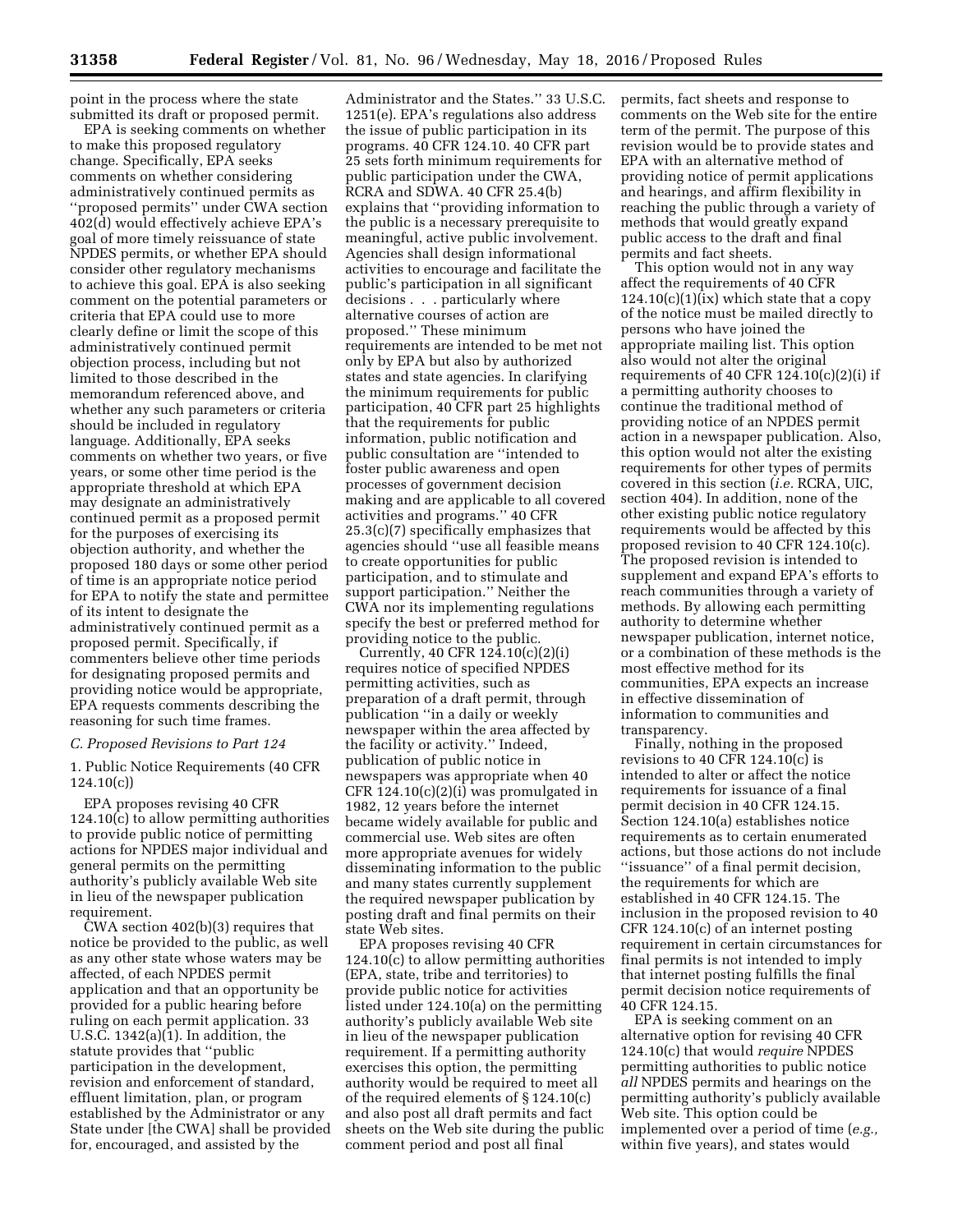continue to have the flexibility to use print media and other methods in addition to the publicly available Web site. It could include a provision allowing NPDES permitting authorities the flexibility to solely use newspapers and other print media under certain circumstances such as in areas with limited broadband internet access, in areas with NPDES-regulated entities owned or operated by identifiable populations (*e.g.,* Amish, Mennonite, and Hutterite) who do not use certain technologies (*e.g.,* computers or electricity), and during large-scale disasters (*e.g.,* hurricanes) or prolonged electrical system outrages. Providing the permitting authority with the flexibility to phase in use of their public Web sites, as well as the ability to opt out of its use under certain circumstances, would be consistent with EPA's approach to required electronic reporting of NPDES information in its NPDES Electronic Reporting Rule in Part 127. Requiring permitting authorities to use their publicly available Web site to post all NPDES permit and hearing information could help advance EPA's commitment in its 2009 Clean Water Act Enforcement Action Plan and in its NPDES Electronic Reporting Rule to improve and enhance public access to information.

EPA is also seeking comment on whether proposed revisions to public notice requirements in 40 CFR 124.10(c) should be expanded to include NPDES non-major individual and general permits. This would increase public access to permit and hearing information on the entire NPDESpermitted universe.

In addition, EPA is seeking comments on ways in which NPDES permits and fact sheets could be posted electronically to make it easier for EPA's Enforcement and Compliance History Online (ECHO) information system to link to the permit fact sheets (*e.g.,* one state posts NPDES permits on its Web site by embedding the NPDES identification number into the URL).

Given the wide availability of the internet, it is EPA's view that publication through such means would be effective in informing the public of all such permit applications and hearings.<sup>27</sup> EPA is proposing that where

the permitting authority opts to post this information on the Web site in lieu of newspaper publication, it must post all notices to its Web site to maintain one repository of public notice documents. EPA seeks comment on its proposal to require a permitting authority to post all notices on its Web site if it seeks to use its Web site in lieu of a newspaper notice for permit-related information.

A permitting authority that uses the web in lieu of a newspaper to post notices could realize significant financial savings and post more information over a longer period of time, fostering greater public access to information and greatly reducing state burden with regard to public notice. Providing the draft permit and fact sheet during the full public comment period and making the final permit electronically available over the lifetime of the permit can significantly increase the public's access to permitting information compared to the single-day newspaper notice and access to paper copies of the permit at the agency's office.

EPA has carefully evaluated the potential effect of this proposed revision on underserved communities with environmental justice (EJ) concerns. EPA consulted a recent study conducted by Native Public Media that found that the primary source for national and international news among Native American tribes is the internet.28 Newspapers were listed as only the third most commonly used source for news. EPA also consulted the recently finalized National Environmental Justice Advisory Council (NEJAC), EJ in Permitting Subgroup Report.29 The report states that ''[n]otification of the public by publishing in the legal section of regional newspapers is antiquated and ineffective. This method should not be counted on to communicate, even if legally required.'' 30 The NEJAC specifically listed Web site postings as a method to ensure meaningful public participation. Thus, based on the EJ in Permitting Subgroup Report's results,

30 Id., p.20.

EPA concludes that notice via the internet would be a viable and effective means of making information widely available to the public. Permitting authorities are encouraged to provide additional notice where the Director determines that a specific jurisdiction or population would be better served with notice by means of the internet or a newspaper.

EPA seeks comments on both the proposed revision and on the possible alternative option described.

2. CWA Section 401 Certification Process (40 CFR 124.55(b))

40 CFR 124.55(b) addresses the circumstances under which a state may issue a modified CWA section 401 certification in connection with an EPAissued NPDES permit and the effect of a modified section 401 certification on such a permit. Pursuant to this regulation, if a court of competent jurisdiction or an appropriate state board or agency invalidates a certification condition after final agency action on the permit, EPA can modify such permits only to delete state certification conditions upon request of the permittee. Under the current rule, EPA cannot modify already-issued permits to reflect state court, board or agency decisions that would require the state certifications (and arguably the federal permits subject to that certification) to include more stringent provisions.

The proposed revisions to 40 CFR 124.55(b) would broaden the circumstances under which federal NPDES permits can be modified after issuance to include the addition of permit conditions based on more stringent section 401 certification provisions that result from state administrative or judicial decisions.

Such permit modifications may be requested by anyone and not just the permittee. This change would recognize the importance of state administrative and judicial review process for CWA section 401 certifications by allowing decisions made by state administrative bodies and courts regarding challenges to state certification conditions to be fully reflected in the federal permit, even after the permit is issued. If, upon review, a state administrative body or court determines that more stringent section 401 certification conditions are necessary to adequately protect water quality or to be consistent with state laws, EPA would have the discretion to modify already-issued federal permits to include those more stringent conditions. It is EPA's view that its current ability to only delete section 401 certificationbased permit conditions hinders its

<sup>27</sup>Courts have consistently recognized that the critical aspect of public notice is not the particular means of giving notice, but rather that the selected method is reasonably calculated to provide that notice. In discussing service of process by email, the 9th Circuit Court has described in broad language a court's authority to adapt its procedures to meet technological advances as follows: ''In proper circumstances, this broad constitutional principle [*i.e.,* that the selected method of service must be reasonably calculated to provide notice and

an opportunity to respond] unshackles the Federal courts from anachronistic methods of service and permits them entry into the technological renaissance.'' *Rio Properties, Inc.* v. *Rio International Interlink,* 284 F.3d 1007, 1017 (9th Cir. 2002).

<sup>28</sup>Morris, Traci L, and Sascha D. Meinrath. ''New Media, Technology and Internet Use in Indian Country'' Native Public Media, available at *[http://](http://www.atalm.org/sites/default/files/NPM-NAF_New_Media_Study_2009_small.pdf) [www.atalm.org/sites/default/files/NPM-NAF](http://www.atalm.org/sites/default/files/NPM-NAF_New_Media_Study_2009_small.pdf)*\_*New*\_ *Media*\_*Study*\_*2009*\_*[small.pdf](http://www.atalm.org/sites/default/files/NPM-NAF_New_Media_Study_2009_small.pdf)*.

<sup>29</sup>See, ''Enhancing Environmental Justice in EPA Permitting Program.'' National Environmental Justice Advisory Council. April, 2011, available at *[http://www3.epa.gov/environmentaljustice/](http://www3.epa.gov/environmentaljustice/resources/publications/nejac/ej-in-permitting-report-2011.pdf) [resources/publications/nejac/ej-in-permitting](http://www3.epa.gov/environmentaljustice/resources/publications/nejac/ej-in-permitting-report-2011.pdf)[report-2011.pdf](http://www3.epa.gov/environmentaljustice/resources/publications/nejac/ej-in-permitting-report-2011.pdf)*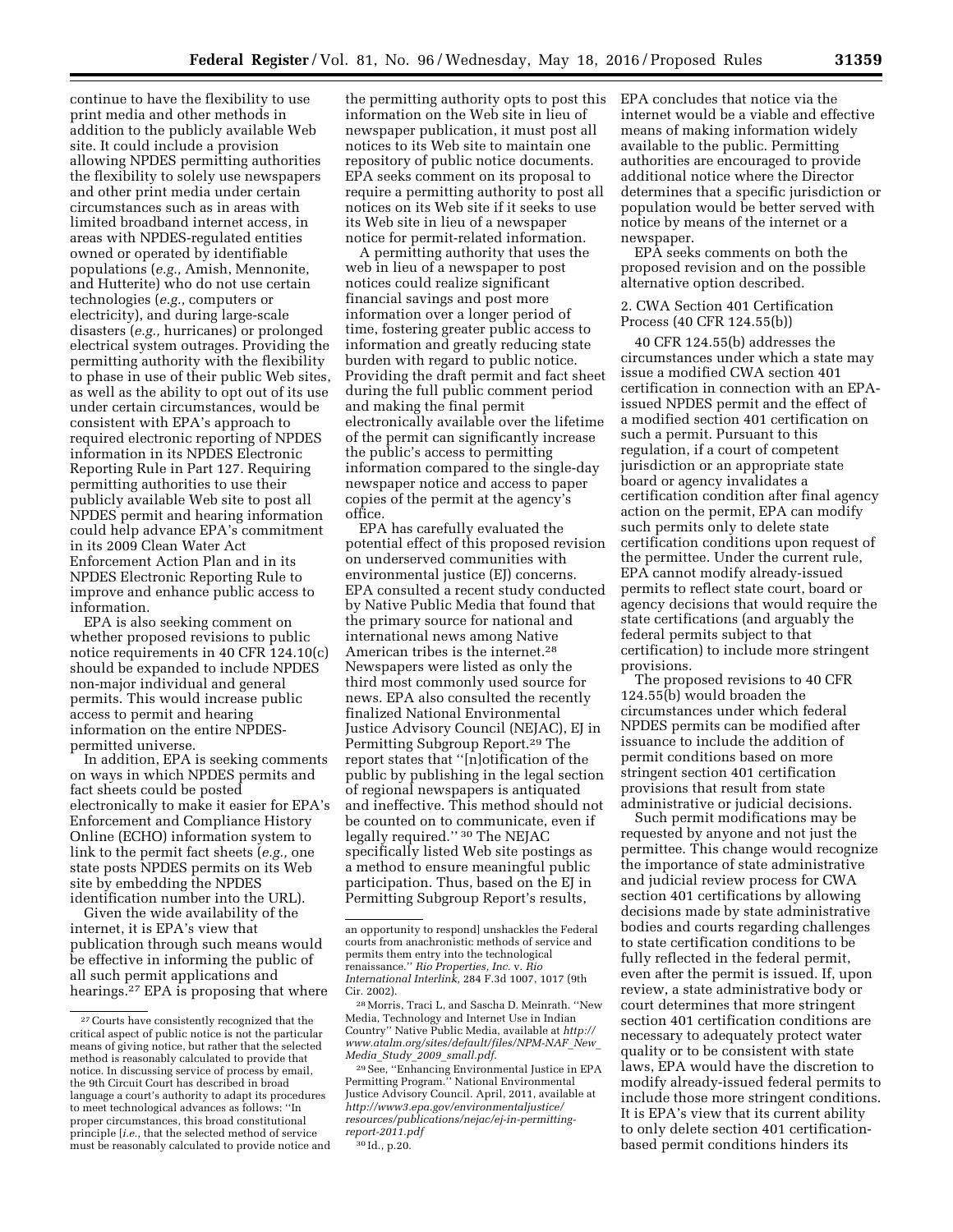ability to ensure that permits are environmentally protective and that they reflect the most up-to-date state administrative and judicial determinations. EPA is not able to estimate the number of state administrative or judicial determinations there may be that determine that more stringent conditions are necessary. EPA therefore cannot predict how often this proposed provision may be used. However, it is EPA's view that even if used rarely, this provision would be an important tool for EPA to be able to modify its permits in order to implement limits that better protect water quality.

EPA seeks comments on this proposed revision, including comments that estimate how often this provision may be used and on any anticipated impacts.

# 3. Fact Sheet Requirements (40 CFR 124.56)

EPA proposes to revise 40 CFR 124.56 to require specific documentation in the fact sheet developed to support an individual or general permit. Fact sheets, required for major NPDES permits and general permits per 40 CFR 124.8, ''sets forth the principal facts and the significant factual, legal, methodological, and policy questions considered in preparing the draft permit.'' NPDES PWM, 11.2.2. The existing regulations at 40 CFR 124.56 contain basic requirements for information that must be presented in a fact sheet. It is EPA's view that more precisely outlining the required fact sheet information would result in more comprehensive and focused fact sheets, and correspondingly, would facilitate more efficient, transparent and effective documentation of permitting decisions.

The proposed revisions to 40 CFR 124.56(a) are in two parts—one part for individual permits and one part for general permits. This accommodates differences in the information that permit writers use to develop effluent limits and conditions for individual facilities versus the information used to develop effluent limits and conditions for multiple facilities covered under one general permit.

EPA specifically seeks comments on proposed revisions to fact sheet requirements, as described below.

#### (a) 40 CFR 124.56 Revisions to Fact Sheet Contents

#### 40 CFR 124.56(a)

An NPDES permit is developed based on careful consideration of existing data and available information relevant to the potential discharge. While the

permit itself contains the terms and conditions required of the permittee, the rationale and basis for the decisions made in developing those terms and conditions are contained within the fact sheet and administrative record for that permit. The existing regulations at 40 CFR 124.56 contain basic requirements for information that must be presented in a fact sheet.

However, EPA reviews of state-issued NPDES permits within the past ten years have identified widespread deficiencies in state fact sheet quality. Many fact sheets do not meet the requirements of the existing regulations. Currently, many fact sheets omit critical information regarding limitation development, such as available water quality data, impairment status, existence and implementation of TMDLs and implementation of antidegradation policies. Furthermore, while the existing regulation at 40 CFR 124.56(a) requires fact sheets to generally include ''calculations and other necessary explanation,'' it does not explicitly identify what is required in terms of ''calculations'' or ''other necessary explanation.'' Fact sheet quality and clarity affects permittees' and the public's ability to meaningfully participate in the permitting process. It is EPA's view that the public and permit applicants should have access to a clear and transparent record of the permit decision making process. By clearly explaining what the 40 CFR 124.56(a) ''calculations and other necessary explanations'' requirement means, this proposed revision would enable all NPDES permitting authorities to know precisely the kind of thorough and transparent explanations fact sheets should contain to create this clear record. EPA also expects that these clarifications will enable permittees and other members of the public to more easily understand the permit limit development record.

Where the proposed regulation requires an ''explanation,'' ''information sufficient,'' ''discussion'' or a ''description,'' the proposed language in 40 CFR 124.56(a) allows the fact sheet to include a brief summary of the required information along with a specific reference to the source document in the administrative record. This would relieve the permitting authority from repeatedly providing this information. EPA is clarifying, however, that where the proposed regulations require a "citation" or "identification," a summary would be inappropriate and the fact sheet would need to provide the specific information required. It is EPA's view that this would eliminate redundancy, reduce permit writer

workload in fact sheet development, and ensure that the permitting authority is clearly demonstrating and making available all required information. The proposed changes to the regulations would address observed deficiencies and explicitly require fact sheets to include the information necessary to understand the rationale behind permit development.

#### (b) Fact Sheet Requirements for Individual NPDES Permits

The existing regulations at 40 CFR 124.56 provide basic fact sheet requirements for NPDES permits. While the regulations provide the requirements for content of these fact sheets, they lack specificity, which has led to fact sheets with very little or inconsistent justification of the permit terms and conditions. The proposed regulations would provide specific requirements for both individual and general permits, to provide permit writers with more detail on what information to include in fact sheets.

#### i. 40 CFR 124.56(a)(1)(i)

The current fact sheet regulation at 40 CFR 124.56(a) requires ''a citation to the applicable effluent limitation guideline (ELG), performance standard, or standard for sewage sludge use or disposal as required by 40 CFR 122.44.'' EPA proposes to redesignate this provision for citations from the existing paragraph (a) as proposed paragraph  $(a)(1)(i)$  to allow the inclusion of additional provisions in paragraph (a) in a logical manner.

#### ii. 40 CFR 124.56(a)(1)(ii)

40 CFR 124.56(a) currently requires fact sheets to include ''any calculations or other necessary explanation of the derivation of specific effluent limitations and conditions or standards.'' The current regulations do not provide any further clarification regarding what constitutes ''calculations or other necessary explanation.''

The proposed paragraphs (ii)(A) and (ii)(B) would require the fact sheet to contain the name of the receiving water and include explicit reference to the applicable state WQS. EPA intends to provide information to the public and the permittee on designated uses of the receiving water(s) and to provide a clear reference to the applicable numeric and narrative criteria for the specific receiving water segment. In order to write WQBELs, permit writers must already consider the receiving water and applicable state WQS, and already has this information available. Explicitly documenting this known information in a fact sheet would add only a minimal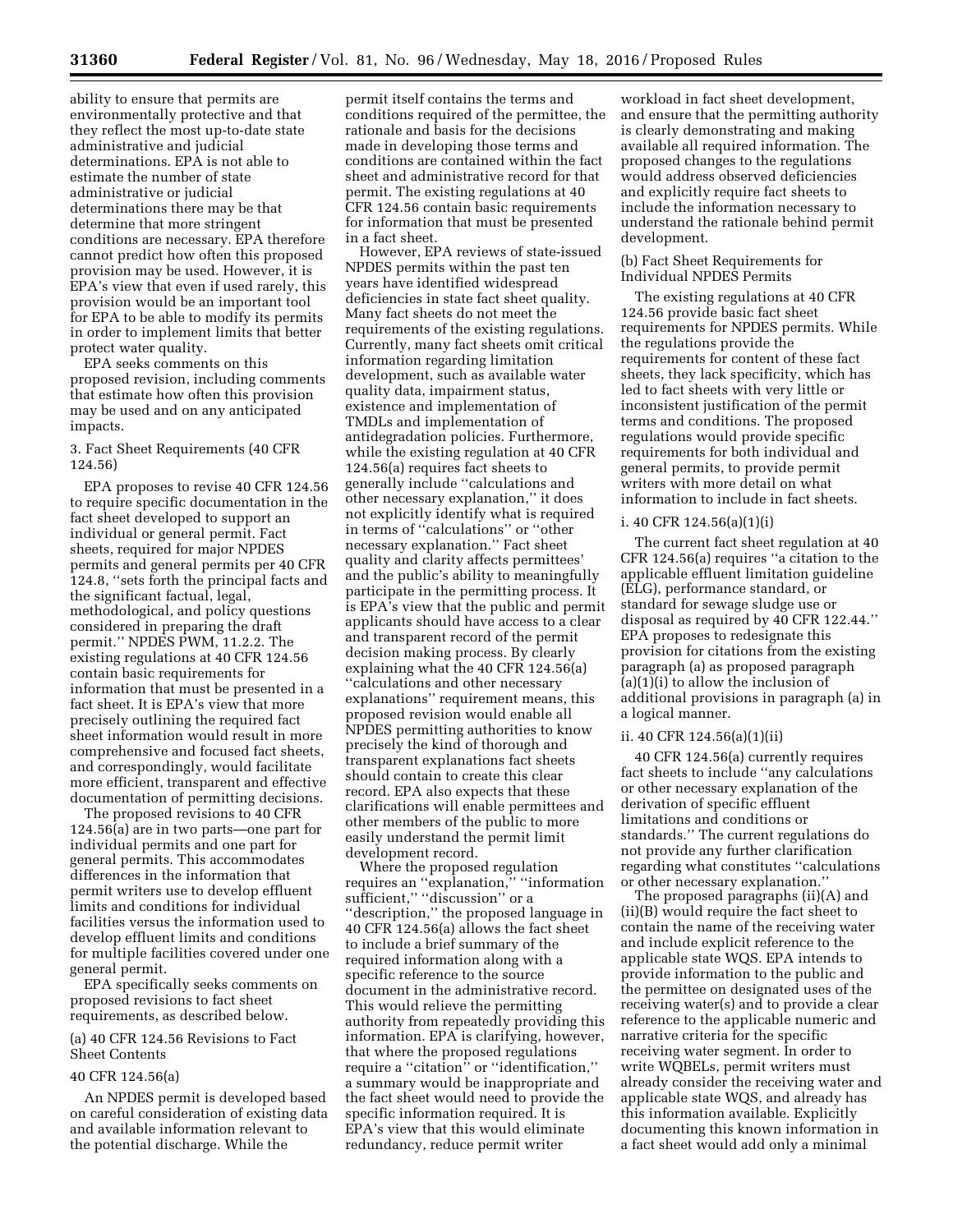burden, and the permit writer would not for WQBELs. EPA's review of statehave any additional burden of obtaining new information.

The proposed paragraphs (ii)(C) and (ii)(D) would require the fact sheet to include information regarding the condition of the receiving water(s), including whether the water body has been listed as impaired or threatened for any uses. Where the water body is impaired, the fact sheet must indicate whether EPA has approved or established a TMDL for any of the impairing pollutants or pollutant parameters. This requirement is intended to ensure that the permitting authority has considered the condition of the receiving water as part of the permit development process and provides additional transparency regarding the rationale for permit conditions. When developing WQBELs, permit writers are already required to consider the condition of the receiving water(s), any impairments, and whether there is a TMDL for the receiving water. Because the permit writer already has this information available, it should add only a minimal burden to document this information in a permit fact sheet.

#### iii. 40 CFR 124.56(a)(1)(iii)

The proposed paragraph (iii) would require the fact sheet to include the rationale for TBELs developed pursuant to 40 CFR 122.44(a), and an explanation of any best management practices (BMPs) required pursuant to 40 CFR 122.44(k). This explanation should include a discussion of whether any ELGs apply to the facility, and if so, which performance standard(s) (*e.g.,*  best practicable control technology currently available (BPT), best available technology economically achievable (BAT), best conventional pollutant control technology (BCT), or new source performance standard (NSPS)) apply to the facility's discharge. The permit writer would already have all of the required information regarding ELGs, performance standards, technology, and BMPs that he or she used to develop TBELs. There would be no additional burden to obtain any new information, and only a minimal burden to document the analyses that the permit writer has already conducted.

#### iv. 40 CFR 124.56(a)(1)(iv)

The proposed paragraph (iv) would require documentation of the reasonable potential determination, and, where necessary, the development of WQBELs pursuant to 40 CFR 122.44(d).

The proposed paragraph (iv)(A) would require the fact sheet to describe the pollutants or pollutant parameters analyzed in order to determine a need

issued permits has found that even where fact sheets contained reasonable potential determinations and WQBEL calculations, they frequently contain little discussion or demonstration regarding how the permitting authority established the ''pollutants of concern'' list. EPA is proposing this new paragraph to ensure that the permitting authority considers and clearly identifies ''pollutants of concern'' for the purposes of water quality analyses, and provides a rationale for the decision reached. Permit writers already have the information that they use to identify pollutants of concern, complete a reasonable potential analysis and develop WQBELs, so this proposed revision would not impose any additional burden of collecting new information. It should be only a minimal additional burden for a permit writer to document the calculations and analyses that he or she has already conducted.

The proposed paragraph (iv)(B) would require the fact sheet to provide the ambient (receiving water) pollutant concentration data, or an explanation of why such data is not applicable or available, for pollutants granted a dilution or mixing allowance pursuant to 40 CFR 122.44(d)(1)(ii). The ''background'' concentration of a pollutant in the receiving water is a critical factor in determining the assimilative capacity of the receiving water. EPA's review of state-issued permits conducted over the past ten years found that fact sheets contained little information regarding background pollutant data, and little explanation regarding how permitting authorities used or did not use background data in limit calculations. This proposed requirement is intended to provide additional transparency with respect to the use of ambient pollutant concentration data in water quality assessments, reasonable potential determinations and permit limit calculations. In order to write permit limits, the permit writer would have already considered background pollutant data, so this proposed revision would not impose any additional information collection burden, and would only impose a minimal burden for documenting analyses that the permit writer has already conducted.

The proposed paragraph (iv)(C) would require that the fact sheet discuss any dilution or mixing considered in water quality evaluations or permit limit development, and where dilution or mixing were considered, how ambient (background) pollutant concentrations were considered in the water quality

assessment. This requirement relates to the proposed requirement in paragraph (iv)(B) and is intended to ensure that the permitting authority has considered and justified the appropriateness of any dilution or mixing allowance consistent with provisions of state WQSs. In order to determine a mixing zone or dilution analysis, the permit writer would have already considered background pollutant data. This proposed revision would not impose any additional information collection burden, and would only impose a minimal burden for documenting analyses that the permit writer has already conducted.

The proposed paragraph (iv)(D) would require that where an EPA-approved or established TMDL has assigned a WLA to the point source, the fact sheet must describe how the permit incorporates limits and permit conditions consistent with the assumptions of any WLA assigned to the applicant/permittee discharge. This requirement is based on findings from both EPA's review of state-issued permits and a 2007 Office of Inspector General (OIG) report 31 that found limited documentation in permits to demonstrate the implementation of WLAs from approved TMDLs. In order to write permit limits that comply with 40 CFR 122.44(d)(1)(vii)(B), permit writers should already have considered information from applicable TMDLs and the assumptions of any WLAs. This proposed revision would not impose any burden on the permit writer to obtain new information and may impose only a minimal burden for documenting the analysis the permit writer would have already conducted.

The proposed paragraph (iv)(E) would require the fact sheet to provide a description of how the permit ensures compliance with applicable state narrative water quality criteria and standards, where a reasonable potential determination has been made for an excursion of narrative water quality criterion. The regulations at 40 CFR 122.44(d)(1) specifically require permits to include limits and conditions that achieve WQS, including any state narrative criteria for water quality. EPA's review of state-issued permits related to the surface coal mining sector as well as other reviews of state-issued permits informed EPA that fact sheets rarely discuss whether or how the permitting authority has assessed the need for, or developed, WQBELs or other permit conditions to ensure

<sup>31</sup>Office of Inspector General, ''Total Maximum Daily Load Program Needs Better Data and Measures to Demonstrate Environmental Results.'' September 19, 2007, available at *[http://](http://www.epa.gov/sites/production/files/2015-11/documents/20070919-2007-p-00036.pdf) [www.epa.gov/sites/production/files/2015-11/](http://www.epa.gov/sites/production/files/2015-11/documents/20070919-2007-p-00036.pdf) [documents/20070919–2007-p-00036.pdf.](http://www.epa.gov/sites/production/files/2015-11/documents/20070919-2007-p-00036.pdf)*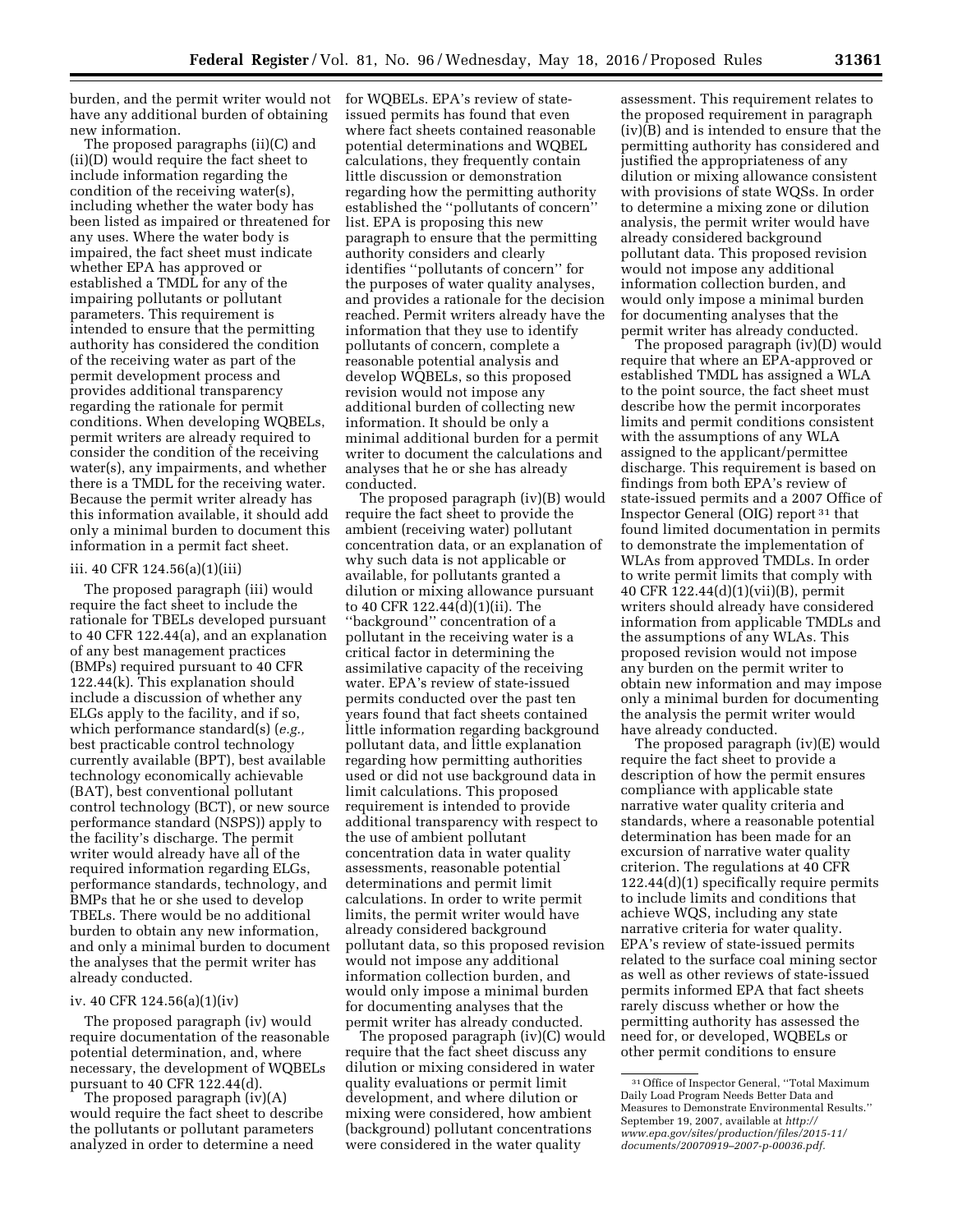compliance with narrative criteria. Permit administrative records are also unclear regarding how narrative criteria related to nutrients are assessed and implemented. EPA is proposing this new requirement to ensure that permitting authorities have considered narrative criteria during the permit development process and have documented how these criteria are implemented in the NPDES permit. In order to develop WQBELs, permit writers are already required to consider state narrative water quality criteria and standards and to conduct a reasonable potential analysis. This proposed revision would not impose any additional burden on the permit writer to obtain new information, and may impose only a minimal burden for documenting analyses that the permit writer has already conducted.

#### v. 40 CFR 124.56(a)(1)(v)

Fact sheets frequently do not adequately document the antidegradation analysis to ensure that the permitting authority is meeting requirements to protect existing uses and high quality waters (where applicable). In particular, fact sheets often omit information regarding whether the permitting authority conducted a ''Tier 2'' review consistent with the state's antidegradation requirements in order to demonstrate that allowing a lowering of water quality was consistent with the state's antidegradation requirements. Numerous state NPDES permit challenges have raised this issue. The proposed language would ensure that the permitting authority has considered the applicable antidegradation requirements and has documented that the state's antidegradation requirements are met (*e.g.,* by documenting a Tier 2 review, if applicable). The proposed paragraph (v) would require that the fact sheet contain sufficient information to demonstrate that the proposed discharge is consistent with the state's antidegradation requirements. In order to develop WQBELs, permit writers must already take state WQS into account. State antidegradation policies and requirements are a component of state WQS. This proposed revision would not impose any additional requirements on permit writers to collect new information or conduct new analyses. It may impose only a minimal burden for documenting analyses that permit writers have already conducted.

#### vi. 40 CFR 124.56(a)(1)(vi)

(c) EPA's review of state practices and policy has shown that the determination of monitoring location(s), the frequency

at which the permit requires the permittee to sample and analyze each regulated pollutant, the sampling technique (*e.g.,* grab, composite, continuous), and the required analytical methods are all often carried forward from permit to permit with little or no explanation as to their basis or appropriateness. Further, the NPDES permitting regulations at 40 CFR 122.44(i) were revised in 2014 and now require permitting authorities to prescribe (where necessary) an analytical method that is ''sufficiently sensitive'' to assess compliance with applicable effluent limitations. The proposed paragraph (vi) would require the fact sheet to discuss the proposed monitoring and reporting conditions of a draft NPDES permit that current fact sheet regulations do not currently specifically address, including assurance that the prescribed analytical methods meet the requirements of 40 CFR 122.44(i). Permit writers already have the data that they use to establish monitoring and reporting requirements and ensure that they are prescribing sufficiently sensitive methods are prescribed. This proposed revision would not impose any additional burden on permit writers to collect new information or conduct new analyses. It may impose only a minimal burden for documenting analyses that permit writers have already conducted.

(d) Fact Sheet Requirements for NPDES General Permits

While current fact sheet regulations at 40 CFR 124.8(a) require development of fact sheets for draft NPDES general permits, the regulations at 40 CFR 124.56 do not include requirements specific to the contents of fact sheets for these permits. General permits are ''umbrella'' permits that cover classes or categories of dischargers, and are usually used when there are multiple facilities that have very similar discharges. General permits are an efficient tool used by permitting authorities to provide permit coverage for many facilities under just one permit. Fact sheets for general permits are especially essential in providing the rationale for the development of terms and conditions for general permits and provide applicants and the public with background and information on how the limits, terms and conditions in the permit were developed. Because of the unique nature of general permits, EPA believes that the regulations should describe the specific fact sheet requirements that more accurately describe and document the development of the terms and conditions of general permits.

EPA proposes the following new 40 CFR 124.56(a)(2) to address the specific information necessary to document permitting decisions for NPDES general permits. The proposed general permit fact sheet requirements closely track the general permit structure in 40 CFR 122.28.

#### i. 40 CFR 124.56(a)(2)(i)

Proposed paragraph (a)(2)(i) would require the fact sheet for a general permit to contain a description of how the issuance of the general permit meets the requirements of 40 CFR 122.28, including the geographic area of coverage: The types, classes or categories of waters to which the general permit authorizes discharge and the sources that the general permit would cover. This information would ensure that the permitting authority provides a transparent record of the types of facilities covered under the general permit and the criteria under which categories or classes of facilities were identified. Furthermore, the fact sheet would be specifically required to provide a record of decision for selecting the geographic area of coverage, including any areas or water bodies where general permit coverage is not available. In order to develop a general permit, permit writers will have already considered all of the relevant data regarding the geographic area of coverage and the kinds of facilities and discharges that the general permit covers. This proposed revision would impose no new burden on permit writers to obtain new information or conduct new analyses. It may impose only a minimal burden to document the analyses that permit writers have already conducted.

#### ii. 40 CFR 124.56(a)(2)(ii)

The current fact sheet regulation requires ''a citation to the applicable effluent limitation guideline, performance standard, or standard for sewage sludge use or disposal as required by § 122.44.'' The proposed paragraph moves the original language into paragraph 124.56(a)(2)(ii) and would not substantively change the existing requirement.

#### iii. 40 CFR 124.56(a)(2)(iii)

The proposed paragraph (iii) requires that the fact sheet provide the rationale for TBELs developed pursuant to 40 CFR 122.44(a), and an explanation of any BMPs required pursuant to 40 CFR 122.44(k). This explanation would include a discussion of whether any ELGs apply to the facility, and if so, which performance standard(s) (*e.g.,*  BPT, BAT, BCT, NSPS) apply to the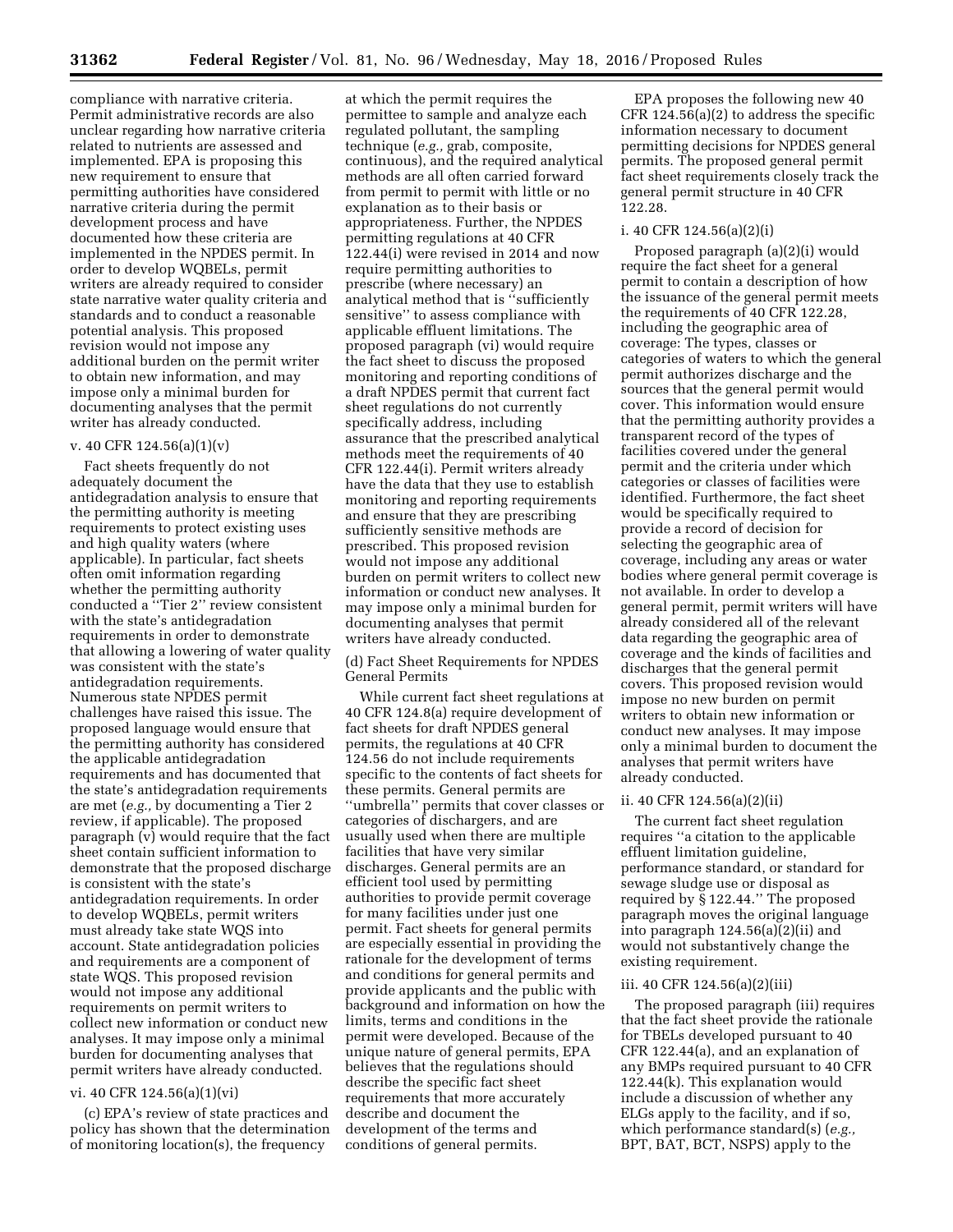facility's discharge. The permit writer would already have all of the required information regarding ELGs, performance standards, technology, and BMPs that he or she used to develop TBELs. There would be no additional burden to obtain any new information, and only a minimal burden to document the analyses that the permit writer has already conducted.

#### iv. 40 CFR 124.56(a)(2)(iv)

The proposed paragraph (iv) deals with documentation of the reasonable potential determination and, where necessary, the development of WQBELs or conditions. Because general permits cover facilities that may be widely dispersed across multiple water bodies and watersheds, the water quality analysis would likely differ significantly from the site-specific type of analysis performed for an individual discharger. Therefore, fact sheet requirements must account for the unique approaches taken in general permits to ensure compliance with state WQS. However, while the approaches and rationales may differ, paragraph (iv) would require that the fact sheet provide a rationale that describes how the permit will ensure compliance with state WQS, which includes consideration of applicable state antidegradation policies and applicable WLAs from EPA-approved or established TMDLs. In order to develop WQBELs for general permits that ensure compliance with state WQS, permit writers will have already considered relevant analytical data pertaining to WQS (including antidegradation policies and requirements) and TMDLs. This proposed revision would not impose an additional burden on permit writers to collect any new data or perform additional analyses, and may impose only a minimal burden for the permit writer to document the analyses he or she has already conducted.

#### v. 40 CFR 124.56(a)(2)(v)

The proposed paragraph (v) addresses documentation of monitoring and reporting provisions of a draft NPDES general permit that current fact sheet regulations do not currently specifically address. Based on past practices and state policy, determination of monitoring location(s), the frequency at which the permit requires the permittee to sample and analyze each regulated pollutant, the sampling technique (*e.g.,*  grab, composite, continuous) and the required analytical methods are all often carried forward from permit to permit. Further, the NPDES permitting regulations at 40 CFR 122.44(i) were revised in 2014 and now require permitting authorities to prescribe

(where necessary) an analytical method that is ''sufficiently sensitive'' to assess compliance with applicable effluent limitations. The proposed paragraph (v) would require that the fact sheet provide a discussion of proposed monitoring and reporting conditions, including assurance that prescribed analytical methods meet the requirements of 40 CFR 122.44(i). Permit writers already have the data that they use to establish monitoring and reporting requirements and ensure that they are prescribing sufficiently sensitive methods are prescribed. This proposed revision would not impose any additional burden on permit writers to collect new information or conduct new analyses. It may impose only a minimal burden for documenting analyses that permit writers have already conducted.

#### vi. 40 CFR 124.56(a)(2)(vi)

The proposed paragraph (vi) would require that the fact sheet provide an explanation of the administrative elements of the general permit, including the process by which a facility would seek and be granted coverage under the general permit. Where the general permit does not require a NOI, the fact sheet must also provide a description of why the NOI process is inappropriate in accordance with the criteria established in 40 CFR 122.28(b)(2)(v). Permit writers already include NOI provisions in general permits, so documenting these processes in fact sheets would not impose an additional burden on permit writers to develop a new process, and may impose only a minimal burden to document this process in the fact sheet.

EPA Requests comments on the proposed revisions to § 124.56(a).

#### (e) Other Revisions to 40 CFR 124.56

#### i. 40 CFR 124.56(b)(1)(vii)

40 CFR 124.56(b)(1) mandates an explanation of why a draft permit includes particular conditions. The proposed rule would include a requirement to provide a rationale for the use of compliance schedules in fact sheets for draft NPDES permits. In 2007, EPA addressed concerns over the use of compliance schedules in draft permits through a memorandum titled, ''Compliance Schedules for Water Quality-Based Effluent Limitations in NPDES Permits'' from James A. Hanlon, Director of EPA's Office of Wastewater Management, to Alexis Strauss, Water Division Director of EPA Region 9.32

The memorandum clarifies, ''[w]hat principles are applicable to assessing whether a compliance schedule for achieving a water quality-based effluent limitation is consistent with the CWA and its implementing regulations.'' Paragraph (b)(1)(vii) of the proposed regulatory revision requires the draft permit fact sheet to contain an explanation and justification for the use of a compliance schedule in any draft NPDES permit. The appropriateness of a compliance schedule is a permitspecific determination. The NPDES regulations at 40 CFR 122.47 contain requirements for compliance schedules. The intent of this new provision is to ensure that the permitting authority has considered the appropriateness of the compliance schedule in light of the criteria established in the regulations at 40 CFR 122.47 and described in the 2007 EPA memorandum, and has documented these decisions in the fact sheet. If a permit contains a compliance schedule, permit writers should have already considered whether the compliance schedule meets the requirements of 40 CFR 122.47. This proposed revision would not impose a new burden on permit writers to collect new data or perform new analyses, and may impose only minimal burden on permit writers to document analyses that they have already conducted.

#### ii. 40 CFR 124.56(c)

The current provisions of paragraph (c) require, when appropriate, a sketch or detailed description of the location of the discharge or regulated activity. The proposed rule would add to this paragraph a requirement that the fact sheet provide geographic coordinates (*e.g.,* latitude and longitude) for each discharge or regulated activity. This locational information is already required to be provided by the applicant for an NPDES permit through its individual permit application. 40 CFR 122.21. Including this information as part of the fact sheet would provide the public with better information regarding the precise location of the regulated activity and would facilitate the use of internet-based geo-locational tools.

With respect to NPDES general permits, locational information is generally provided through the Notice of Intent (NOI) submitted by a facility after issuance of the general permit. The fact sheet for the general permit would include a description of the geographic area within which facilities may seek coverage under the general permit. This is consistent with the existing

<sup>32</sup> James Hanlon. ''Compliance Schedules for Water Quality-Based Effluent Limitations in NPDES Permits'' May 10, 2007, available at *[http://](http://www3.epa.gov/npdes/pubs/memo_complianceschedules_may07.pdf)*

*[www3.epa.gov/npdes/pubs/memo](http://www3.epa.gov/npdes/pubs/memo_complianceschedules_may07.pdf)*\_ *[complianceschedules](http://www3.epa.gov/npdes/pubs/memo_complianceschedules_may07.pdf)*\_*may07.pdf.*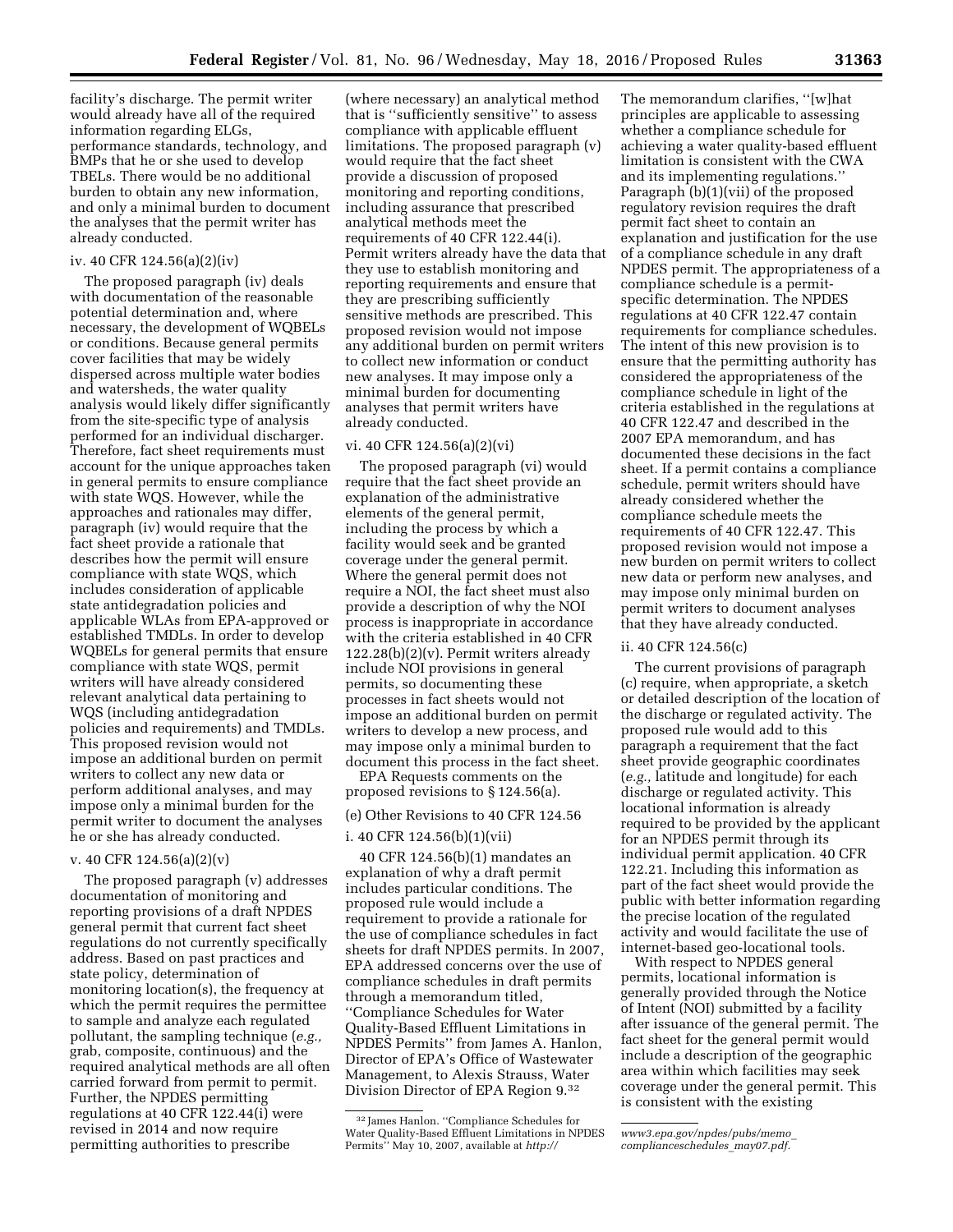requirement in 40 CFR 122.28(a)(1) which requires the general permit to establish the geographical ''area'' within which coverage under the general permit may be sought.

This revision would not increase the level of effort for permittees and would not alter the requirements for data submission as part of the permit application process. The changes also would not alter the current substantive requirements for developing NPDES permits, but rather would more clearly specify the information required for the documentation of how those requirements were developed.

EPA seeks comments on the proposed revisions to 40 CFR 124.56(b) and (c).

# *D. Proposed Revision to 40 CFR Part 125*

#### 1. Deletion of 40 CFR 125.3(a)(1)(ii)

EPA proposes to delete 40 CFR  $125.3(a)(1)(ii)$  from the NPDES regulations. The statutory authority supporting this provision was repealed in 1981 making this requirement no longer applicable to POTWs covered under NPDES permits. Public Law 97– 117. Therefore, EPA proposes to remove this provision from the regulations in order to avoid confusion regarding its applicability.

Since EPA is removing language to be consistent with repealed statutory language, EPA is not seeking comments on the proposed removal or on the existing regulation.

#### **IV. Impacts**

This proposal involves numerous revisions to the NPDES regulations. It is EPA's view that these revisions would generally not result in a new or increased impacts or information collection by authorized states or the regulated community. EPA expects that any additional effort for documenting existing analyses and calculations would be minimal. It is also EPA's view that in some cases, these proposed revisions could reduce burden: Deleting outdated information and requirements could make it easier for the public to understand which NPDES regulations apply. The impacts assessment is provided for each topic. EPA specifically requests comments on the impacts and estimated level of effort resulting from the totality of this proposal as well as the individual requirements of the proposal.

In general, revisions may result in a state having to make statutory or regulatory revisions in order to maintain a program that is at least as stringent as the federal program. Existing Information Collection Requests (ICRs) related to the NPDES regulations

account for program revisions where they are necessary because the controlling federal statutes or regulations were modified. This proposal does not impose any changes to the procedures for revising state programs at 40 CFR 123.62 and it would not result in a new or increased effort beyond what has already been accounted for in the existing ICRs.

#### Purpose and Scope of the NPDES Program (40 CFR 122.1)

The revision to this note is being made to inform the public of ways to contact the NPDES program and would not result in changes to the existing program or program requirements. The note in the existing regulation contains an outdated address and telephone number for the Office of Water. Providing updated information will save the permitting authorities and the public time when they seek to contact EPA about these regulations.

NPDES Program Definitions: Pesticide Applications to Waters of the United States, New Discharger, Proposed Permit, and Whole Effluent Toxicity Definition (40 CFR 122.2)

The proposed revisions to the NPDES program definitions at 40 CFR 122.2 for ''pesticide applications to waters of the United States,'' ''new discharger,'' ''proposed permit'' and ''whole effluent toxicity'' would not result in an increase in effort or information collection. These revisions are being made to improve programmatic clarity and would not result in substantive changes to the existing program or program requirements.

Adding a definition of ''pesticide applications to waters of the United States'' brings the NPDES definitions into concert with the way the PGP has been interpreting and regulating such applications since 2011. This definition would not increase burden and would not expand the universe of permittees and activities that the PGP covers.

EPA proposes correcting a typographical error in subsection (d) of this definition by changing ''NDPES'' to ''NPDES.'' This will not increase burden and will enable the public to clearly understand EPA's regulations.

It is EPA's view that the revised definition of ''proposed permit'' also would not add any burden. This definition would correlate with the changes EPA proposes regarding objection to administratively continued permits. EPA proposes that an administratively continued permit could be designated as ''proposed'' after either a two-year or five-year period following the initial five-year permit

term. Under the proposed revisions, EPA could then object to these proposed permits according to the existing permit objection regulations at 40 CFR 123.44. Although this revised definition could increase the number of permits to which EPA could object, EPA does not anticipate that this revised definition would increase burden for states, permittees, or any other stakeholders. Permittees will have already submitted the required permit renewal applications in a timely manner. After EPA designates an expired, administratively continued permit as a ''proposed permit,'' the state NPDES permitting authority can choose to issue its own new draft permit based on the permittee's timely application, and the state permitting process would proceed as usual. If the state permitting authority were to choose not to issue its own new draft permit, EPA could issue the permit and would assume any additional workload.

The revised definition of WET would reflect current implementation practice and would impose no additional burden. The revised definition would clarify that WET includes both acute (lethal) and chronic (lethal and sublethal) WET test endpoints. As discussed in section III of this preamble, this clarification would be consistent with EPA's existing WET interpretation and implementation. Clarifying this definition would not change the existing requirement that NPDES permits include WET limits where necessary to meet state numeric and narrative water quality aquatic life protection criteria. 40 CFR 122.44(d)(1)(iv) and (v).

#### Vessels Exclusion (40 CFR 122.3(a))

The proposed revision to 40 CFR 122.3(a) to remove an outdated provision related to vessel discharges would not result in an increase in effort or information collection. This proposed revision would incorporate or otherwise address CWA provisions that were enacted after the current regulations were promulgated as well as a judicial decision vacating the 40 CFR 122.3(a) exclusion for discharges incidental to the normal operation of a vessel from NPDES permitting. As a result, this proposed revision would not result in a new or increased effort and would not change the universe of permittees covered by the existing VGP.

#### Application Requirements (40 CFR 122.21)

The proposed revision to 40 CFR 122.21 related to updates and clarifications to the existing application requirements and corresponding forms would not result in an increase in effort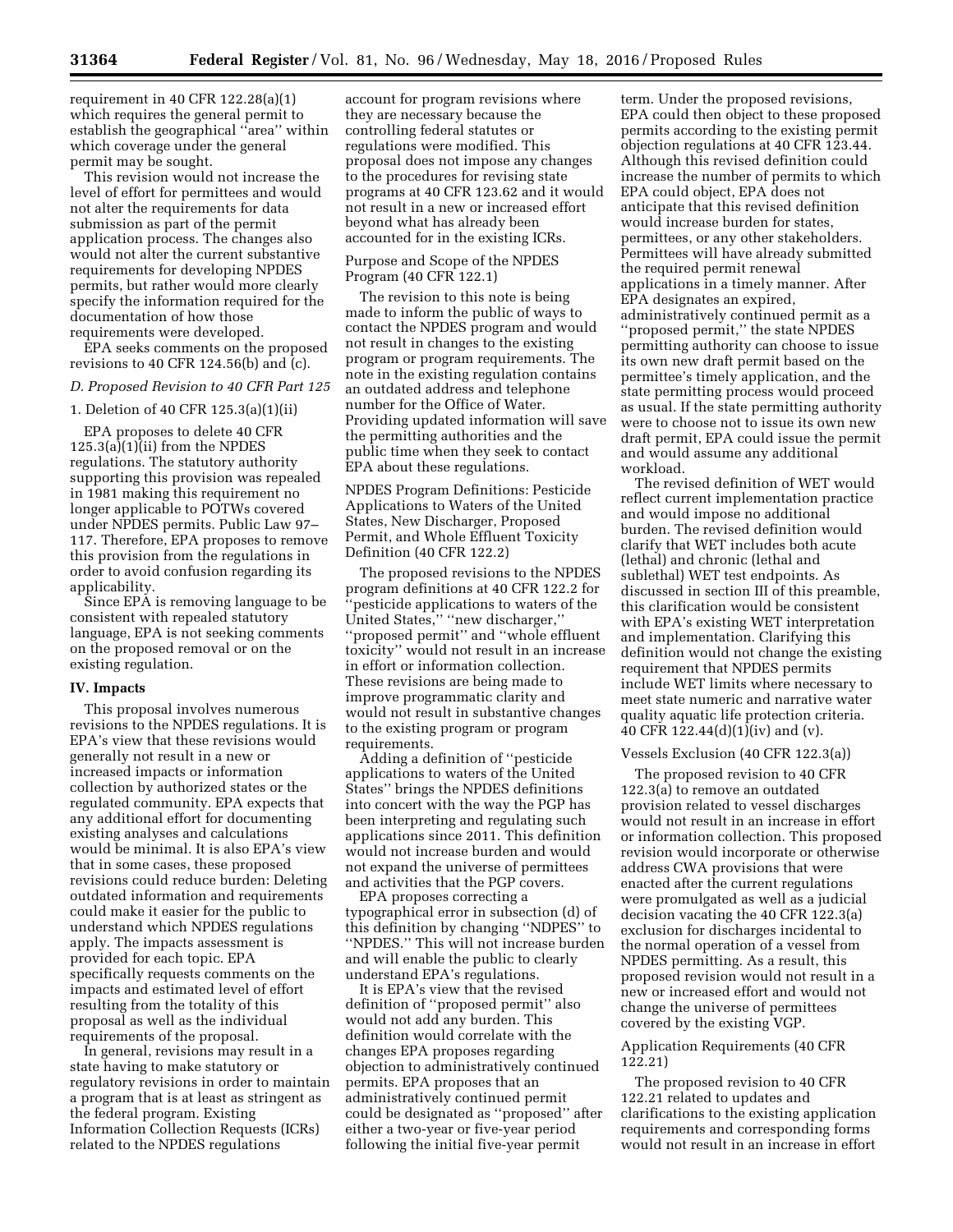or information collection. EPA is revising several data fields to refine the content and improve the consistency among the forms, to improve the consistency with EPA's current data standards, and improve the clarity and usability of the forms. It is EPA's view that the new application forms would be easier to use and understand, and may result in a decrease in effort for permittees applying for coverage. EPA also expects that the revisions would improve the quality of information being collected, which may reduce the need for follow-up questions and data requests, and the time necessary for the state to develop a permit.

In 2008, EPA submitted an ICR to the Office of Management and Budget (OMB) that, in part, updated EPA's estimates for applicants to complete Forms 1, 2A, 2C–2F, and 2S and for permitting authorities to review applications for point source and sewage sludge management permits.33 The renewal ICR did not include updated estimates for Form 2B or for forms associated with cooling water intake structures (item 8 in table IV–1). Updated estimates to complete those forms were contained in separate ICRs.34 The existing ICRs include annual estimates for completing NPDES permit applications and for conducting ongoing compliance monitoring for both new and existing NPDES permittees.

In the final rule, EPA will submit to OMB an updated ICR that describes the estimated effort associated with the proposed revisions made to the application regulations and forms. The changes proposed in this rule are minor, and do not change the estimated burden for completing the forms established in the existing ICRs.

USEPA, ''Information Collection Request (ICR) for Cooling Water Intake Structures at Phase III Facilities (Final Rule),'' OMB Control No. 2040– 0268, EPA ICR No. 2169.02, February 2009.

USEPA, ''Information Collection Request (ICR) for Cooling Water Intake Structures Phase II Existing Facilities (Renewal),'' OMB Control No. 2040–0257, EPA ICR No. 2060.03, May 2007.

USEPA, ''Information Collection Request (ICR) for Cooling Water Intake Structures New Facility Rule (Renewal),'' OMB Control No. 2040–0241, EPA ICR No. 1973.04, June 2008.

Antidegradation Reference (40 CFR 122.44(d))

The proposed revision to 40 CFR 122.44(d) would include a reference to 40 CFR 131.12 in order to ensure consistency with the state antidegradation requirements established under that section and would not result in an increase in level of effort or information collection. This addition clarifies that permitting authorities should use applicable antidegradation requirements when deriving WQBELs. All state water quality standards include antidegradation policies. EPA's longstanding policy has been that permitting authorities should develop NPDES permit terms and conditions consistent with, and in consideration of applicable state antidegradation requirements. NPDES permit writers are already required to consider how the final WQBELs established in the permit not only derive from the numeric and narrative water quality criteria, but also how they satisfy the antidegradation elements of state WQS. This would remain the case regardless of whether EPA includes this provision as a reminder. Because the NPDES regulations do not presently explicitly include this requirement, this proposal would revise the regulations at 40 CFR 122.44(d)(1) to explicitly clarify this existing assumption. This proposed revision would not result in a new or increased effort.

#### Dilution Allowances (40 CFR 122.44(d))

The proposed revisions to 40 CFR 122.44(d) specify that a dilution allowance under this paragraph must comply with applicable dilution and mixing zone requirements and low flows established in state WQS and be supported by data or analyses quantifying or accounting for the presence of each assessed pollutant or pollutant parameter in the receiving water. This proposal would not require collecting new information or conducting any new calculations, but rather is intended to ensure transparency in the permitting authority's decision to grant a dilution allowance. The information necessary to support a dilution allowance may be based on existing information, or the permitting authority may choose to ask the applicant seeking coverage for more information. This proposed revision would not require new or increased effort or costs.

Reasonable Potential Determinations for New Discharges (40 CFR 122.44(d))

The proposed revision to 40 CFR 122.44(d) specifies that a reasonable potential determination must consider applicable qualitative or quantitative data, analyses or other valid and representative information for pollutants or pollutant parameters to support the need for effluent limitations, conditions or standards. This proposal does not require collecting new information, but rather is intended to ensure that the permitting authority uses all available information when determining the need for an effluent limitation for a new discharge. In addition, the revision ensures that the permitting authority is transparent regarding the process used to make the determination by including documentation in the permit fact sheet. This proposed revision would not result in a new or increased effort.

# Anti-Backsliding (40 CFR 122.44(l))

The proposed revision to 40 CFR 122.44(l) to be consistent with CWA section 402(o) provisions regarding ''anti-backsliding'' from permit limitations would not result in an increase in effort or information collection. This revision would incorporate the existing statutory requirement into the regulations verbatim and would not create any new requirements or information collection burdens.

#### Design Flow for POTWs (40 CFR 122.45(b))

The proposed revision to 40 CFR 122.45(b) would clarify that permit effluent limitations based on technology standards for POTWs must be calculated using design flow. This revision also clarifies that the permitting authority has the flexibility to use other appropriate measures of a representative critical condition when developing effluent limitations based on WQS for a POTW. A WQBEL for a POTW could instead be based on effluent flows other than design flow (*e.g.,* actual flow, estimated flow). EPA proposes to clarify that permitting authorities developing WQBELs for POTWs have the same flexibility to base calculations on effluent flows as they do for the development of WQBELs for all other dischargers. This proposal would not impose any additional burden or require any additional calculations.

Objection to Administratively Continued Permits (40 CFR 123.44)

The proposed revision to 40 CFR 123.44 to allow EPA to review an administratively continued permit as a

<sup>33</sup>USEPA. ''Information Collection Request (ICR) for National Pollutant Discharge Elimination System (NPDES) Program (Renewal),'' OMB Control No. 2040–0004, EPA ICR No. 0229.19, December 2008.

<sup>34</sup>USEPA. ''Supporting Statement for the Information Collection Request for the NPDES Regulation and Effluent Limitation Guidelines and Standards for Concentrated Animal Feeding Operations,'' OMB Control No. 2040–0250, EPA ICR No. 1989.04, June 2006.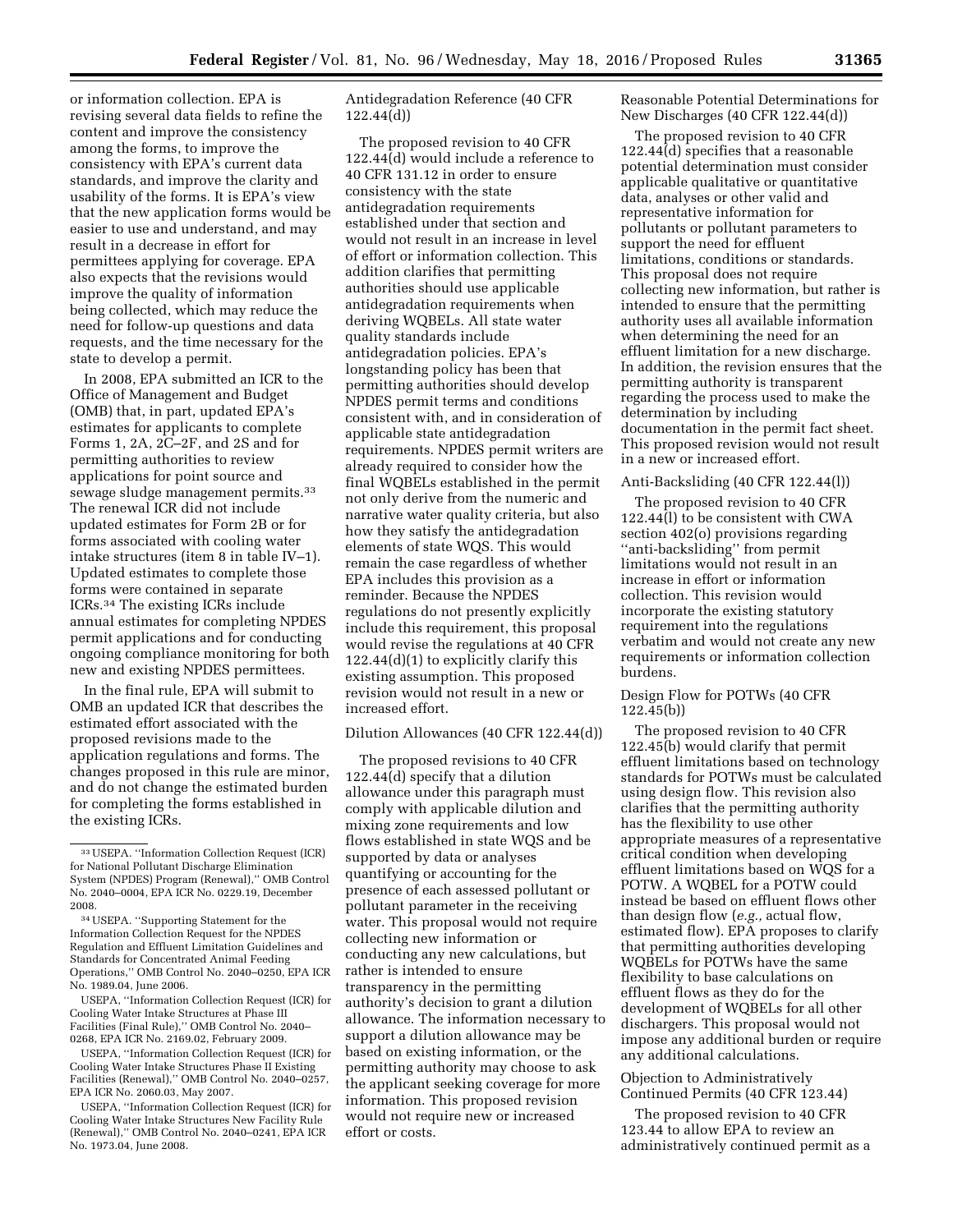proposed permit for the purposes of making an objection determination would not result in an increase in effort or information collection. The proposal would not change the existing timeframes established in the permit objection regulations and would not require any new information to be submitted to EPA as a part of the

process. It also would not impose additional burdens on authorized state NPDES programs, who have the responsibility to timely issue NPDES permits. If EPA were to invoke the authority in this proposed provision, the responsibility to issue the permit could potentially shift to EPA. This proposed revision would not result in a new or increased effort for states. See impacts explanation for ''proposed permit'' in ''Definitions (40 CFR 122.2)'' above.

# Public Notice Requirements (40 CFR 124.10(c))

The proposal to revise 40 CFR  $124.10(c)$  to allow permitting authorities to provide public notice of NPDES major individual and general permits on the permitting authority's publicly available Web site in lieu of the newspaper publication requirement would not result in an increase in effort or information collection. EPA is not proposing to alter the existing requirement related to newspaper publication, but is providing an optional provision that the permitting authority may choose at its discretion. However, to qualify for this provision, the permitting authority would be required to post the draft permit and fact sheet on the Web site during the public comment period and post the final permit and fact sheet for the entire term of the permit. The purpose of this proposed revision is to provide the permitting authority with an alternative method of providing notice of permit applications and hearings and provide flexibility to reach communities in a variety of methods. It is EPA's understanding that the traditional approach to newspaper publication has become costly for permitting authorities to implement. EPA's proposal intends to alleviate those costs by allowing the permitting authority to use its publicly available Web site in lieu of the traditional publication.

EPA estimates that public notice of draft permits in newspapers for NPDES major facilities, sewage sludge facilities and general permits currently costs approximately \$1.6 million per year, nationally.35 This estimate excludes the

costs of preparing the content of the NPDES public notice, and the costs of the other methods to provide notice besides newspaper publication, such as direct mailing. Any costs from EPA's proposed rule, however, are likely to be less than this amount. For example, EPA expects that the cost of posting a PDF copy of a public notice on a state's preexisting NPDES Web site could be less than the cost of publishing such notices in a newspaper. Although EPA does not currently have estimates of those costs, this revision would be a significant decrease in burden for public notice requirements for permitting authorities. The rule would allow but not require state and federal permitting authorities to use electronic public notice instead of newspaper publication. Some states would continue to publish at least some notifications in newspapers.

This proposed revision would not result in an increase in effort or information collection. EPA specifically seeks comments on the potential cost savings for the public notice of NPDES major individual and general permits on a publicly available Web site in lieu of the newspaper publication requirement.

# CWA Section 401 Certification Process (40 CFR 124.55(a)(2))

The proposal to revise 40 CFR  $124.55(a)(2)$  would broaden the circumstances under which federal NPDES permits could be modified after issuance to include conditions necessary to reflect more stringent section 401 certification provisions that result from state administrative or judicial decisions. EPA cannot predict how often this proposed provision would cause a permit to be modified. Any modifications resulting from requirements in state administrative or judicial decisions would follow EPA's existing permit modification regulations at 40 CFR 122.62. Any new permit requirements would be the result of an administrative or judicial decision and would not result directly from this proposed revision. Therefore, this proposed revision would not result in an increase in effort or information collection.

# Fact Sheet Requirements (40 CFR 124.56)

The proposal to revise 40 CFR 124.56 to require specific documentation within the fact sheet content of the individual and general permit development would not result in an increase in effort or information

collection. The proposed changes to the fact sheet content requirements do not establish any permit conditions or technical or administrative analyses that are not already required by the existing regulations. The revised regulations would require the permitting authority to document NPDES permit development work that the existing regulations already require. These proposed revisions would not impose any additional burdens for collecting new data or conducting new analyses, and may impose only a minimal burden for permit writers to document analyses that have already been conducted.

#### Deletion of 40 CFR 125.3(a)(1)(ii)

The proposed deletion of 40 CFR  $125.3(a)(1)(ii)$  from the NPDES regulations would not result in an increase in effort or information collection. By deleting this outdated provision, EPA would clarify that this provision no longer applies to regulated entities.

# **V. Compliance Dates**

Following issuance of this rule, authorized states have up to one year to revise, as necessary, their NPDES regulations to adopt the requirements of this rule, or two years if statutory changes are needed, as provided at 40 CFR 123.62.

#### **VI. Statutory and Executive Order Reviews**

# *A. Executive Order 12866: Regulatory Planning and Review and Executive Order 13563: Improving Regulation and Regulatory Review*

Under Executive Order 12866 (58 FR 51735, October 4, 1993), this action is a ''significant regulatory action'' because it raises novel legal and policy issues. Accordingly, EPA submitted this action to the OMB for review under Executive Orders 12866 and 13563 (76 FR 3821, January 21, 2011) and any changes made in response to OMB recommendations have been documented in the docket for this action. Information regarding all statutes and executive orders discussed in this document can be found at *[http://](http://www.epa.gov/laws-regulations/laws-and-executive-orders) [www.epa.gov/laws-regulations/laws](http://www.epa.gov/laws-regulations/laws-and-executive-orders)[and-executive-orders.](http://www.epa.gov/laws-regulations/laws-and-executive-orders)* 

#### *B. Paperwork Reduction Act (PRA)*

The changes being proposed to the applications and forms as well as all other information collection activities in this proposed rule will be submitted for approval to the Office of Management and Budget (OMB) under the PRA. The Information Collection Request (ICR) document that the EPA prepared has been assigned EPA ICR number 2529.01. You can find a copy of the ICR in the

<sup>35</sup>EPA used \$1,000 (in 2010\$) as the publication cost for a public notice in a newspaper and assumed that there are 1,600 NPDES permit actions

that require public notice via newspaper publication each year; thus, we arrive at the \$1.6 million per year estimate.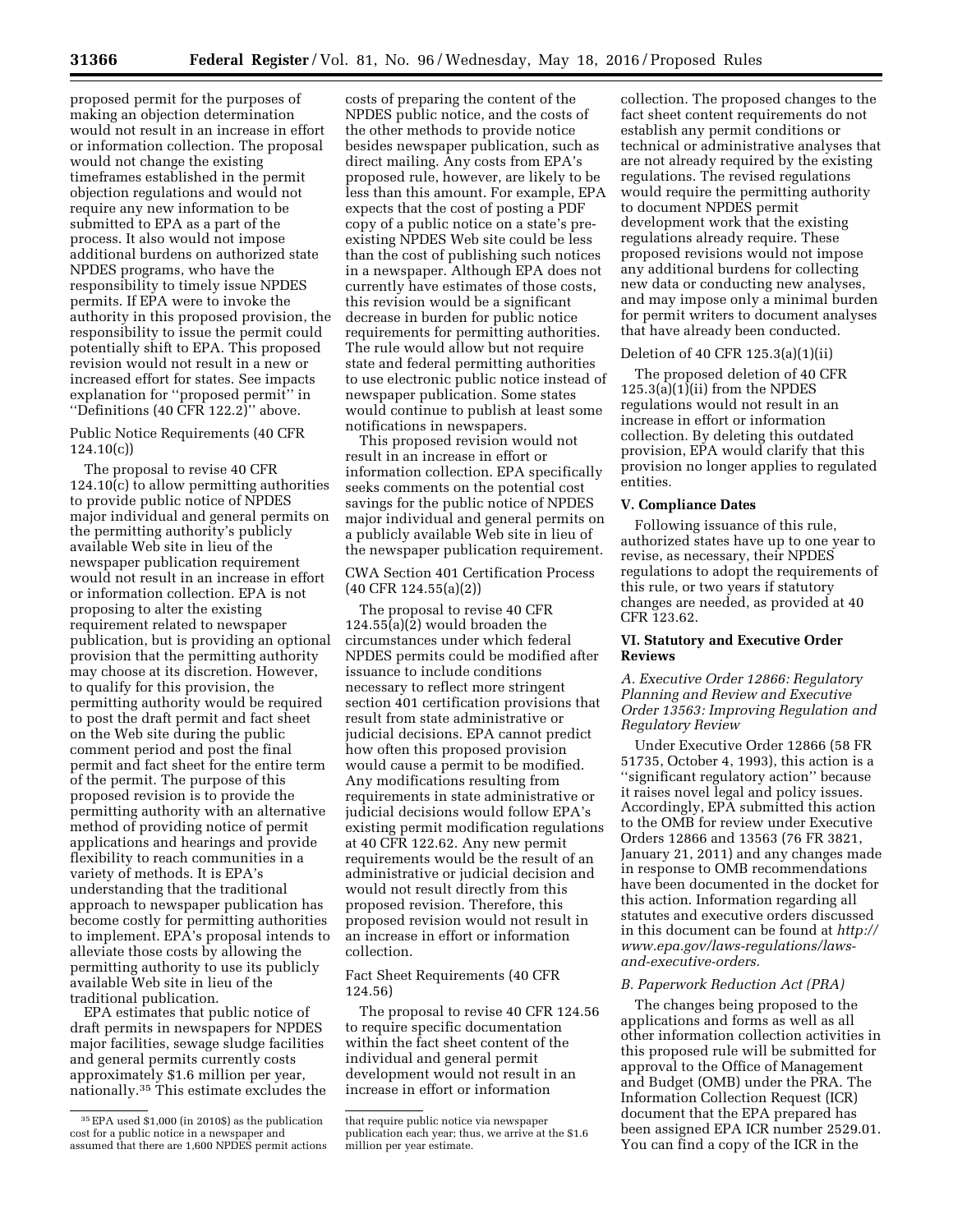docket for this rule, and it is briefly summarized here.

The ICR will describe the burden and costs associated with revisions made to regulations and forms related to preparing and reviewing applications for individual NPDES permits for point source and sewage sludge management permits. These revisions were necessary to clarify NPDES definitions and application requirements, increase fact sheet and permit transparency, timeliness and environmental effectiveness, and modernize public notice methods.

The proposed revisions to 40 CFR 122.21 related to clarifications of NPDES definitions and application requirements would not result in an increase in level of effort or information collection. EPA is making revisions to several data fields on the forms to refine the content and to improve consistency with EPA's current data standards. The application forms is available in the docket for this rule. EPA estimates that the burden associated with these proposed changes would not change from the burden estimates contained in existing ICRs. This action does not impose any new information collection burden under the PRA. OMB has previously approved the information collection activities contained in the existing regulations and has assigned OMB OMB Control No. 2040–0004, EPA ICR No. 0229.21.

An agency may not conduct or sponsor, and a person is not required to respond to, a collection of information unless it displays a currently valid OMB control number. The OMB control numbers for the EPA's regulations in 40 CFR are listed in 40 CFR part 9.

EPA requests comment on the impact of the specific changes set out in this proposal on NPDES application requirements, forms and other information collections. EPA also requests comment on whether and how a separate future action should address the utility and clarity of the information requests and on how to minimize the information collection burden on respondents, including the use of appropriate automated, electronic, mechanical, or other forms of information technology. Comments relating to this separate future action should be submitted to Docket ID No. EPA–HQ–OW–2016–0146 at *[http://](http://www.regulations.gov) [www.regulations.gov.](http://www.regulations.gov)* 

#### *C. Regulatory Flexibility Act*

I certify that this action will not have a significant economic impact on a substantial number of small entities under the Regulatory Flexibility Act (RFA). In making this determination, the

impact of concern is any significant adverse economic impact on small entities. An agency may certify that a rule will not have a significant economic impact on a substantial number of small entities if the rule relieves regulatory burden, has no net burden or otherwise has a positive economic effect on the small entities subject to the rule. This proposal would eliminate inconsistencies between regulations and application forms, improve permit documentation, transparency and oversight, provide clarifications to existing regulations and delete outdated provisions. We have therefore concluded that this action would have no net regulatory burden for directly regulated small entities.

EPA continues to be interested in the potential impacts of the proposed rule on small entities and welcomes comments on issues related to such impacts.

#### *D. Unfunded Mandates Reform Act (UMRA)*

This action does not contain an unfunded mandate of \$100 million or more as described in UMRA, 2 U.S.C. 1531–1538, and does not significantly or uniquely affect small governments. This proposal would eliminate inconsistencies between regulations and application forms, improve permit documentation, transparency and oversight, provide clarifications to existing regulations and delete outdated provisions. This proposed action will not impose significant burden on EPA, states or the regulated community, or specifically, any significant burden on any small entity. With respect to any impacts on authorized state programs, the costs involved in this action are imposed only by participation in a voluntary federal program. UMRA generally excludes from the definition of ''federal intergovernmental mandate'' duties that arise from participation in a voluntary federal program. Thus, this proposed rule is not subject to the requirements of section 202 and 205 of the UMRA. For the same reason, EPA has determined that this rule contains no regulatory requirements that might significantly or uniquely affect small governments. Thus, this proposed rule is not subject to the requirements of section 203 of UMRA.

#### *E. Executive Order 13132: Federalism*

This action does not have federalism implications. It will not have substantial direct effects on the states, on the relationship between the national government and the states, or on the distribution of power and

responsibilities among the various levels of government.

### *F. Executive Order 13175: Consultation and Coordination With Indian Tribal Governments*

This proposed rule does not have tribal implications, as specified in Executive Order 13175. EPA considered the potential impacts on tribes, and concluded that there would be no substantial direct compliance costs or impact on tribes. Because the purpose of the proposed rule is to eliminate inconsistencies between regulations and application forms, improve permit documentation, transparency and oversight, provide clarifications to existing regulations, and delete outdated provisions, it is not expected to have substantial direct effects on tribal governments, on the relationship between the federal government and Indian tribes, or on the distribution of power and responsibilities between the federal government and Indian tribes, as specified in Executive Order 13175. Executive Order 13175 does not apply to this action and EPA determined that tribal consultation is not necessary for this action.

EPA specifically solicits input on this proposed action from tribal officials.

# *G. Executive Order 13045: Protection of Children From Environmental Health and Safety Risks*

The proposed rule is not subject to Executive Order 13045 because it is not economically significant as defined in Executive Order 12866 and because EPA does not believe that the environmental health and safety risks addressed by this action present a disproportionate risk to children. This proposed rule would eliminate inconsistencies between regulations and application forms, improve permit documentation, transparency and oversight, provide clarifications to existing regulations, and delete outdated provisions.

# *H. Executive Order 13211: Actions Concerning Regulations That Significantly Affect Energy Supply, Distribution, or Use*

This rulemaking is not a ''significant energy action'' because it is not likely to have a significant adverse effect on the supply, distribution, or use of energy. This proposed rule would eliminate inconsistencies between regulations and application forms, improve permit documentation, transparency and oversight, provide clarifications to existing regulations, and delete outdated provisions.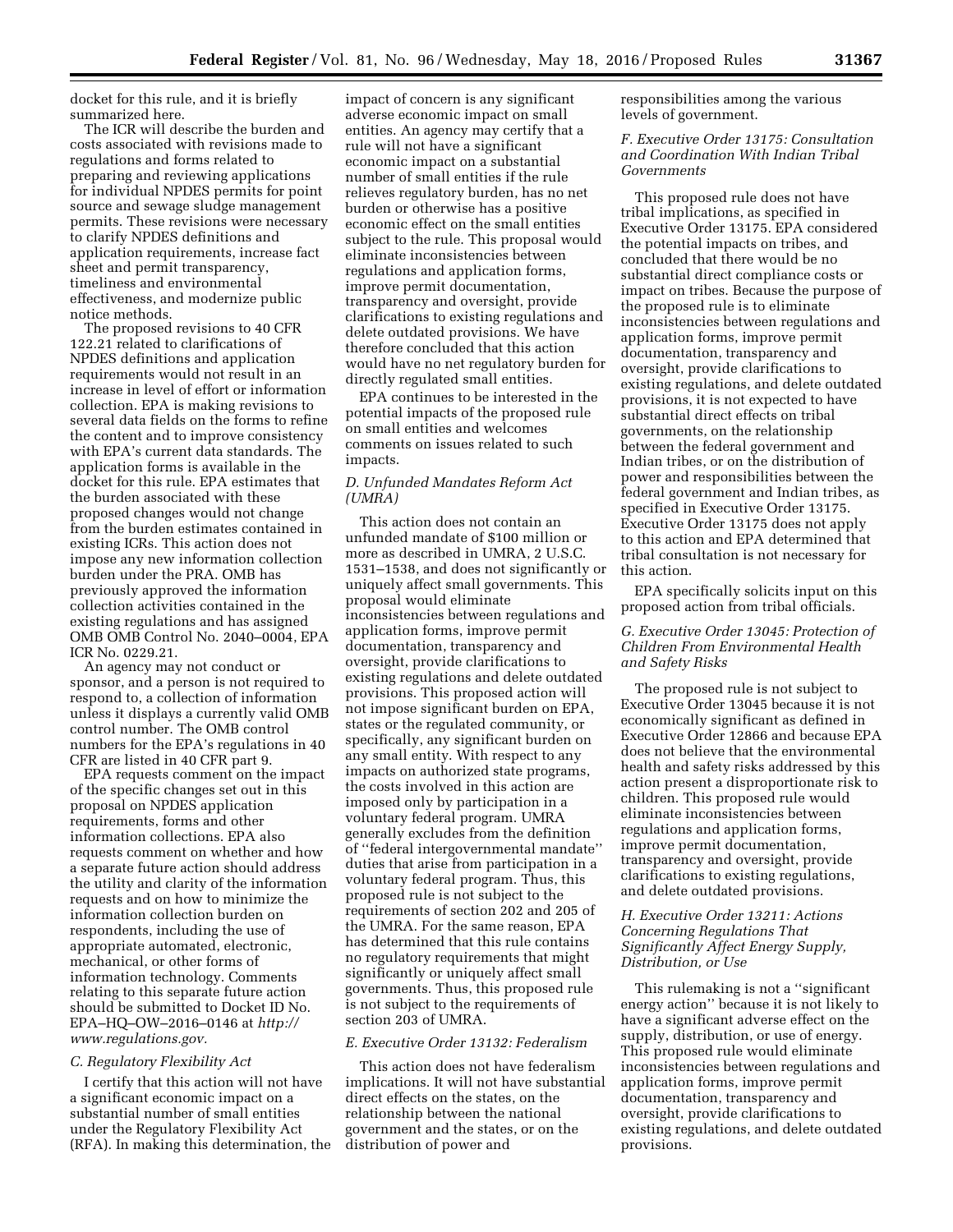# *I. National Technology Transfer and Advancement Act*

This proposed rulemaking does not involve technical standards.

# *J. Executive Order 12898: Federal Actions To Address Environmental Justice in Minority Populations and Low Income Populations*

The EPA believes the human health or environmental risk addressed by this action will not have potential disproportionately high and adverse human health or environmental effects on minority, low-income or indigenous populations. This proposed rule would eliminate inconsistencies between regulations and application forms, improve permit documentation, transparency and oversight, provide clarifications to existing regulations and delete outdated provisions.

# **List of Subjects**

#### *40 CFR Part 122*

Administrative practice and procedure, Confidential business information, Environmental protection, Hazardous substances, Reporting and recordkeeping requirements, Water pollution control.

# *40 CFR Part 123*

Administrative practice and procedure, Confidential business information, Hazardous substances, Indians—lands, Intergovernmental relations, Penalties, Reporting and recordkeeping requirements, Water pollution control.

# *40 CFR Part 124*

Administrative practice and procedure, Air pollution control, Hazardous waste, Indians—lands, Reporting and recordkeeping requirements, Water pollution control, Water supply.

# *40 CFR Part 125*

Reporting and recordkeeping requirements, Waste treatment and disposal, Water pollution control.

Dated: May 5, 2016.

# **Gina McCarthy,**

*Administrator.* 

For the reasons set out in the preamble, the EPA proposes to amend Chapter I of Title 40 of the Code of Federal Regulations as follows:

# **PART 122—EPA ADMINISTERED PERMIT PROGRAMS: THE NATIONAL POLLUTANT DISCHARGE ELIMINATION SYSTEM**

■ 1. The authority citation for part 122 continues to read as follows:

**Authority:** The Clean Water Act, 33 U.S.C. 1251 *et seq.* 

# **Subpart A—Definitions and General Program Requirements**

■ 2. Section 122.1 is amended by revising the note to § 122.1 to read as follows:

# **§ 122.1 Purpose and scope.**

\* \* \* \* \* [**Note to § 122.1:** Information concerning the NPDES program and its regulations can be obtained by contacting the Water Permits Division (4203), Office of Wastewater Management, U.S. EPA, 1200 Pennsylvania Avenue NW., Washington, DC 20460 and by visiting the homepage at *[http://www.epa.gov/](http://www.epa.gov/npdes/) [npdes/.](http://www.epa.gov/npdes/)*]

■ 3. Section 122.2 is amended by: ■ a. Revising the definitions for "new discharger,'' ''proposed permit,'' and ''whole effluent toxicity'' in paragraph (d); and

■ **b.** Adding the definition, in alphabetical order, ''pesticide applications to waters of the United States.''

The revisions and additions read as follows:

# **§ 122.2 Definitions.**

*New discharger* means any building, structure, facility, or installation:

\* \* \* \* \* (d) Which has never received a finally effective NPDES permit for discharges at that ''site.''

\* \* \* \* \* *Pesticide applications to waters of the United States* means the application of biological pesticides, and the application of chemical pesticides that leave a residue, from point sources to waters of the United States. In the context of this definition of pesticide applications to waters of the U.S., this does not include agricultural stormwater discharges and return flows from irrigated agriculture, which are excluded by law (33 U.S.C. 1342(l)).  $*$  \*

*Proposed permit* means a State NPDES ''permit'' prepared after the close of the public comment period (and, when applicable, any public hearing and administrative appeals) which is sent to EPA for review before final issuance by the State, or a State NPDES permit designated as a proposed permit under § 123.44(k). A ''proposed permit'' is not a ''draft permit.'' \* \* \* \* \*

*Whole effluent toxicity (WET)* means the aggregate toxic effect of an effluent measured directly by a toxicity test where the test results are based on acute (lethal) and/or chronic (lethal and sublethal) endpoints.

■ 3. Section 122.3 is amended by revising paragraph (a) to read as follows:

#### **§ 122.3 Exclusions.**

\* \* \* \* \* (a) Any discharge of sewage from vessels and any effluent from properly functioning marine engines, laundry, shower, and galley sink wastes, or any other discharge incidental to the normal operation of:

(1) A vessel of the Armed Forces within the meaning of section 312 of the CWA; and

(2) A recreational vessel within the meaning of section 502(25) of the CWA. Until December 18, 2017, an NPDES permit is not required for a vessel that is less than 79 feet in length or a fishing vessel as defined in 46 U.S.C. 2101 except for any discharge of ballast water or any discharge in a case in which the Administrator or State, as appropriate, determines that the discharge either contributes to a violation of a water quality standard or poses an unacceptable risk to human health or the environment. None of these exclusions apply to rubbish, trash, garbage, or other such materials discharged overboard; nor to other discharges when the vessel is operating in a capacity other than as a means of transportation such as when used as an energy or mining facility, a storage facility or a seafood processing facility, or when secured to a storage facility or a seafood processing facility, or when secured to the bed of the ocean, contiguous zone or waters of the United States for the purpose of mineral or oil exploration or development.

\* \* \* \* \*

# **Subpart B—Permit Application and Special NPDES Program Requirements**

- 4. Section 122.21 is amended by:
- $\blacksquare$  a. Revising paragraph (a)(2)(i)
- introductory text;
- $\blacksquare$  b. Revising paragraph (a)(2)(i)(A);
- $\blacksquare$  c. Revising paragraph (c)(2)(ii)(B);
- d. Revising paragraphs (f)
- introductory text and (f)(2) through (4);
- e. Adding paragraphs (f)(9) and (10);

■ f. Revising paragraphs (g) introductory text and  $(g)(1)$ ;

- $\blacksquare$  g. Adding paragraph (g)(7)(ix);
- h. Revising paragraph (h)(1);

■ i. Revising paragraph (i)(1)(iii);

■ j. Revising paragraphs (j)(1)(i),

(j)(1)(ii), and (j)(1)(viii)(D)(*2*) and (*3*);  $\blacksquare$  k. Adding paragraph (j)(1)(ix);

- l. Revising paragraphs (j)(3)(i)(C),
- $(j)(4)(i)$ ,  $(j)(5)(i)$ ,  $(j)(6)(i)$ ,  $(j)(6)(ii)$

introductory text,  $(j)(6)(ii)(B)$ ,  $(C)$ ,  $(E)$ 

and (G), (j)(8)(ii)(A)(*3*) and (j)(9);

■ m. Revising paragraphs (k)

introductory text,  $(k)(1)$ , and  $(k)(5)(vi)$ ;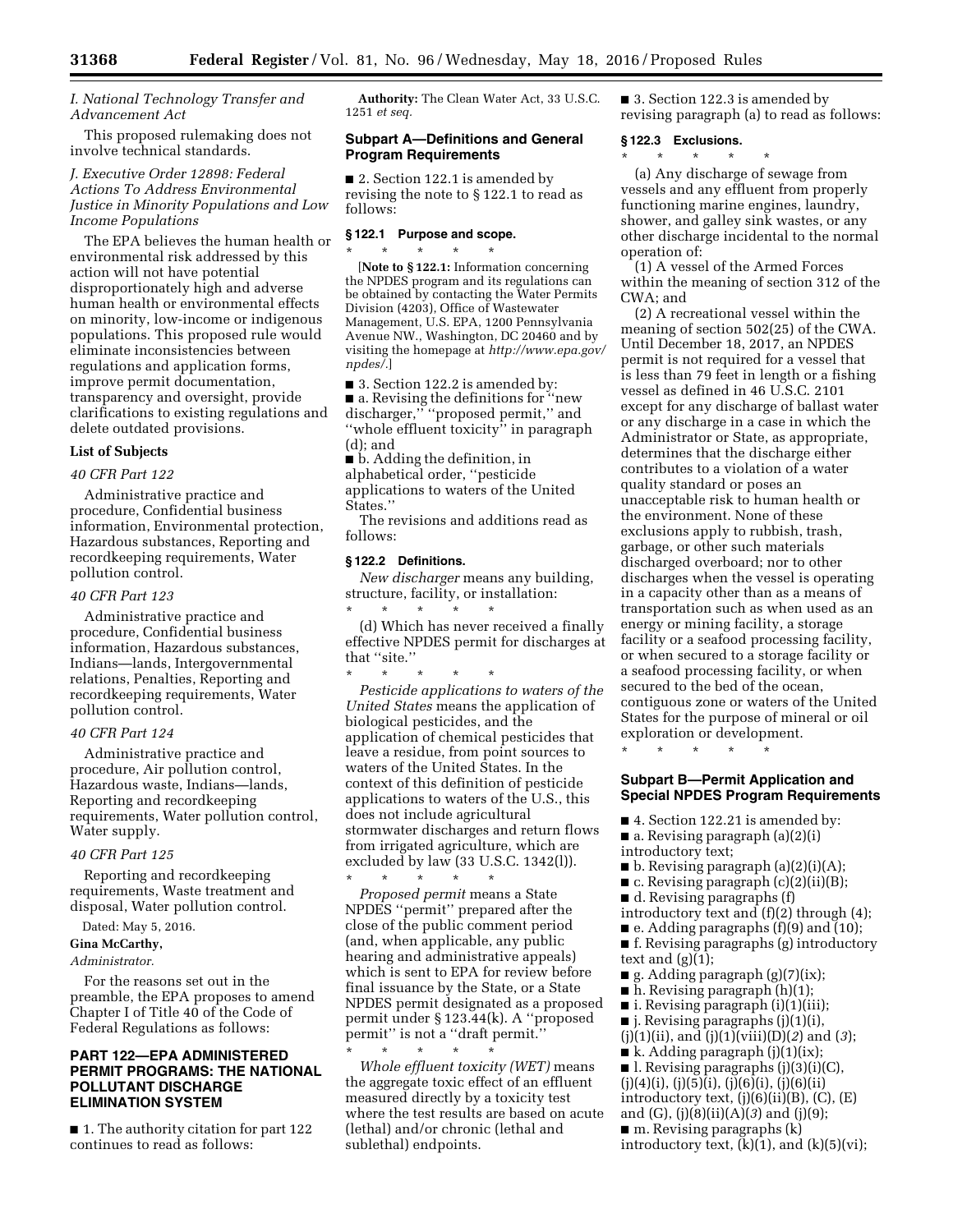$\blacksquare$  n. Revising paragraphs (q)(1)(i),  $(q)(2)(i)$ ,  $(q)(8)(ii)(A)$ ,  $(q)(8)(vi)$ introductory text and  $(q)(8)(vi)(A)$ ,  $(q)(9)(iii)(B), (D), and (E), (q)(9)(iv)(A),$  $(q)(10)(ii)(A), (q)(10)(iii)(B)$  and (q)(10)(iii)(K)(*1*), (q)(11)(ii)(A) and  $(q)(11)(iii)(B), (q)(12)(i), and (q)(13); and,$ ■ o. Revising paragraph (r)(3)(ii).

The additions and revisions read as follows:

# **§ 122.21 Application for a permit (applicable to State programs, see § 123.25).**

- $(a) * * * *$
- $(2) * * * *$

(i) All applicants for EPA-issued permits must submit applications on EPA permit application forms. More than one application form may be required from a facility depending on the number and types of discharges or outfalls found there. Application forms may be obtained by contacting: U.S. EPA, Mail Code 4203M, 1200 Pennsylvania Ave. NW., Washington, DC 20460 or by visiting *[http://](http://www.epa.gov/npdes) [www.epa.gov/npdes.](http://www.epa.gov/npdes)* Applications for EPA-issued permits must be submitted as follows:

(A) All applicants, other than POTWs, TWTDS, vessels, and pesticide applicators must submit Form 1.

- \* \* \* \* \*
- (c) \* \* \*
- $(2) * * * *$
- $(ii) * * * *$

(B) The applicant's name, address, telephone number, electronic mail address and ownership status;  $\star$   $\star$   $\star$   $\star$ 

(f) *Information requirements.* All applicants for NPDES permits, other than POTWs, other TWTDS, vessels, and pesticide applicators, must provide the information in paragraphs (f)(1) through (10) of this section to the Director, using the application form provided by the Director. Additional information required of applicants is set forth in paragraphs (g) through (k) and (q) through (r) of this section.

\* \* \* \* \*

(2) Name, mailing address, and location, including latitude and longitude to the nearest second and method of collection, of the facility for which the application is submitted.

(3) Up to four SIC and NAICS codes that best reflect the principal products or services provided by the facility.

(4) The operator's name, address, telephone number, electronic mail address, ownership status, and status as Federal, State, private, public, or other entity.

\* \* \* \* \*

(9) An indication of whether the facility uses cooling water and the source of the cooling water. (Facilities that use a cooling water intake structure as described at 40 CFR 125.91 must comply with requirements at 40 CFR 122.21(r)).

(10) An indication of whether the facility is requesting any of the variances at 40 CFR 122.21(m).

(g) *Application requirements for existing manufacturing, commercial, mining, and silvicultural dischargers.*  Existing manufacturing, commercial, mining, and silvicultural dischargers applying for NPDES permits, except for those facilities subject to the requirements of § 122.21(h), shall provide the following information to the Director, using application forms provided by the Director.

(1) *Outfall location.* The latitude and longitude to the nearest second, including method of collection, and the name of the receiving water.

\* \* \* \* \*

(7) \* \* \*

(ix) Existing data may be used, if available, in lieu of sampling done solely for the purpose of this application. All existing data for pollutants specified in paragraphs (g)(7)(i) through (viii) of this section that is collected within four and one-half years of the application must be included in the pollutant data summary submitted by the applicant. If, however, the applicant samples for a specific pollutant on a monthly or more frequent basis, it is only necessary, for such pollutant, to summarize all data collected within one year of the application.

 $\star$   $\qquad$   $\star$   $\qquad$   $\star$ (h) \* \* \* \* (1) *Outfall location.* Outfall number,

latitude and longitude to the nearest second, including the method of collection, and the name of the receiving water.

- \* \* \* \* \*
	- $(i) * * * *$
	- $(1) * * * *$

(iii) Latitude and longitude of the production area (entrance to production area) to the nearest second, including method of collection;

\* \* \* \* \*

(j) \* \* \*

 $(1) * * * *$ 

(i) *Facility information.* Name, mailing address, and location of the facility, including the latitude and longitude to the nearest second and method of collection, for which the application is submitted;

(ii) *Applicant information.* Name, mailing address, telephone number, and electronic mail address of the applicant, and indication as to whether the

applicant is the facility's owner, operator, or both;

- \* \* \* \* \*
	- (viii) \* \* \*
	- $(D) * * * *$

(*2*) The name, mailing address, contact person, phone number, and electronic mail address of the organization transporting the discharge, if the transport is provided by a party other than the applicant;

(*3*) The name, mailing address, contact person, phone number, electronic mail address and NPDES permit number (if any) of the receiving facility; and

\* \* \* \* \* (ix) An indication of whether applicant is operating under or requesting to operate under a variance as specified at 40 CFR 122.21(n).

- \* \* \* \* \*  $(3) * * * *$
- $\left(i\right)'$ \* \* \*

(C) Latitude and longitude, to the nearest second, including the method of collection;

 $(4)$  \* \* \*. (i) As provided in paragraphs  $(j)(4)(ii)$  through  $(x)$  of this section, all applicants must submit to the Director effluent monitoring information for samples taken from each outfall through which effluent is discharged to waters of the United States, except for CSOs. The Director may allow applicants to submit sampling data for only one outfall on a case-by-case basis, where the applicant has two or more outfalls with substantially identical effluent. The Director may also allow applicants to composite samples from one or more outfalls that discharge into the same mixing zone. For POTWs applying prior to commencement of discharge, data shall be submitted no later than 18 months after the commencement of discharge;

\* \* \* \* \*

 $(5)$  \* \* \*. (i) All applicants must provide an identification of any whole effluent toxicity tests conducted during the four and one-half years prior to the date of the application on any of the applicant's discharges or on any receiving water near the discharge. For POTWs applying prior to commencement of discharge, data shall be submitted no later than 18 months after the commencement of discharge.

\* \* \* \* \*  $(6) * * * *$ 

(i) Number of significant industrial users (SIUs) and non-significant categorical industrial users (NSCIUs), as defined at 40 CFR 403.3(v), including trucked or hauled waste, discharging to the POTW; and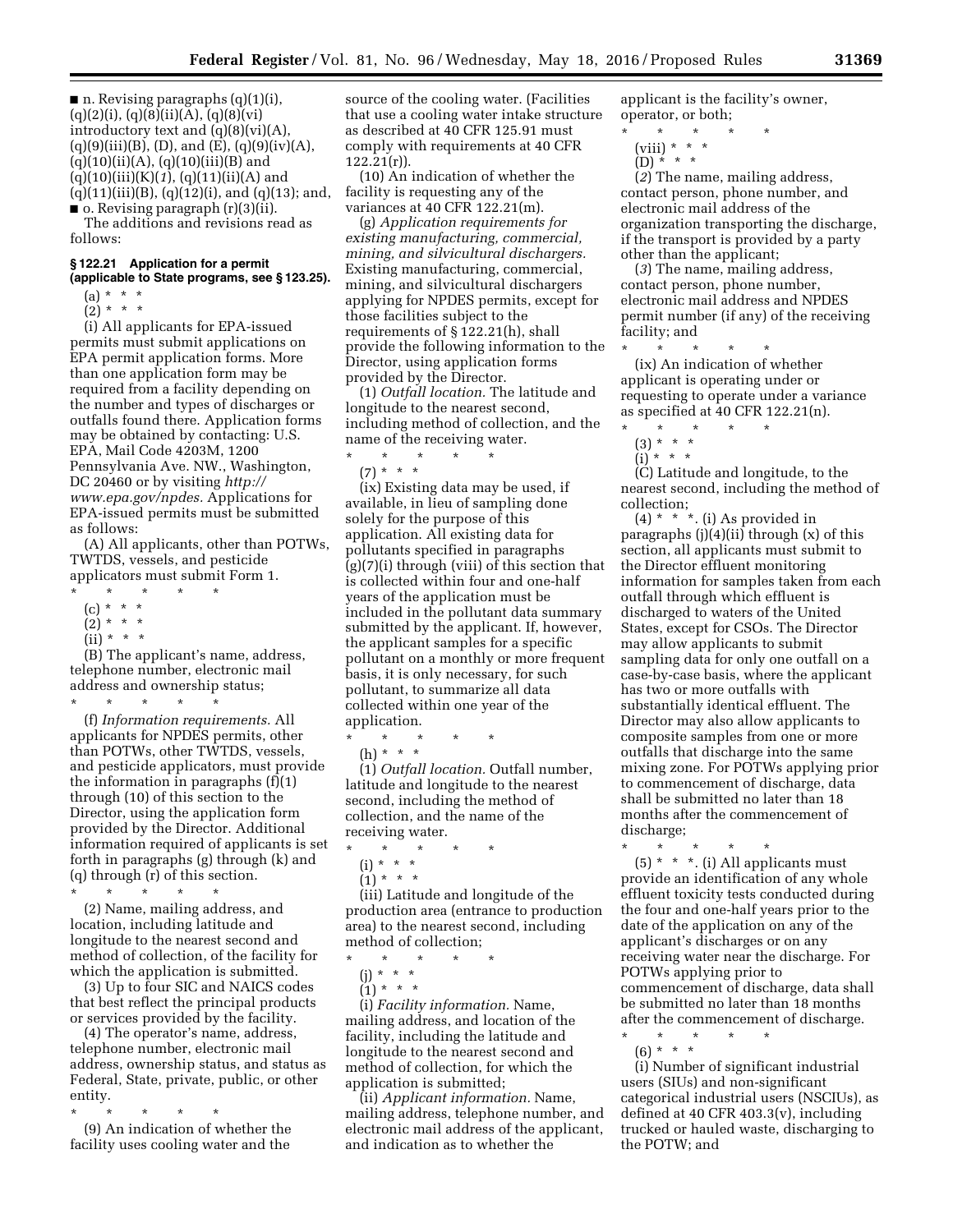(ii) POTWs with one or more SIUs or NSCIUs shall provide the following information for each SIU and NSCIU that discharges to the POTW:

\* \* \* \* \*

(B) Description of all industrial processes that affect or contribute to the SIU's or NSCIU's discharge;

(C) Principal products and raw materials of the SIU that affect or contribute to the SIU's or NSCIU's discharge;

\* \* \* \* \* (E) Whether the SIU or NSCIU is subject to local limits;

\* \* \* \* \*

(G) Whether any problems at the POTW (*e.g.,* upsets, pass through, interference) have been attributed to the SIU or NSCIU in the past four and onehalf years.

- \* \* \* \* \*
	- (8) \* \* \*
	- (ii) \* \* \*
	- $(A) * * * *$

(*3*) Latitude and longitude, to the nearest second, including the method of collection; and

\* \* \* \* \* (9) *Contractors.* All applicants must provide the name, mailing address, telephone number, electronic mail address and responsibilities of all contractors responsible for any operational or maintenance aspects of the facility; and

\* \* \* \* \*

(k) *Application requirements for new sources and new discharges.* New manufacturing, commercial, mining and silvicultural dischargers applying for NPDES permits (except for new discharges of facilities subject to the requirements of paragraph (h) of this section or new discharges of storm water associated with industrial activity which are subject to the requirements of § 122.26(c)(1) and this section (except as provided by  $\S 122.26(c)(1)(ii)$  shall provide the following information to the Director, using the application forms provided by the Director:

(1) *Expected outfall location.* The latitude and longitude to the nearest second, including the method of collection, and the name of the receiving water.

 $\star$   $\star$   $\star$ 

 $(5) * * * *$ 

(vi) No later than 18 months after the commencement of discharge from the proposed facility, the applicant is required to complete and submit items V and VI of NPDES application Form 2C (see § 122.21(g)). However, the applicant need not complete those portions of Item V requiring tests which have

already been performed and reported under the discharge monitoring requirements of the NPDES permit.

- $\star$   $\qquad$   $\star$   $\qquad$   $\star$
- (q) \* \* \* (1) \* \* \*

(i) The name, mailing address, and location, including latitude and longitude to the nearest second and method of collection, of the TWTDS for which the application is submitted; \* \* \* \* \*

 $(2) * * * *$ 

(i) The name, mailing address, telephone number, and electronic mail address,

\* \* \* \* \*

(8) \* \* \*  $(ii)* **$ 

(A) The name, mailing address, and location, including the latitude and longitude to the nearest second and the method of collection, of the other facility;

\* \* \* \* \* (vi) If sewage sludge from the applicant's facility is provided to another ''person who prepares,'' as defined at 40 CFR 503.9(r), and the sewage sludge is not subject to paragraph  $(q)(8)(iv)$  of this section, the applicant must provide the following information for each facility receiving the sewage sludge:

(A) The name, mailing address, and electronic mail address of the receiving facility;

- \* \* \* \* \*
	- (9) \* \* \*  $(iii) * * * *$

(B) The site's latitude and longitude to the nearest second and method of collection; \* \* \* \* \*

(D) The name, mailing address, telephone number, and electronic mail address of the site owner, if different from the applicant;

(E) The name, mailing address, telephone number, and electronic mail address of the person who applies sewage sludge to the site, if different from the applicant;

 $\star$   $\star$  $(iv) * * * *$ 

(A) Whether the applicant has contacted the permitting authority in the State where the bulk sewage sludge subject to § 503.13(b)(2) will be applied, to ascertain whether bulk sewage sludge subject to § 503.13(b)(2) has been applied to the site on or since July 20, 1993, and if so, the name of the permitting authority and the name, phone number, and electronic mail address if available, of a contact person at the permitting authority;

\* \* \* \* \*

 $(10) * * * *$ 

 $(ii) * * * *$ 

(A) The site name or number, contact person, mailing address, telephone number, and electronic mail address for the surface disposal site; and

\* \* \* \* \*

 $(iii) * * * *$ 

(B) The unit's latitude and longitude to the nearest second and method of collection;

- \* \* \* \* \*
	- (K) \* \* \*

(*1*) The name, contact person, mailing address, and electronic mail address of the facility; and

- \* \* \* \* \*
	- $(11) * * * *$
	- $(iii)$  \* \* \*

(A) The name and/or number, contact person, mailing address, telephone number, and electronic mail address of the sewage sludge incinerator; and

\* \* \* \* \*  $(iii) * * * *$ 

(B) The incinerator's latitude and longitude to the nearest second and method of collection;

- $\star$   $\star$   $\star$
- $(12) * * * *$

(i) The name, contact person, mailing address, electronic mail address, location (including latitude and longitude to the nearest second and the method of collection), and all applicable permit numbers of the MSWLF;

(13) *Contractors.* All applicants must provide the name, mailing address, telephone number, electronic mail address and responsibilities of all contractors responsible for any operational or maintenance aspects of the facility related to sewage sludge generation, treatment, use, or disposal; \* \* \* \* \*

\* \* \* \* \*

- (r) \* \* \*
- $(3) * * * *$

(ii) Latitude and longitude to the nearest second and the method of collection for each cooling water intake structure;

\* \* \* \* \*

# **Subpart C—Permit Conditions**

■ 4. Section 122.44 is amended by:  $\blacksquare$  a. Revising paragraphs  $(d)(1)$ introductory text and (d)(1)(ii);

- $\blacksquare$  b. Adding paragraph (d)(1)(vii)(C);
- c. Revising the note to paragraph  $(k)(4);$
- d. Revising paragraph (l)(2); and,
- e. Adding paragraph (l)(3).

The additions and revisions read as follows: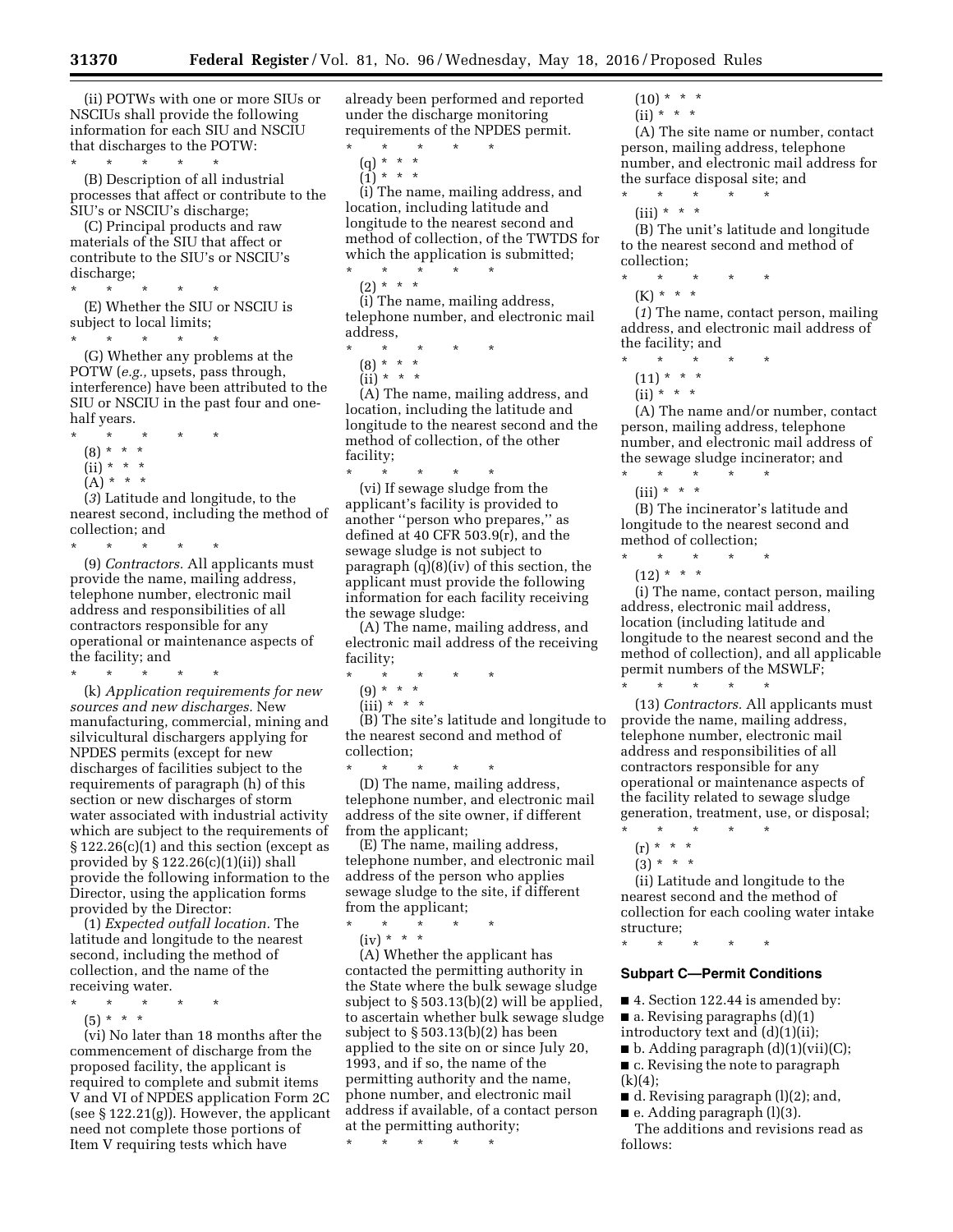**§ 122.44 Establishing limitations, standards, and other permit conditions (applicable to State NPDES programs, see § 123.25).** 

\* \* \* \* \*

(d) \* \* \*

(1) Achieve water quality standards established under section 303 of the CWA, including State narrative criteria for water quality, and ensure consistency with the State antidegradation policy established under § 131.12.

\* \* \* \* \*

(ii) When determining whether a discharge causes, has the reasonable potential to cause, or contributes to an in-stream excursion above a narrative or numeric criteria within a State water quality standard, the permitting authority shall use procedures which account for existing controls on point and nonpoint sources of pollution, the variability of the pollutant or pollutant parameter in the effluent, the sensitivity of the species to toxicity testing (when evaluating whole effluent toxicity), the use of relevant qualitative or quantitative data, analyses, or other information on pollutants or pollutant parameters to assess the need for a water quality-based effluent limitation, and where appropriate, the dilution of the effluent in the receiving water. A dilution allowance under this paragraph must comply with applicable dilution and mixing zone requirements and low flows established in State water quality standards and must be supported by data or analyses that account for the presence of each assessed pollutant or pollutant parameter in the receiving water (see fact sheet requirements at  $\frac{\$~124.56(a))}{*}$ .

- \* \* \* \* \*
	- (vii) \* \* \*

(C) Any dilution allowance complies with applicable dilution and mixing zone requirements and low flows established in State water quality standards and must be supported by data or analyses quantifying or accounting for the presence of each limited pollutant or pollutant parameter in the receiving water (see fact sheet requirements at § 124.56(a)).

- \* \* \* \* \*
- (k) \* \* \*
- (4) \* \* \*

**Note to Paragraph (k)(4):** Additional technical information on BMPs and the elements of BMPs is contained in the following documents: Guidance Manual for Developing Best Management Practices (BMPs), October 1993, EPA No. 833/B–93– 004, NTIS No. PB 94–178324, ERIC No. W498); Storm Water Management for Construction Activities: Developing Pollution Prevention Plans and Best Management

Practices, September 1992, EPA No. 832/R– 92–005, NTIS No. PB 92–235951, ERIC No. N482); Storm Water Management for Construction Activities, Developing Pollution Prevention Plans and Best Management Practices: Summary Guidance, EPA No. 833/ R–92–001, NTIS No. PB 93–223550; ERIC No. W139; Storm Water Management for Industrial Activities, Developing Pollution Prevention Plans and Best Management Practices, September 1992; EPA 832/R–92– 006, NTIS No. PB 92–235969, ERIC No. N477; Storm Water Management for Industrial Activities, Developing Pollution Prevention Plans and Best Management Practices: Summary Guidance, EPA 833/R– 92–002, NTIS No. PB 94–133782; ERIC No. W492. EPA guidance documents can be obtained through the National Service Center for Environmental Publications (NSCEP) at *[http://www.epa.gov/nscep.](http://www.epa.gov/nscep)* In addition, States may have BMP guidance documents.

\* \* \* \* \* (l) \* \* \*

(2)(i) In the case of effluent limitations established on the basis of section 402(a)(1)(B) of the CWA, a permit may not be renewed, reissued, or modified on the basis of effluent guidelines promulgated under section 304(b)

subsequent to the original issuance of such permit, to contain effluent limitations which are less stringent than the comparable effluent limitations in the previous permit.

(ii) In the case of effluent limitations established on the basis of section 301(b)(1)(C) or section 303(d) or (e) of the CWA, a permit may not be renewed, reissued, or modified to contain effluent limitations that are less stringent than the comparable effluent limitations in the previous permit except in compliance with paragraph (l)(3) of this section.

(iii) *Exceptions.* A permit with respect to which paragraph (l)(2) of this section applies may be renewed, reissued, or modified to contain a less stringent effluent limitation applicable to a pollutant, if:

(A) Material and substantial alterations or additions to the permitted facility occurred after permit issuance which justify the application of a less stringent effluent limitation;

(B)(1) Information is available which was not available at the time of permit issuance (other than revised regulations, guidance, or test methods) and which would have justified the application of a less stringent effluent limitation at the time of permit issuance; or

(2) The Administrator determines that technical mistakes or mistaken interpretations of law were made in issuing the permit under section  $402(a)(1)(b);$ 

(C) A less stringent effluent limitation is necessary because of events over

which the permittee has no control and for which there is no reasonably available remedy;

(D) The permittee has received a permit modification under section 301(c), 301(g), 301(h), 301(i), 301(k), 301(n), or 316(a); or

(E) The permittee has installed the treatment facilities required to meet the effluent limitations in the previous permit and has properly operated and maintained the facilities but has nevertheless been unable to achieve the previous effluent limitations, in which case the limitations in the reviewed, reissued, or modified permit may reflect the level of pollutant control actually achieved (but shall not be less stringent than required by effluent guidelines in effect at the time of permit renewal, reissuance, or modification).

(iv) *Limitations.* In no event may a permit with respect to which paragraph (l)(2) of this section applies be renewed, reissued, or modified to contain an effluent limitation which is less stringent than required by effluent guidelines in effect at the time the permit is renewed, reissued, or modified. In no event may such a permit to discharge into waters be renewed, issued, or modified to contain a less stringent effluent limitation if the implementation of such limitation would result in a violation of a water quality standard under section 303 applicable to such waters.

**Note to paragraph (l)(2).** Paragraph (2)(iii)(B)(1) of this section shall not apply to any revised waste load allocations or any alternative grounds for translating water quality standards into effluent limitations, except where the cumulative effect of such revised allocations results in a decrease in the amount of pollutants discharged into the concerned waters, and such revised allocations are not the result of a discharger eliminating or substantially reducing its discharge of pollutants due to complying with the requirements of this chapter or for reasons otherwise unrelated to water quality.

(3)(i) *Standard Not Attained.* For waters identified under section 303(1)(A) of the Act where the applicable water quality standard has not yet been attained, any effluent limitation based on a total maximum daily load or other waste load allocation established under this section may be revised only if: (A) The cumulative effect of all such revised effluent limitations based on such total maximum daily load or waste load allocation will assure the attainment of such water quality standard, or (B) the designated use which is not being attained is removed in accordance with regulations established under this section.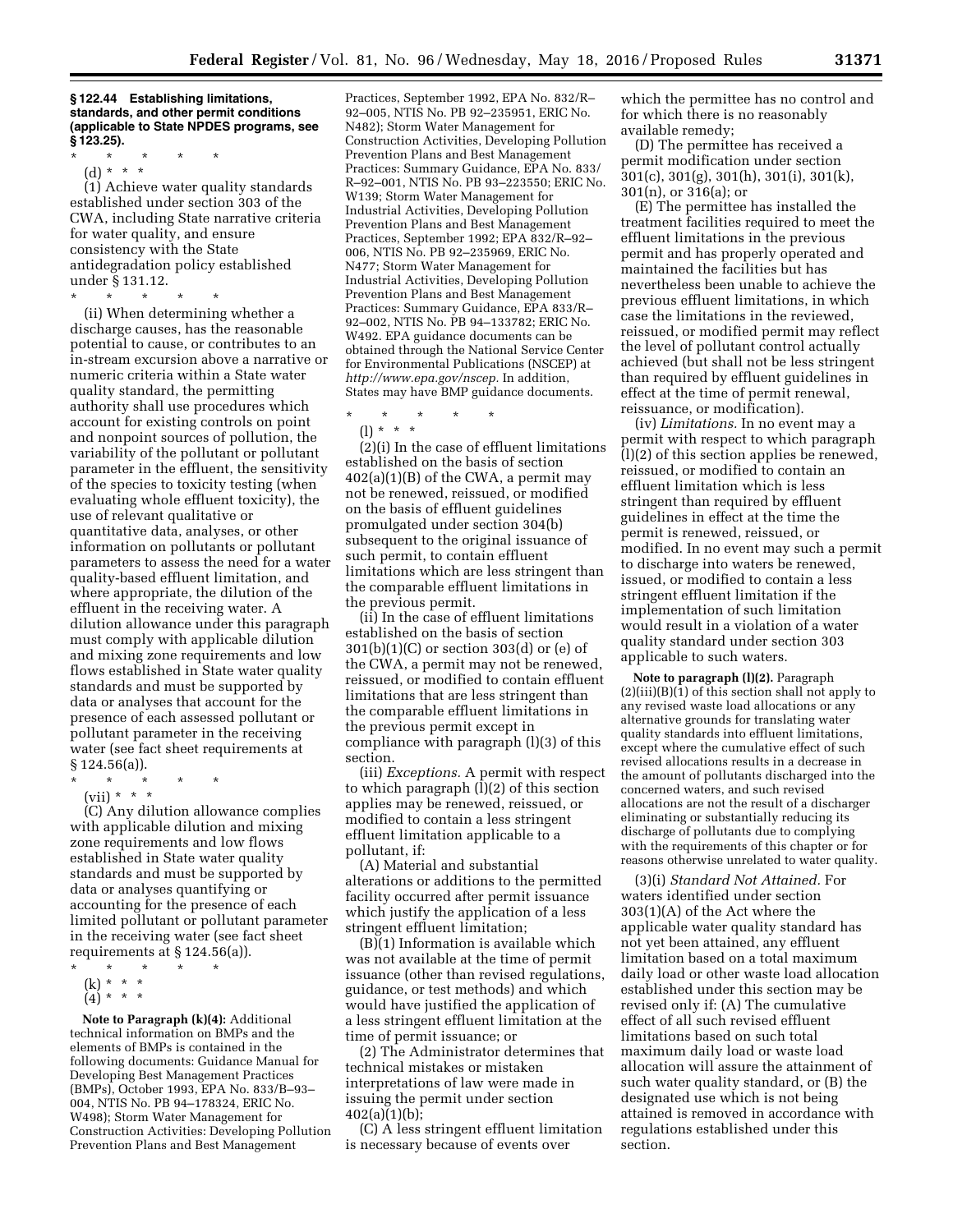(ii) *Standard Attained.* Any effluent limitation based on a total maximum daily load or other waste load allocation established under this section, or any water quality standard established under this section, or any other permitting standard may be revised only if such revision is subject to and consistent with the antidegradation requirements established under this section.

■ 5. Section 122.45 is amended by revising the section heading and paragraph (b)(1) to read as follows:

#### **§ 122.45 Calculating NPDES permit conditions (applicable to State NPDES programs, see 40 CFR 123.25).**

\* \* \* \* \* (b) *Production-based limitations.* (1) In the case of POTWs, permit effluent limitations, standards, or prohibitions derived from technology-based requirements pursuant to  $\S 125.3(a)(1)$ shall be calculated based on design flow.

\* \* \* \* \*

# **PART 123—STATE PROGRAM REQUIREMENTS**

■ 6. The authority citation for part 123 continues to read as follows:

**Authority:** The Clean Water Act, 33 U.S.C. 1252 *et seq.* 

# **Subpart C—Transfer of Information and Permit Review**

■ 7. Section 123.44 is amended by adding paragraph (k) to read as follows:

# **§ 123.44 EPA review of and objections to State permits.**

# **Option 1 for Paragraph (k)(1)**

\* \* \* \* \*

(k)(1) Where a State does not submit a proposed permit (or draft permit, if applicable under paragraph (j) of this section) to EPA within two years, after the expiration of the existing permit, and the permit is administratively continued under state law in accordance with  $\S 122.6(d)$ , EPA may, in its discretion, review the administratively continued permit as a proposed permit, in accordance with the procedures in paragraphs (a)(1) through (h)(3) of this section.

# **Option 2 for Paragraph (k)(1)**

(k)(1) Where a State does not submit a proposed permit (or draft permit, if applicable under paragraph (j) of this section) to EPA within five years, after the expiration of the existing permit, and the permit is administratively continued under state law in accordance with  $\S 122.6(d)$ , EPA may, in its

discretion, review the administratively continued permit as a proposed permit, in accordance with the procedures in paragraphs (a)(1) through (h)(3) of this section.

# **Option 1 for Paragraph (k)(2)**

(2) To review an expired and administratively continued permit under this paragraph, EPA must provide the State and the permittee with written notice stating that if a proposed permit (or draft permit, if applicable under paragraph (j) of this section) is not provided within 180 days, the Regional Administrator will designate the expired permit as a proposed permit submitted to EPA for review under this section. EPA may submit this notice any time beginning two years after permit expiration.

# **Option 2 for Paragraph (k)(2)**

(2) To review an expired and administratively continued permit under this paragraph, EPA must provide the State and the permittee with written notice stating that if a proposed permit (or draft permit, if applicable under paragraph (j) of this section) is not provided within 180 days, the Regional Administrator will designate the expired permit as a proposed permit submitted to EPA for review under this section. EPA may submit this notice any time beginning five years after permit expiration.

(3) If the State submits a draft or proposed permit for EPA review at any time before exclusive authority to issue the permit passes to EPA under paragraph (h) of this section, EPA will suspend its designation of the administratively continued permit as a proposed permit under this paragraph and will evaluate the proposed permit (or draft permit, if applicable under paragraph (j) of this section) submitted by the State in accordance with the procedures described in paragraphs  $(a)(1)$  through  $(h)(3)$  of this section.

(i) If the State does not reissue the permit within 180 days following completion of EPA's review of the draft or proposed permit submitted by the State in accordance with paragraph (k)(3) of this section, EPA may reinstate its designation of the administratively continued permit as the proposed permit, and the procedures and timelines established in paragraphs  $(a)(1)$  through  $(h)(3)$  of this section will proceed from the point of the suspension. EPA must provide the State and permittee written notice of this decision to reinstate the designation.

(ii) [Reserved]

# **PART 124—PROCEDURES FOR DECISIONMAKING**

■ 8. The authority citation for part 124 continues to read as follows:

**Authority:** The Clean Water Act, 33 U.S.C. 1253 *et seq.* 

# **Subpart A—General Program Requirements**

■ 9. Section 124.10 is amended by revising (c) introductory text and adding paragraph (c)(2)(iv) to read as follows:

#### **§ 124.10 Public notice of permit actions and public comment period.**

\* \* \* \* \* (c) Methods (applicable to State programs, see 40 CFR 123.25 (NPDES), 145.11 (UIC), 233.26 (404), and 271.14 (RCRA)). Public notice of activities described in paragraph (a)(1) of this section shall be given by the following methods:

\* \* \* \* \*

(2) \* \* \* (iv) For NPDES major permits and

NPDES general permits, in lieu of the requirement to post a notice in a daily or weekly newspaper, as described in paragraph (2)(i) of this section, the Director may post all notices required by this paragraph to the permitting authority's public Web site. If the Director selects this option, in addition to meeting the requirements in § 124.10(d), the Director must post the draft permit and fact sheet on the Web site during the public comment period, and must post the final permit, fact sheet and response to comments (if any) on the Web site from the date of issuance of the permit until the permit is reissued or terminated.

**Note to paragraph (c)(2)(iv):** The Director is encouraged to ensure that the method(s) of public notice effectively informs all interested communities and allows access to the permitting process for those seeking to participate.

# **Subpart D—Specific Procedures Applicable to NPDES Permits**

■ 10. Section 124.55 is amended by revising paragraph (b) to read as follows:

#### **§ 124.55 Effect of State certification.**

\* \* \* \* \*

(b) If there is a change in the State law or regulation upon which a certification is based, or if a court of competent jurisdiction or appropriate State board or agency stays, vacates, or remands a certification, a State which has issued a certification under § 124.53 may issue a modified certification or notice of waiver and forward it to EPA. If the modified certification or notice of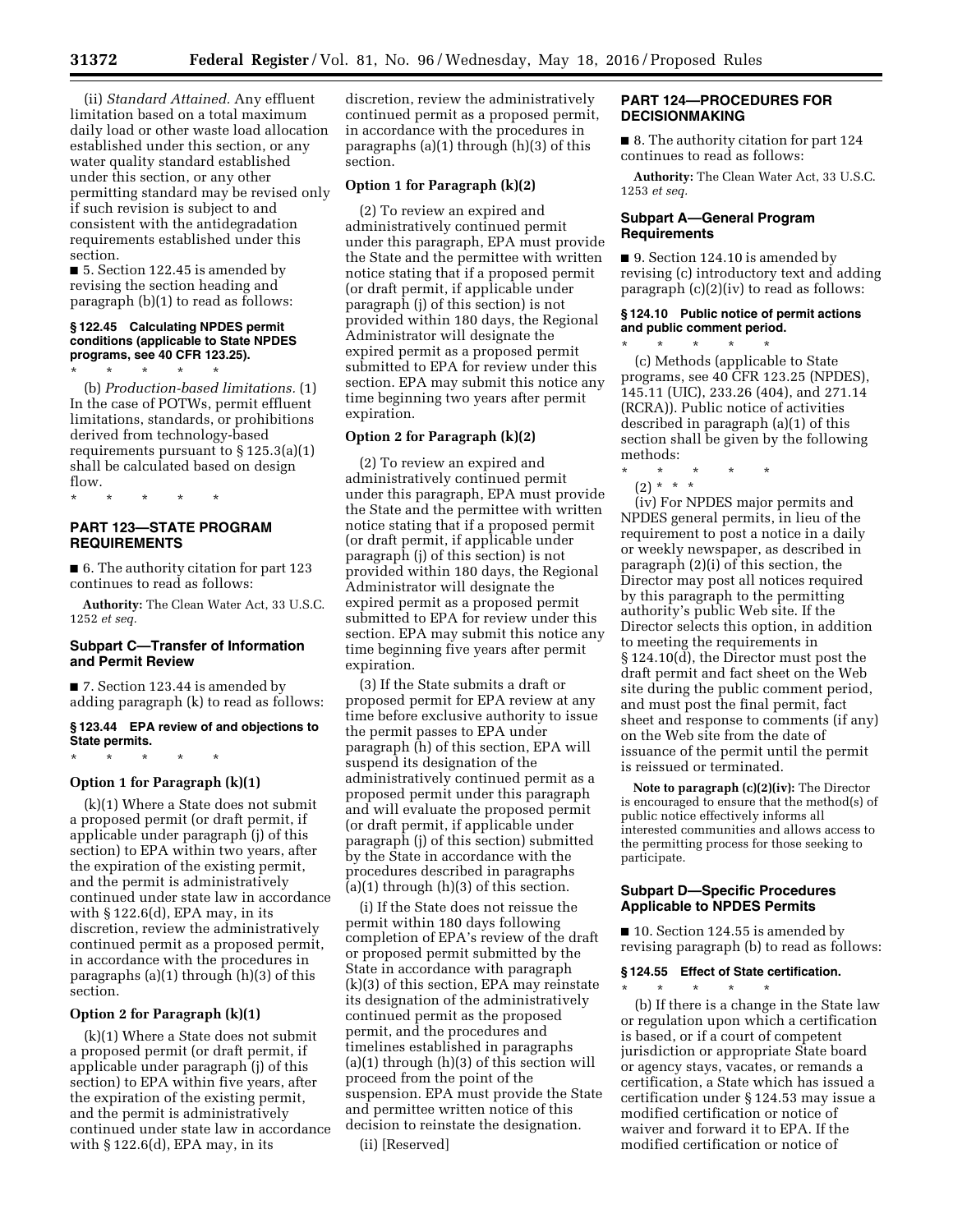waiver is received before final agency action on the permit, the permit shall be consistent with the more stringent conditions which are based upon State law identified in such certification. If the modified certification or notice of waiver is received after final agency action on the permit, the Regional Administrator may modify the permit to be consistent with any more stringent conditions added to the certification following resolution of an administrative or judicial challenge to the certification. In all other instances where the certification or notice of waiver is received after final agency action on the permit, the Regional Administrator may modify the permit on request of the permittee only to the extent necessary to delete any conditions based on a condition in a certification invalidated by a court of competent jurisdiction or by an appropriate State board or agency.

\* \* \* \* \* ■ 11. Section 124.56 is amended by:  $\blacksquare$  a. Revising paragraphs (a), (b)(1)(vi), and (c); and

■ b. Adding paragraph (b)(1)(vii).

The additions and revision read as follows:

#### **§ 124.56 Fact sheets.**

\* \* \* \* \* (a) Any calculations or other necessary explanation of the derivation of all effluent limitations, standards and other permit conditions specific to the permitted discharge, including sewage sludge use or disposal conditions. Where effluent limitations and conditions are carried forward from a previous permit, explanation of the basis of the existing limitations and conditions must be included in the fact sheet or administrative record for the draft permit. Where the information in paragraphs (a)(1) and (2) of this section is contained in other documents that are part of the administrative record, the fact sheet may provide a brief summary of the required information and a specific reference to the source document within the administrative record, rather than repeating the information. Where applicable, fact sheets must contain:

(1) For NPDES individual permits: (i) A citation to the specific federal or state effluent limitation guideline, performance standard, or standard for sewage sludge use or disposal as required by § 122.44 from which effluent limitations and conditions are derived;

(ii) An identification of:

(A) The receiving water(s);

(B) The State water quality standards that apply to the receiving water(s);

(C) The CWA section 303(d)/305(b) assessment status of the receiving water(s), and;

(D) Whether a total maximum daily load has been established for any pollutant or pollutant parameter for which the receiving water(s) is listed as impaired;

(iii) An explanation and calculations for effluent limits or conditions necessary to achieve technology-based standards required by § 122.44(a) and best management practices required pursuant to  $\S 122.44(k)$ ;

(iv) An explanation of the basis for the inclusion of requirements in addition to, or more stringent than, promulgated effluent limitations guidelines or standards consistent with § 122.44(d), including, but not limited to, a description of:

(A) How pollutants and pollutant parameters were selected for analysis for the need for effluent limitations under § 122.44(d) to achieve water quality standards, including a summary of effluent characteristics;

(B) The receiving water ambient pollutant concentration data for all pollutants for which a dilution or mixing allowance is granted pursuant to § 122.44(d)(1)(ii), or an explanation of why such data are not applicable or available;

(C) For any proposed water qualitybased effluent limitation or condition required by § 122.44(d), any dilution or mixing allowance, including a discussion of how ambient pollutant concentrations were considered in the water quality analysis;

(D) If an EPA-approved or established total maximum daily load has assigned a waste load allocation to the proposed discharge, how permit effluent limitations and conditions were developed consistent with the assumptions of the waste load allocation, and; where the permitting authority determines that a discharge will cause, have a reasonable potential to cause, or contribute to an excursion above any State narrative water quality criterion, how the permit ensures compliance with applicable State narrative water quality criteria consistent with  $\S 122.44(d)(1)(v)$  and  $(vi)$ 

(v) For any proposed effluent limitation or condition required by § 122.44, information sufficient to ensure that the discharge is consistent with the State's antidegradation requirements; and

(vi) a discussion of the permit's monitoring and reporting requirements, including an assurance that the prescribed analytical methods meet the requirements of § 122.44(i).

(2) For NPDES general permits:

(i) A description of how the issuance of the general permit conforms with the requirements of § 122.28, including the geographic area of coverage, the types, classes, or categories of waters to which the general permit authorizes discharge, and the sources that will be covered by the general permit;

(ii) A citation to the specific federal or State effluent limitation guideline, performance standard, or standard for sewage sludge use or disposal as required by § 122.44 from which effluent limitations and conditions are derived;

(iii) A description and rationale for other requirements included in the general permit, including effluent limits or conditions necessary to achieve technology-based standards required by § 122.44(a) and best management practices required pursuant to § 122.44(k);

(iv) A description of how the general permit ensures that discharges are controlled as necessary to meet applicable State water quality standards, including consideration of State antidegradation policies and applicable waste load allocations from EPA approved or established total maximum daily loads, in accordance with the requirements of § 122.44(d);

(v) A discussion of proposed monitoring and reporting conditions, including assurance that prescribed analytical methods meet the requirements of § 122.44(i); and

(vi) A description of the Notice of Intent information and submission requirements, and the process by which the permit provides authorization to discharge or authorization to engage in sludge use and disposal practices. Where the general permit does not require a Notice of Intent, a description of why the Notice of Intent process is inappropriate in accordance with the criteria established in § 122.28(b)(2)(v).

(vi) Waivers from monitoring requirements granted under § 122.44(a) of this chapter; or

(vii) Compliance schedules granted under § 122.47 of this chapter.

\* \* \* \* \*

(c) When appropriate, a sketch or detailed description of the location of each discharge or regulated activity, including the geographic coordinates, described in the application; and

\* \* \* \* \*

 $(b)(1) * * * *$